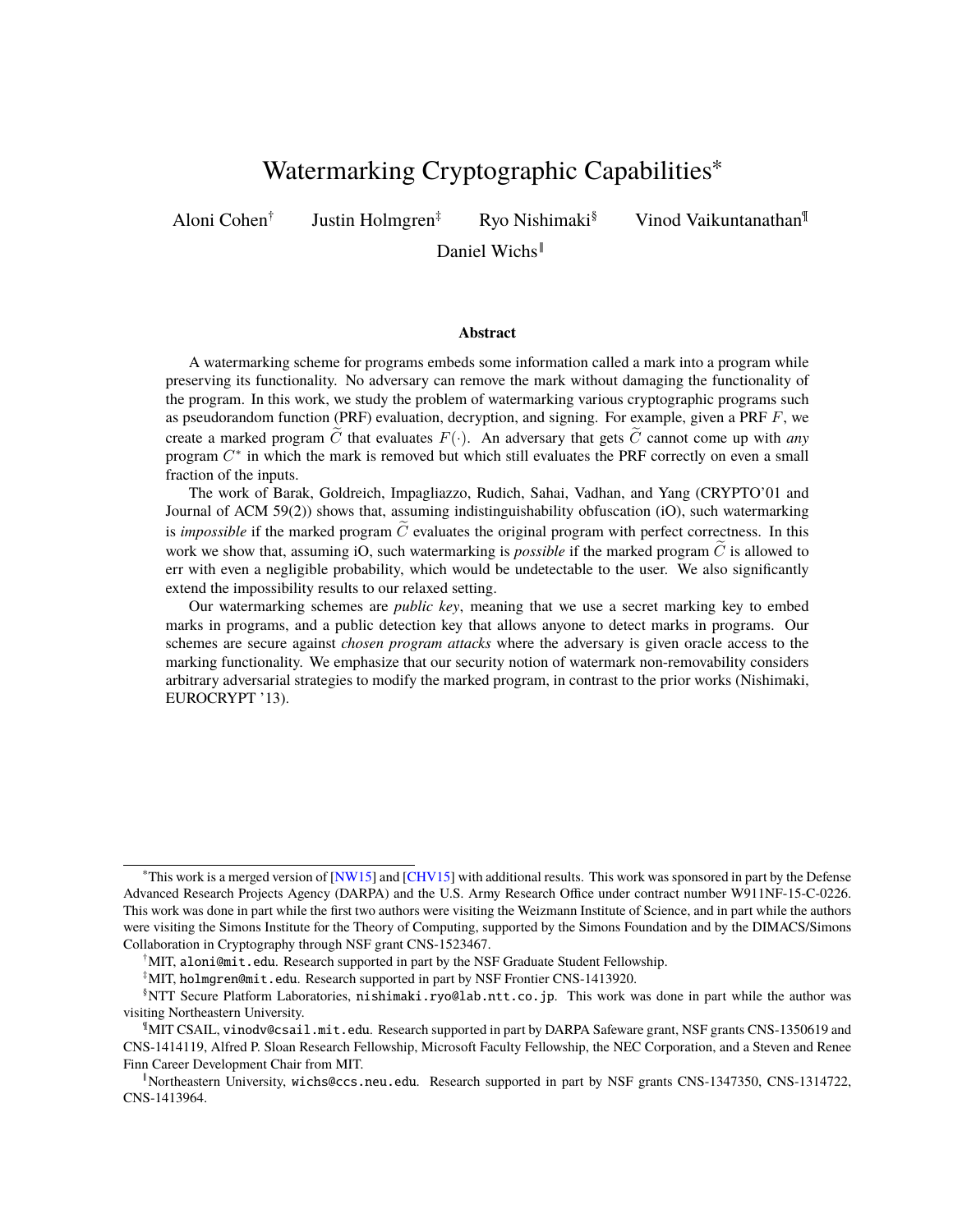# **Contents**

| 1              | <b>Introduction</b><br>1.1                                                                                                             | 1<br>3                                                                               |  |  |  |  |  |  |
|----------------|----------------------------------------------------------------------------------------------------------------------------------------|--------------------------------------------------------------------------------------|--|--|--|--|--|--|
| $\overline{2}$ | <b>Overview of Our Techniques</b><br>2.1<br>2.2<br>2.3<br>2.4<br>2.5<br>2.6<br>2.7                                                     | $\overline{\mathbf{4}}$<br>$\overline{4}$<br>$\overline{4}$<br>5<br>5<br>6<br>8<br>8 |  |  |  |  |  |  |
| 3              | <b>Preliminaries</b><br>9                                                                                                              |                                                                                      |  |  |  |  |  |  |
| 4              | <b>Definition of Watermarking</b><br>11                                                                                                |                                                                                      |  |  |  |  |  |  |
| 5              | 12<br><b>Puncturable Encryption</b>                                                                                                    |                                                                                      |  |  |  |  |  |  |
| 6              | <b>Watermarking PRFs</b><br>6.1<br>6.2<br>6.3                                                                                          | 14<br>14<br>15<br>15                                                                 |  |  |  |  |  |  |
| 7              | <b>Extensions and Variants of Watermarking</b><br>7.1<br>7.2<br>7.3                                                                    | 22<br>22<br>23<br>23                                                                 |  |  |  |  |  |  |
| 8              | <b>Watermarking Other Cryptographic Primitives</b><br>24                                                                               |                                                                                      |  |  |  |  |  |  |
| 9              | <b>The Limits of Watermarking</b><br>9.1<br>9.2                                                                                        | 26<br>26<br>29                                                                       |  |  |  |  |  |  |
|                | <b>10 Conclusions</b><br>30                                                                                                            |                                                                                      |  |  |  |  |  |  |
|                | A Construction and Security Proofs of Puncturable Encryption                                                                           | 33<br>33<br>35                                                                       |  |  |  |  |  |  |
| B              | <b>Proof of Theorem 9.13: Waterproof PRFs</b><br><b>B.1</b><br>B.2<br><b>B.3</b><br><b>B.4</b><br>C Key-Injective pPRF from LWE or DDH | 41<br>41<br>42<br>43<br>44<br>46                                                     |  |  |  |  |  |  |
|                |                                                                                                                                        |                                                                                      |  |  |  |  |  |  |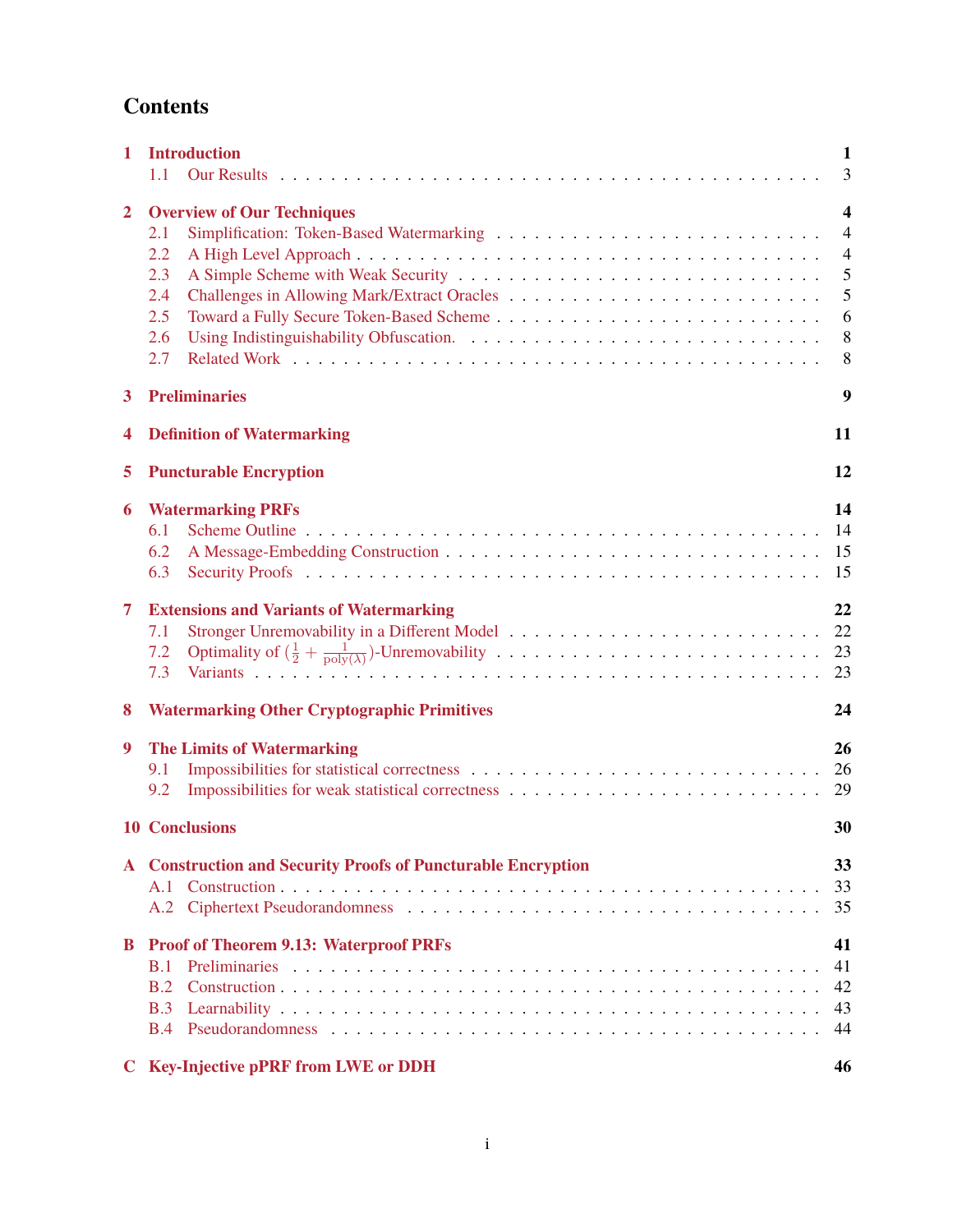### <span id="page-2-0"></span>**1 Introduction**

Digital watermarking enables us to embed some special information called a *mark* into digital objects such as images, movies, music files, or programs. We often call such objects *marked*. There are two basic requirements for watermarking. The first is that a marked object should not be significantly different from the original object. The second is that malicious entities should not be able to remove embedded marks without somehow "destroying" the object (e.g., modify an image beyond recognition).

There are many works on watermarking perceptual objects such as images, movies, music files, etc. Most of them do not give a rigorous theoretical treatment and their constructions are heuristic and ad-hoc. (We briefly survey some of these works in Section [2.7\)](#page-9-0). Barak, Goldreich, Impagliazzo, Rudich, Sahai, Vadhan and Yang  $[BGI^+01, BGI^+12]$  $[BGI^+01, BGI^+12]$  $[BGI^+01, BGI^+12]$  $[BGI^+01, BGI^+12]$ , in their seminal work that laid the mathematical foundations of program obfuscation, also proposed definitions for program watermarking. Unfortunately, their results were all negative, showing that certain definitions of watermarking are impossible to achieve. The work of Hopper, Molnar and Wagner [\[HMW07\]](#page-33-1) proposes general and rigorous definitions for watermarking schemes, and explores in depth connections between the definitions, but does not provide any actual constructions.

**Watermarking Programs.** Our first contribution is to define the notion of *public-key watermarking*, building on the work of Hopper, Molnar and Wagner [\[HMW07\]](#page-33-1) who introduced a secret-key definition. We speak of a watermarking scheme for a circuit class  $C = \{C_{\lambda}\}_{\lambda \in \mathbb{N}}$  where each  $C_{\lambda}$  is a set of circuits. A watermarking scheme for C consists of procedures  $\text{Mark}(mk, \cdot)$  and  $\text{Extract}(ek, \cdot)$  with a *secret marking key* mk and a *public extraction key ek.* Given a circuit C, the marking procedure  $C \leftarrow \text{Mark}(mk, C)$  creates a marked circuit  $\hat{C}$  that evaluates  $C$ . Although we will see that we cannot achieve perfect correctness, in which  $\tilde{C}(x) = C(x)$  for all inputs x, we will be able to achieve *statistical correctness* where we allow a negligible error probability. The extraction procedure  $\text{Extract}(ek, C^*)$  outputs either that the circuit is marked or unmarked.

For security, we consider a game where a challenger chooses a *random circuit*  $C \leftarrow C_\lambda$  and gives the adversary the marked circuit  $C \leftarrow \text{Mark}(mk, C)$ . Intuitively, we require that the adversary cannot come up with *any* circuit that correctly evaluates C but does not have the mark embedded in it. This property is called *unremovability*. Following [\[HMW07\]](#page-33-1) and adapting it to the public-key setting, we require that unremovability holds against *chosen circuit attackers*, namely adversaries that have oracle access to Mark $(mk, \cdot)$ .

More precisely, the adversary produces a circuit  $C^*$  and we insist that either:

- (a) Extract correctly detects that the circuit is marked by outputting marked  $\leftarrow$  Extract $(ek, C^*)$ ; or
- (b) The circuit  $C^*$  *does not even approximately* compute C, meaning that  $C^*(x) = C(x)$  on at most an  $\varepsilon$ fraction of the inputs  $x$ .

The parameter  $\varepsilon$  is called the "approximation factor" and we can set it to some small constant or even to any 1/poly fraction. (The smaller the  $\varepsilon$ , the better the security guarantee). During the attack, the adversary is also given the public extraction key ek and access to the marking oracle Mark $(mk, \cdot)$  that he can query on arbitrary circuits of his choice (even ones that are not in  $C_\lambda$ ). At this point, it is prudent to note that the very first idea that comes to mind, namely signing the circuit C using  $mk$ , is not a particularly good watermarking strategy as the adversary can simply strip off the signature leaving a perfectly functional circuit.

We call the above type of watermarking "messageless" to denote that it only distinguishes between marked and unmarked circuits. We also consider a stronger version called "message-embedding" watermarking where the marking procedure can be used to embed an arbitrary message into the circuit and the extraction procedure should recover the message. Similar to the above, the adversary's goal is to force the extraction procedure to recover a different message. (We refer the reader to Section [4](#page-12-0) for formal definitions).

**Why Cryptographic Programs?** In this work, we focus on watermarking circuits that are cryptographic in nature, such as circuits evaluating a pseudorandom function (PRF) or implementing a signing or decryption procedure. One could reasonably ask: *why cryptographic programs*?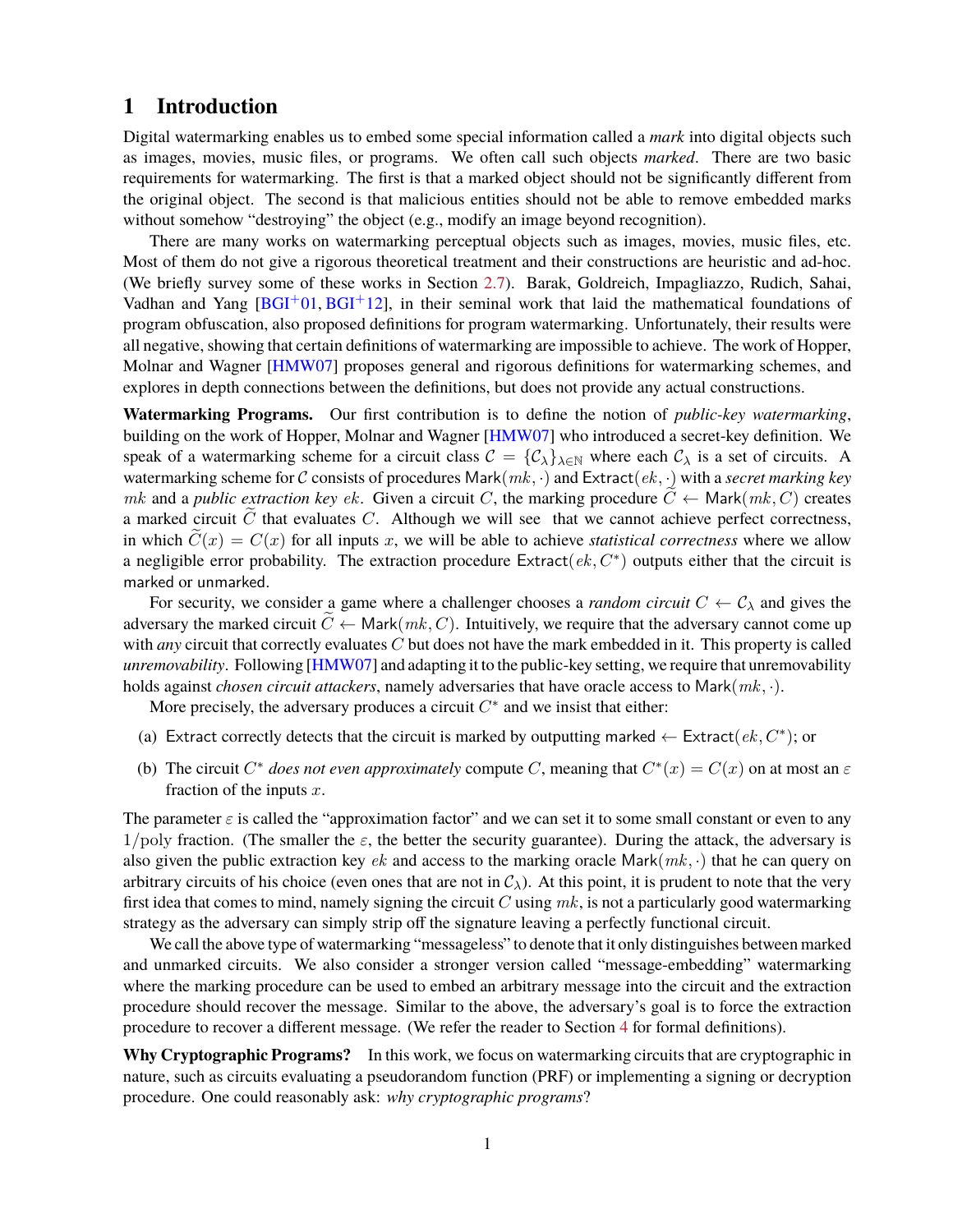First, we observe that in the security definition for watermarking, the challenge circuit  $C$  has to be unknown to the adversary. For, if not, the adversary has a trivial watermark removing strategy: given the marked circuit  $C$ , simply output C as the mark-removed circuit. Since C is an arbitrary program, it is very likely to be unmarked; on the other hand, C is (approximately) equivalent C in functionality.<sup>[1](#page-3-0)</sup> Thus, it is natural for the challenger to pick  $C$  from a distribution with high min-entropy (In this work, for simplicity, we consider picking circuits uniformly at random from  $C_{\lambda}$ ).

Secondly, we observe that circuit families that are exactly learnable are not watermarkable. This is because the adversary can simply invoke  $C$  as a black box and recover a description of the original circuit  $C$ (or an equivalent version thereof) which is again very likely to be unmarked.

This naturally leads us to consider families of circuits where random circuits from the family are not exactly learnable, canonical examples of which are cryptographic programs: pseudo-random functions, signing algorithms and decryption algorithms. Jumping ahead, we remark that unlearnability is a necessary but not sufficient condition for being able to watermark a family of circuit. Indeed, we show families of pseudo-random functions that, despite being strongly unlearnable, cannot be watermarked even with approximate correctness.

That said, we regard the question of coming up with meaningful definitions and constructions of watermarking for general circuits (and even families of evasive circuits) as a challenging open question arising from this work.

**Watermarking Cryptographic Programs: An Application.** To further highlight the usefulness of watermarking cryptographic functions, we describe an application of watermarking pseudorandom functions. However, we emphasize that the concept should have broader applicability beyond this example.

Consider an automobile manufacturer that wants to put electronic locks on its cars; the car contains a PRF  $F$  and can only be opened by running an identification protocol where it chooses a random input  $x$  and the user must respond with  $F(x)$ . When a car is sold to a new owner, the owner is given a software key (e.g., a smart-phone application) consisting of marked program C that evaluates the PRF  $F(\cdot)$  and is used to open the car. The mark can embed some identifying information such as the owner's name and address. Even if the software key is stolen, the thief cannot create a new piece of software that would still open the car while removing information about the original owner.

**Impossibility of Watermarking?** The work of Barak et al. [\[BGI](#page-32-0)<sup>+</sup>01, [BGI](#page-32-1)<sup>+</sup>12] initiated the first theoretical study of program watermarking. They propose a game-based definition which appears significantly weaker than the definitions we consider in this work (it is in the symmetric-key setting with no marking/detection oracles given to the adversary), *but* requires perfect correctness. Unfortunately, they show that this definition is unachievable assuming the existence of indistinguishability obfuscation.

The main intuition behind the negative result is to consider an attacker that takes a marked program and applies indistinguishability obfuscation (iO) to it. If the marked program implements the original program with *perfect correctness* then the result of applying iO to it should be indistinguishable from that of applying iO to the original program. Since the latter is unlikely to be marked, the same should apply to the former. Therefore, this presents a valid attack against watermarking in general.

Barak et al. note that the above attack crucially relies on the *perfect* (rather than merely *statistical*) correctness of the marked program, meaning that it correctly evaluates the original program on every input. They mention that otherwise "it seems that obfuscators would be useful in constructing watermarking schemes, because a watermark could be embedded by changing the value of the function at a random input, after which an obfuscator is used to hide this change." This idea was not explored further in  $[BGI^+01, BGI^+12]$  $[BGI^+01, BGI^+12]$  and it is far from clear if a restricted notion of obfuscation such as iO (or even extractability

<span id="page-3-0"></span><sup>1</sup>One can attempt to get around this issue by requiring that the program output by the watermark remover should be distinct from C and  $\tilde{C}$ . However, it is also easy to defeat these definitions by asking the watermarked remover to output an indistinguishability obfuscation of C.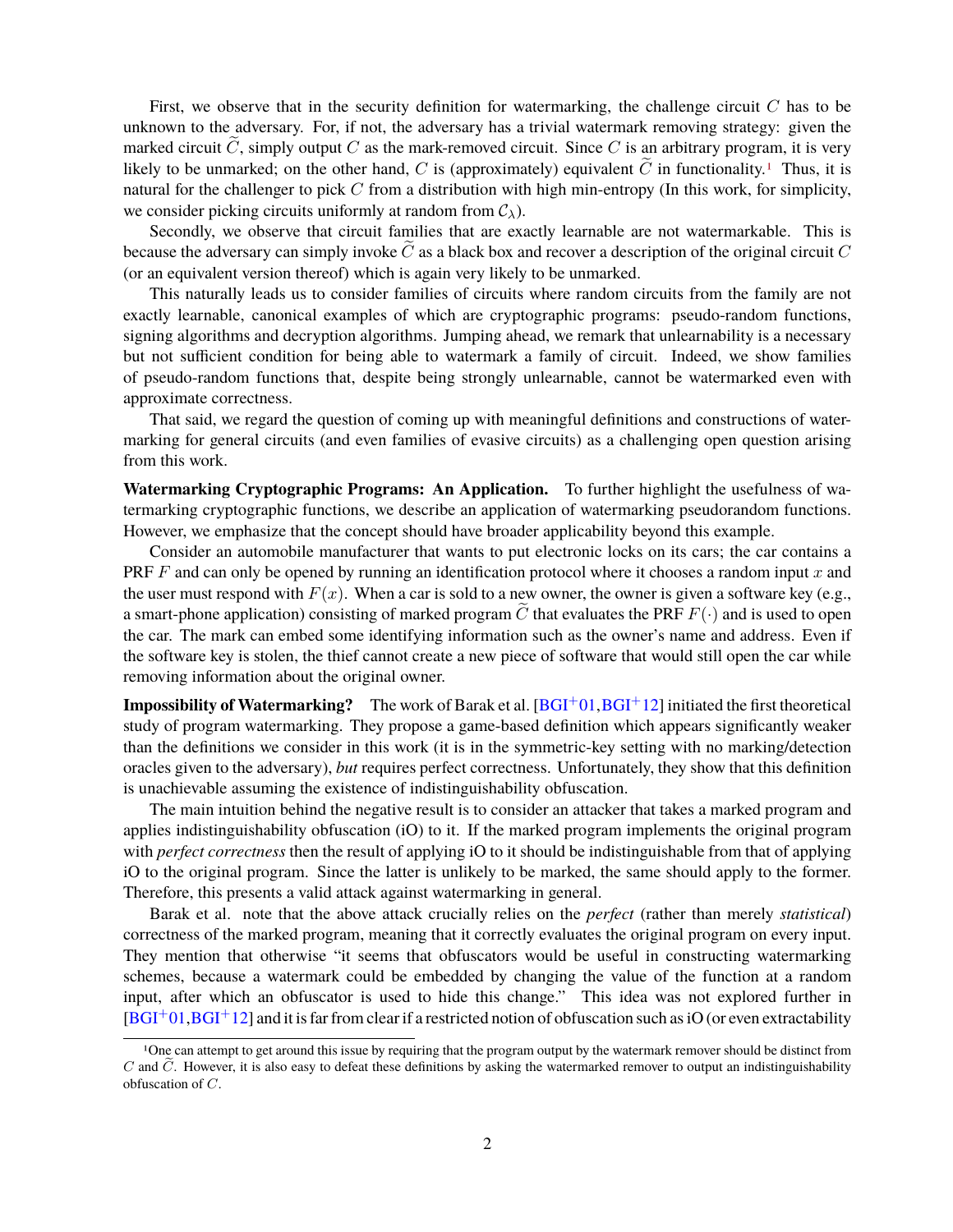obfuscation or VGB) would be sufficient and what type of watermarking security can be achieved with this approach. Nevertheless, this idea serves as the starting point of our work.

### <span id="page-4-0"></span>**1.1 Our Results**

We start by giving new formal definitions of program watermarking, along the lines of what we described earlier. To avoid the  $[BGI^+01, BGI^+12]$  $[BGI^+01, BGI^+12]$  $[BGI^+01, BGI^+12]$  $[BGI^+01, BGI^+12]$  impossibility result described above, our definition allows for statistical rather than perfect correctness. That is, for every circuit  $C \in C_{\lambda}$  and every input x,

$$
\Pr[\widetilde{C}(x) \neq C(x) \mid \widetilde{C} \leftarrow \mathsf{Mark}(mk, C)] \leq \mathsf{negl}(\lambda)
$$

where the probability is over the choice of the keys and the coin tosses of the Mark algorithm. We call this *strong approximate correctness*.

This seemingly small relaxation allows us to circumvent the impossibility results and show algorithms to watermark large classes of pseudo-random functions, signature algorithms and decryption algorithms. Our main technical contribution is a method of watermarking any family of puncturable PRFs.[2](#page-4-1) Our scheme has a public-key extraction procedure and achieves security in the presence of a marking oracle. We get a messageless scheme that allows for any  $\varepsilon = 1/\text{poly}(\lambda)$  approximation factor and a message-embedding scheme that allows for approximation factors  $\varepsilon = 1/2 + 1/\text{poly}(\lambda)$ . In the case of message-embedding constructions, we show that there is an inherent lower bound of  $\varepsilon = 1/2$ . Both schemes rely on (polynomially secure) indistinguishability obfuscation (iO).

<span id="page-4-2"></span>**Theorem 1.1 (Informal)** *Assuming indistinguishability obfuscation and injective one-way functions, there is a watermarking scheme that is secure against chosen circuit attacks for any family of puncturable PRFs.*

We then extend this to watermarking other cryptographic primitives such as the decryption procedure of a public-key encryption scheme, and the signing procedure of a signature scheme. To do so, we rely on recent (obfuscation-based) constructions of public-key encryption and signatures where the decryption/signing procedures are simply PRF evaluations [\[SW14\]](#page-34-3). (In contrast to our PRF result where we watermark any punctured PRF, here we design special watermarkable signature schemes and decryption algorithms).

<span id="page-4-3"></span>**Theorem 1.2 (Informal)** *Assuming indistinguishability obfuscation and injective one-way functions, there are signature and decryption algorithms that can be watermarked with chosen circuit security.*

Theorem [1.1](#page-4-2) and [1.2](#page-4-3) show that relaxing the correctness requirement to strong approximate correctness allows us to watermark any family of puncturable PRFs, and certain families of signature and decryption algorithms. A natural question is whether one can watermark arbitrary PRF, signature and decryption circuits. We show impossibility results matching our constructions by demonstrating families of PRFs, signature and decryption algorithms that cannot be watermarked. We call such schemes *waterproof*.

We start by observing that learnable functions are waterproof, simply because an adversary can learn a canonical representation of the function given any program (even any oracle) that computes the function. Indeed, it is sufficient for the function family to be *non black-box learnable*. That is, the adversary should be able to use any program that computes the function to extract a canonical representation. Such function families were defined in the work of Barak et al. [\[BGI](#page-32-0)+01] and are called *unobfuscatable functions*. Indeed,  $[BGI^+01, BGI^+12]$  $[BGI^+01, BGI^+12]$  show PRFs, signature and decryption algorithms that are strongly unobfuscatable – that is, an adversary can extract the canonical representation even given a program that only computes a function with strong approximate correctness. This immediately gives us waterproof PRFs, signature and decryption algorithms. (See Section [9](#page-26-0) for more details.)

<span id="page-4-4"></span><span id="page-4-1"></span><sup>&</sup>lt;sup>2</sup>Puncturable pseudo-random functions (pPRFs) [\[BW13a,](#page-32-2) [BGI14a,](#page-32-3) [KPTZ13a\]](#page-33-2) are PRFs where the owner of the key K can produce a punctured key Kx that allows computation of the PRF on all inputs  $y \neq x$ . Moreover, given the punctured key, PRF<sub>K</sub>(x) is pseudorandom. Puncturable PRFs can be constructed from one-way functions [\[BW13a,](#page-32-2)[BGI14a,](#page-32-3) [KPTZ13a\]](#page-33-2) or more efficiently, from several number-theoretic assumptions.  $[BLMR13, BV15, BFP<sup>+</sup>15]$  $[BLMR13, BV15, BFP<sup>+</sup>15]$  $[BLMR13, BV15, BFP<sup>+</sup>15]$  $[BLMR13, BV15, BFP<sup>+</sup>15]$  $[BLMR13, BV15, BFP<sup>+</sup>15]$  $[BLMR13, BV15, BFP<sup>+</sup>15]$ .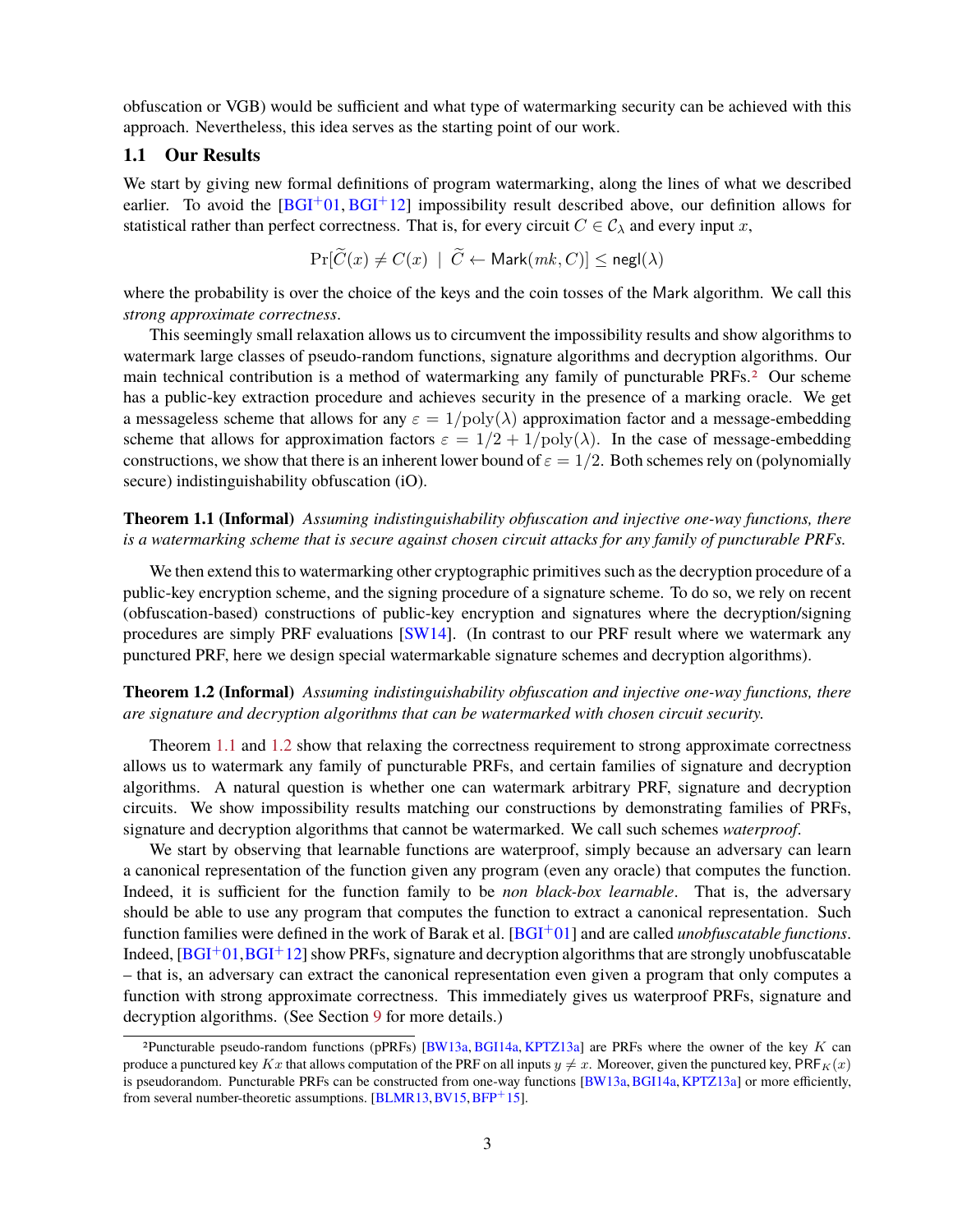**Theorem 1.3 (Informal)** *Assuming the existence of one-way functions, there are waterproof PRFs and signature and decryption algorithms, even if: (a) we only require symmetric-key watermarking; and (b) we only require unremovability against stand-alone adversaries that do not have access to* Mark *or* Extract *oracles.*

We continue this line of thought and ask if we can further weaken the correctness requirement and overcome this impossibility result. Namely, we consider a weak approximate correctness requirement which states that the marked program  $C$  agrees with the original program  $C$  on most inputs. (In contrast to strong approximate correctness, here  $\dot{C}$  can always make a mistake on some fixed set of inputs). We show that even this relaxation does not help. Our proof of this result involves constructing new types of *robust* unobfuscatable PRFs. (See Section [B](#page-42-0) for more details).

**Theorem 1.4 (Informal)** *Assuming the existence of one-way functions, there are waterproof PRFs even under weak approximate correctness (and even with relaxations (a) and (b) as in Theorem [1.3\)](#page-4-4).*

### <span id="page-5-0"></span>**2 Overview of Our Techniques**

### <span id="page-5-1"></span>**2.1 Simplification: Token-Based Watermarking**

Although our full watermarking scheme relies on indistinguishability obfuscation (iO), our main technical insights are largely unrelated to obfuscation. In order to elucidate our techniques clearly without getting entangled in details of iO, for the purposes of this introduction we consider a simplified model of watermarking that we call *token-based* watermarking. We treat watermarked programs  $C \leftarrow \text{Mark}(mk, \dots)$  as tamper-proof hardware tokens which the adversary can only access as a black box.<sup>[3](#page-5-4)</sup> The adversary can arbitrarily compose hardware tokens  $\widetilde C_1,\ldots,\widetilde C_q$  and create a new token  $C^*=C^*[\widetilde C_1,\ldots,\widetilde C_q]$  that has oracle access to the tokens  $\widetilde{C}_i$  embedded inside of it. More formally, we can think of  $C^*$  as an oracle circuit with oracle-gates to  $\widetilde{C}_1, \ldots, \widetilde{C}_q$ . The extraction procedure Extract $(ek, C^*)$  will also treat any such token  $C^*$  as a black box. The goal of the adversary is to create a token  $C^*$  which functionally approximates the challenge watermarked program  $C$  but on which the extraction procedure fails to recover the correct embedded message. Most of the interesting aspects of constructing watermarking schemes already come up in the token-based setting.[4](#page-5-5) However, the constructions in the token-based setting become simpler and do not rely on obfuscation. Therefore, we view it as a useful stepping stone to building intuition for our full results where the adversary gets the complete code of the watermarked programs.

### <span id="page-5-2"></span>**2.2 A High Level Approach**

At a high level, to watermark a PRF  $F : \{0,1\}^n \to \{0,1\}^m$ , we create a token  $\widetilde{C}$  that evaluates F correctly on almost all inputs x, except for some special set of "marked-points"  $\mathcal{X} \subseteq \{0,1\}^n$  which have negligible density in  $\{0,1\}^n$ . On the marked points, the watermarked program outputs specially constructed incorrect values that allow the extraction procedure to recover the embedded message. We will ensure that marked points are indistignuishable to the adversary from random inputs. Therefore, the adversary cannot create a new token  $C^*$  that agrees with  $\tilde{C}$  on a large fraction of random inputs (i.e., approximates F) but disagrees with  $C$  on sufficiently many marked points so as to cause the extraction procedure to fail.

<span id="page-5-4"></span><span id="page-5-3"></span><sup>&</sup>lt;sup>3</sup>Alternately, one can think of this setting as assuming that  $\tilde{C}$  is obfuscated with an "ideal obfuscation" scheme. However, since software-only ideal obfuscation schemes don't exist, it's more accurate to think of  $\check{C}$  as a physical hardware token.

<span id="page-5-5"></span> $4$ For example, it's immediately clear that *exact* watermarking, where the marked program  $\dot{C}$  is functionally equivalent to the original program C, is impossible in this setting since in that case the extraction procedure cannot distinguish between black-box access to the original unmarked program  $C$  and the marked program  $C$ .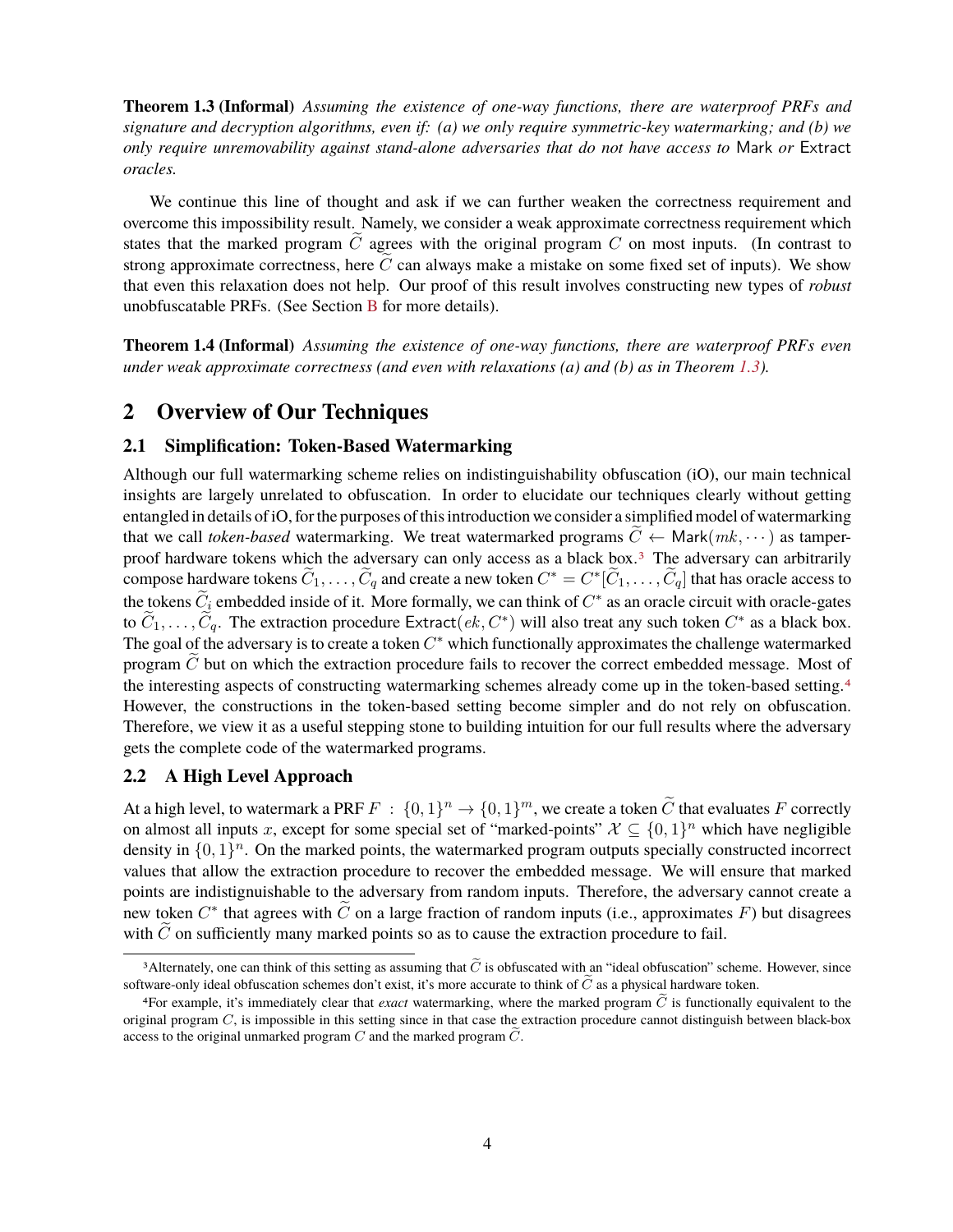### **2.3 A Simple Scheme with Weak Security**

We start by considering a weak notion of token-based watermarking security, where both the marking key  $mk$  and the extraction key  $ek$  are secret and the adversary does not have access to either the marking oracle Mark( $mk, \cdot$ ) or the extraction oracle Extract( $ek, \cdot$ ). We also consider a messageless scheme where programs can only be marked or unmarked. In particular, in the security game the adversary gets a single marked token  $\widetilde{C} \leftarrow$  Mark $(mk, F)$  as a challenge, where  $F : \{0, 1\}^n \rightarrow \{0, 1\}^m$  is chosen at random from a PRF family  $F \leftarrow F$  (and n, m are super-logarithmic). The adversary's goal is to come up with some new token  $C^* = C^*[\tilde{C}]$  that approximately evaluates F but on which the extraction procedure fails to detect that the program is marked:  $\textsf{Extract}(ek,C^*) = \textsf{unmarked}.$ 

This can be easily achieved as follows. Choose a polynomial set of  $\ell$  "marked-points"  $\mathcal{X} = \{x_1, \ldots, x_\ell\} \subseteq$  $\{0,1\}^n$  uniformly at random with corresponding random outputs  $y_1, \ldots, y_\ell \leftarrow \{0,1\}^m$ . Set  $mk = ek =$  $(x_1, \ldots, x_\ell, y_1, \ldots, y_\ell)$ . To mark a PRF F, the marking procedure  $\widetilde{C} \leftarrow$  Mark $(mk, F)$  outputs a token  $\widetilde{C}$ that contains  $x_1, \ldots, x_\ell, y_1, \ldots, y_\ell$  hard-coded and, on input  $x$ , if  $x = x_i$  for some  $i \in [\ell]$  it outputs  $y_i$  else it outputs  $F(x)$ . The extraction procedure  $Extract(ek, C^*)$  tests if on *at least one* of the  $\ell$  marked points  $x_i \in \mathcal{X}$  the program evaluates to  $C^*(x_i) = y_i$ . If so, it outputs that the program is marked, and otherwise outputs unmarked.

To prove that the above scheme is secure, we notice that an adversary that gets black-box access to a token  $C \leftarrow$  Mark $(mk, F)$  for a random unknown  $F \leftarrow F$  cannot distinguish between the marked points  $\mathcal{X} = \{x_1, \ldots, x_\ell\}$  and  $\ell$  uniformly random and independent inputs without breaking PRF security. This implies that the adversary cannot come up with a new token  $C^* = C^*[\tilde{C}]$  such that  $C^*(x) = \tilde{C}(x)$  is "correct" on a large fraction of inputs  $x \in \{0,1\}^n$ , but  $C^*(x_i) \neq \widetilde{C}(x_i) = y_i$  for all marked points  $x_i \in \mathcal{X}$ , as this would imply distinguishing between random points and marked points. More precisely, by setting  $\ell = \Omega(\lambda/\varepsilon)$  where  $\lambda$  is the security parameter, we ensure that if the adversary creates any token  $C^* = C^*[\widetilde{C}]$  that agrees with the marked token  $\widetilde{C}$  on even an  $\varepsilon$ -fraction of inputs  $x \in \{0,1\}^n$ , then  $C^*(x_i) = y_i$  for at least one marked point  $x_i \in \mathcal{X}$  with overwhelming probability  $1 - (1 - \varepsilon)^\ell$  and therefore Extract $(ek, C^*)$  = marked as desired.

#### <span id="page-6-0"></span>**2.4 Challenges in Allowing Mark/Extract Oracles**

Unfortunately, the above scheme becomes completely insecure if the adversary has access to *either* a marking oracle Mark $(mk, \cdot)$  or the extraction oracle Extract $(ek, \cdot)$ , let alone if the extraction key  $ek$  is made public. Let us describe the attacks.

**Attack using the extraction oracle.** If the adversary gets the challenge marked program  $\widetilde{C} \leftarrow$  Mark $(mk, F)$ as a token, he can create new tokens  $C' = C'[\tilde{C}]$  such that  $C'(x) = \tilde{C}(x)$  only for x satisfying  $P(x) = 1$ where P is some predicate. By querying the extraction oracle  $\textsf{Extract}(ek, C')$  to see if such tokens are deemed marked or unmarked, the adversary will learn whether there exists some marked point  $x_i$  with  $P(x_i) = 1$ . By choosing such predicates carefully, these queries can completely reveal the marked points.<sup>[5](#page-6-1)</sup>

**Attack using the marking oracle.** Assume the adversary makes just one call to the marking oracle with an arbitrary known PRF function  $F' \in \mathcal{F}$  and gets back a token  $\widetilde{C}' \leftarrow$  Mark $(mk, F')$ . In addition, the adversary gets a challenge token  $C \leftarrow \text{Mark}(mk, F)$  corresponding to a random unknown PRF  $F \leftarrow \mathcal{F}$ . The adversary

<span id="page-6-1"></span><sup>&</sup>lt;sup>5</sup>For example, a concrete instantiation of the above attack uses predicates of the form  $P_w(x) = 1$  iff  $x[1, \ldots, |w|] = w$  for some  $w \in \{0,1\}^*$  (i.e., the first |w| bits of x match w). By starting with w being the empty string, the adversary can iteratively add a bit to learn if there exists some marked point  $x_i$  with  $P_{w||b}(x_i) = 1$  for  $b \in \{0, 1\}$ . Whenever the above occurs for exactly one choice of  $b \in \{0,1\}$ , the adversary extends  $w := w||b$  and continues to the next iteration. If this happens for both choices of  $b \in \{0,1\}$ then the adversary branches the above process and continues down both paths for  $w := w||0$  and  $w := w||1$ . Since there are  $\ell$ marked points, this process will only branch  $\ell$  times and the adversary will eventually recover all of the points  $\mathcal{X} = \{x_1, \ldots, x_\ell\}$ . Once the adversary learns X, he can create a circuit  $C^*[\tilde{C}]$  such that  $C^*(x) = \tilde{C}(x)$  for any  $x \notin \mathcal{X}$  and otherwise  $C^*(x)$  outputs some incorrect value (e.g., an independent pseudorandom output). The circuit  $C^*$  closely approximates  $\tilde{C}$  (on all but a negligible fraction of inputs) yet the extraction procedure fails to detect  $\hat{C}^*$  as marked.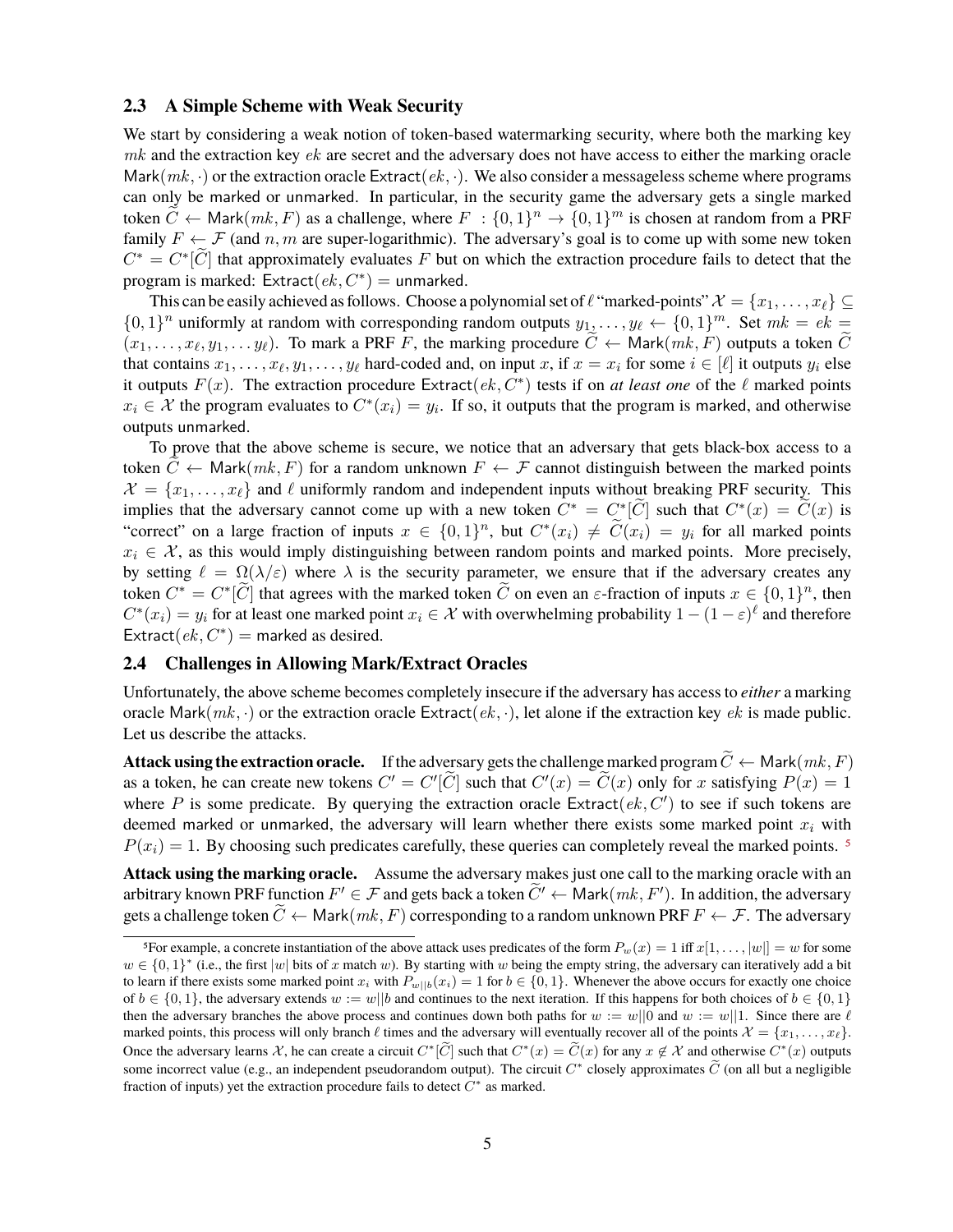can easily remove the mark by creating a new token  $C^*[\widetilde{C}', \widetilde{C}]$  that gets oracle access to  $\widetilde{C}'$  and  $\widetilde{C}$  and does the following: on input x, if  $\widetilde{C}'(x) = F'(x)$  then output  $\widetilde{C}(x)$  else output some incorrect value (e.g., an independent pseudorandom output). The circuit  $C^*$  only differs from  $\widetilde{C}$  on the marked points  $x_i \in \mathcal{X}$  and therefore closely approximates  $C$  on all but a negligible fraction of inputs. However, the extraction procedure will fail to detect  $C^*$  as marked.

### <span id="page-7-0"></span>**2.5 Toward a Fully Secure Token-Based Scheme**

We now outline the main ideas for how to thwart the above attacks and get a token-based watermarking scheme with a public extraction key ek and with security in the presence of a marking oracle Mark $(mk, \cdot)$ .

**Overview.** Our first idea is to make the set of marked points  $\mathcal{X} \subseteq \{0,1\}^n$  super-polynomial, yet still of negligible density inside of  $\{0, 1\}^n$ . This will allow us to thwart the attack using an extraction oracle and even make the extraction key  $ek$  public. In particular, we ensure that even given the extraction key  $ek$ , which can be used to sample random marked points  $x \leftarrow \mathcal{X}$ , the adversary still cannot distinguish such points from uniformly random inputs. Thwarting the marking oracle attack is more difficult. We need to ensure that the set of marked points  $\mathcal{X}_F$  is different for each PRF F that we will mark so that, even if the adversary can test if a point belongs to  $\mathcal{X}_{F_i}$  for various PRFs  $F_i$  that were queried to the marking oracle, the marked points  $X_F$  for the challenge (unknown) PRF F will remain indistinguishable from uniform. However, this creates a difficulty since the extraction procedure  $\textsf{Extract}(ek, \widetilde{C})$  must test the marked program  $\widetilde{C}$  on the correct set of marked points  $\mathcal{X}_F$  without knowing the function F from which C was created. We solve this by ensuring that one can find a marked point for the function  $F$  by querying  $F$ . In particular, the extraction procedure first queries  $\tilde{C}(z)$  on some special (pseudo-random) "find point" z and then, assuming  $\tilde{C}(z) = F(z)$ , uses the output  $\tilde{C}(z)$  to sample a marked point  $x \leftarrow \mathcal{X}_F$ .

**A Concrete Scheme.** Let F be a PRF family consisting of functions  $F : \{0,1\}^n \to \{0,1\}^{\lambda}$  where  $\lambda$  is the security parameter and  $n$  is sufficiently large. Let (Gen, Enc, Dec) be a CCA secure public-key encryption scheme with *pseudorandom ciphertexts* having message space  $\{0,1\}^{3\lambda}$  and ciphertext space  $\{0,1\}^{n}$ .<sup>[6](#page-7-1)</sup> Let  $G : \{0,1\}^{\lambda} \to \{0,1\}^n$  be a PRG.

*Keys:* We sample a key pair for the encryption scheme  $(pk, sk) \leftarrow Gen(1^{\lambda})$  and define the marking/extraction key mk, ek to be the secret/public key respectively:  $mk = sk$ ,  $ek = pk$ .

*Marking:* For a PRF  $F \in \mathcal{F}$ , we define the set of "marked points" as:

$$
\mathcal{X}_F = \{x \in \{0,1\}^n : \text{Dec}_{sk}(x) = (a||b||c) \in \{0,1\}^{3\lambda}, F(G(a)) = b\}.
$$

To mark a PRF F the procedure  $\widetilde{C} \leftarrow \text{Mark}(mk, F)$  creates a token  $\widetilde{C}$  defined as follows:

### **Hard-Coded Constants**: F, sk. **Input:**  $x \in \{0, 1\}^n$

1. Try to decrypt  $a||b||c \leftarrow \text{Dec}_{sk}(x)$  with  $a, b, c \in \{0, 1\}^{\lambda}$ .

- 2. If decryption succeeds and  $F(G(a)) = b$  output c.  $\forall x \in \mathcal{X}_F$  is a marked point
- 3. Otherwise output  $F(x)$ .

*Extraction:* The extraction procedure  $\text{Extract}(ek, C^*)$  repeats the following  $\ell$  times:

- Choose random  $a, c \leftarrow \{0, 1\}^{\lambda}$  and let  $z = G(a)$  and  $b = C^*(z)$ . *Il z* is a find point
- Choose  $x \leftarrow \text{Enc}_{pk}(a||b||c)$  and if  $C^*(x) = c$  then output marked.  $\forall i$  if  $b = F(z)$  then  $x \in \mathcal{X}_F$ .

<span id="page-7-1"></span><sup>&</sup>lt;sup>6</sup>For simplicity, we assume ciphertexts are pseudorandom in  $\{0, 1\}^n$ . For our full construction we will construct such schemes with additional puncturability properties using PRFs and iO. However, we can generalize this to other domains beside  $\{0,1\}^n$  and, in the token-based setting, we could then rely on standard constructions of CCA secure encryption such as e.g., Cramer-Shoup [\[CS03\]](#page-33-3).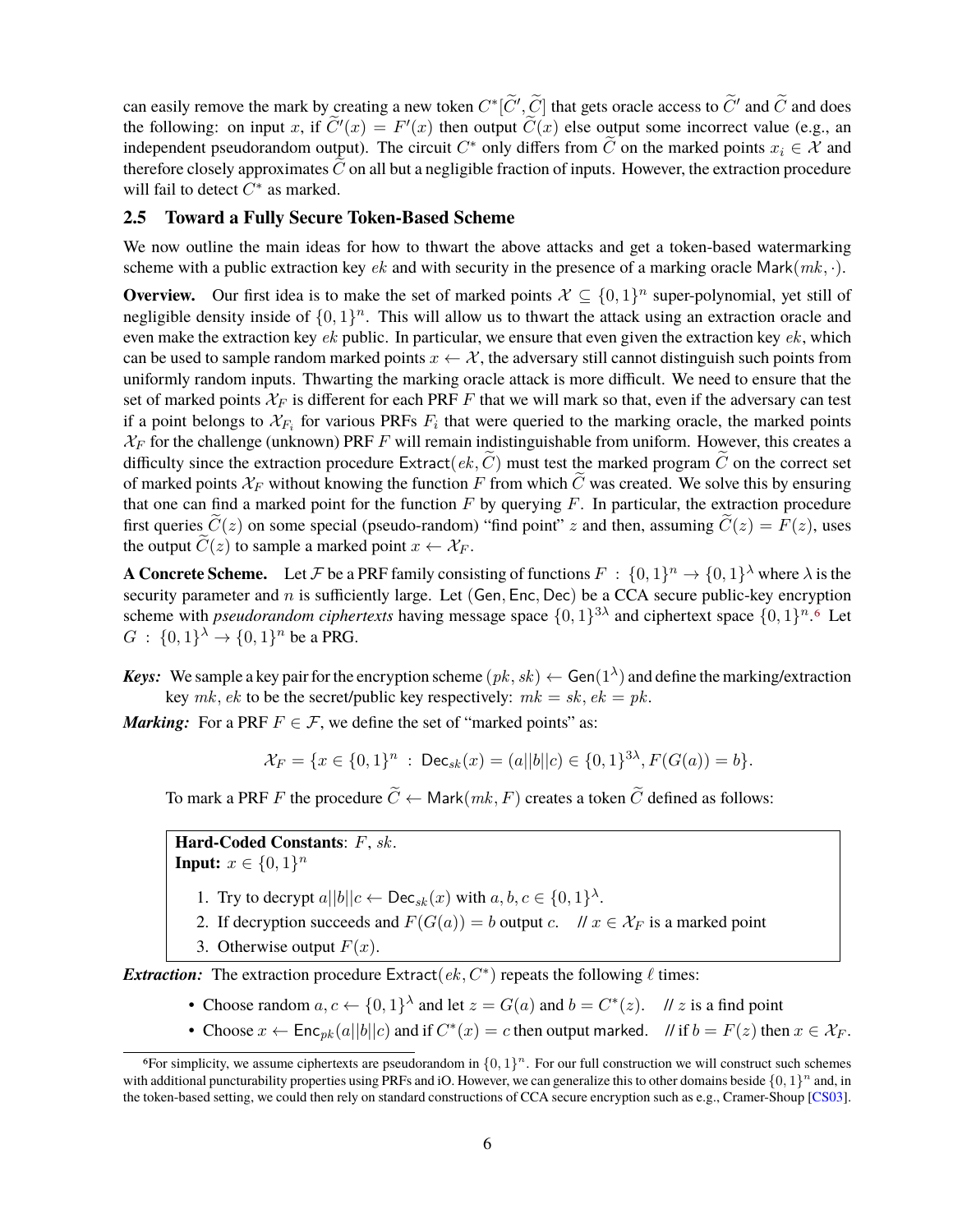If all  $\ell$  iterations fail, output unmarked.

Intuitively, the construction relies on the fact that the marked program  $\tilde{C}$  can recognize marked points by using the decryption key. On the other hand the extraction procedure can find the marked points for a function F given a circuit  $C^*$  that approximates F by querying  $C^*(z)$  where  $z = G(a)$  is a "find point". If the circuit answers correctly on z so that  $F(z) = C^*(z) = b$  then the extraction procedure will be able to correctly sample a marked point  $x \leftarrow \text{Enc}_{pk}(a||b||c)$ .

**Security Analysis Overview.** For the security analysis, consider an adversary that gets an extraction key  $ek = pk$  and makes q queries to the marking oracle with arbitrary PRF functions  $F_i \in \mathcal{F}$  and gets back marked tokens  $C_i \leftarrow \text{Mark}(mk, F_i)$ . The adversary then gets a challenge marked token  $\tilde{C} \leftarrow \text{Mark}(mk, F)$ for a random unknown PRF  $F \leftarrow \mathcal{F}$ . The adversary can only query the tokens as a black box.

Firstly, we claim that even given the above view, the adversary cannot distinguish between getting random find/mark points  $z$ , x and completely random values  $z'$ ,  $x'$ :

$$
(\mathsf{view}, z, x) \approx (\mathsf{view}, z', x') \quad : a, c \leftarrow \{0, 1\}^n, z = G(a), b = F(z), x \leftarrow \mathsf{Enc}_{pk}(a||b||c), z', x' \leftarrow \{0, 1\}^n.
$$

To show this, we can first rely on CCA security to switch x to a uniformly random  $x'$ . This is because black-box access to the marked tokens  $C_i$  can be simulated by a CCA oracle that never decrypts x (it's unlikely that  $F(z) = F_i(z)$  for some i, and therefore x is not a marked point for the queried functions  $F_i$  with overwhelming probability) while the challenge program C outputs  $\tilde{C}(x) = c$  but this is indistinguishable from  $\widetilde{C}(x') = F(x')$  since both outcomes look random. We then rely on PRG security to switch z to uniform.

Secondly, we claim that the above "indistinguishability" property immediately implies "unremovability". In particular, if the adversary manages to produce a token  $C^*$  that  $\varepsilon$ -approximates the challenge program  $\widetilde{C}$  then, for a random  $z', x' \leftarrow \{0, 1\}^n$  the probability that  $C^*(z') = \widetilde{C}(z')$  and  $C^*(x') = \widetilde{C}(x')$  is at least  $\varepsilon^2$ . Therefore, the same must hold (up to a negligible difference) when x, z are a random find/marked point. This means that each iteration of the extraction procedure outputs marked with probability at least  $\varepsilon^2$  and therefore the probability that none of the iterations outputs marked is at most  $(1 - \varepsilon^2)^\ell$  which is negligible as long as  $\ell = \Omega(\lambda/\varepsilon^2)$ .

This analysis only provides *lunch-time security* where the adversary can query the marking oracle only prior to seeing the challenge program  $C$ . This is because we relied on the fact that, with overwhelming probability, none of the queried functions  $F_i$  will satisfy  $F_i(z) = F(z)$  where F is the challenge PRF. This may not hold in a stronger security model where the adversary can adaptively query the marking oracle with function  $F_i$  after seeing the watermarked version C of the challenge PRF F. However, we can salvage the same analysis and make it hold in the stronger model if we assume the PRF family satisfies an additional *injective* property, meaning that when  $F \neq F'$  then  $F(z) \neq F'(z)$  for all inputs z. We can construct such PRFs under natural assumptions such as DDH or LWE.

<span id="page-8-0"></span>**Embedding a Message.** We can extend the above construction to embed a message in the marked program. We do so by ensuring that the outputs of the marked circuit on the marked points x encode information about the message msg, which can then be recovered by the extraction procedure. In particular, instead of simply having the marked circuit output the value c encrypted in the marked point  $x$ , we make it output  $c \oplus$  msg where msg is message we wish to embed. The extraction procedure can work as above but in each iteration  $i = 1, \ldots, \ell$  it recovers a candidate message msg<sub>i</sub>. We simply test if there is a message which is recovered in a majority of the iterations. If so we output it, and otherwise we output unmarked. A naive implementation of this approach would only work for an approximation factor  $\varepsilon > 1/\sqrt{2}$  since only in that case could we expect that  $C^*$  answers correctly on both the find point and the marked point simultaneously with probability  $> 1/2$  so as to get a correct majority. We show how to tweak the above approach to make it work for optimal approximation factor  $\varepsilon > 1/2$  by testing  $C^*$  on many marked points for each find point and taking a majority-of-majorities.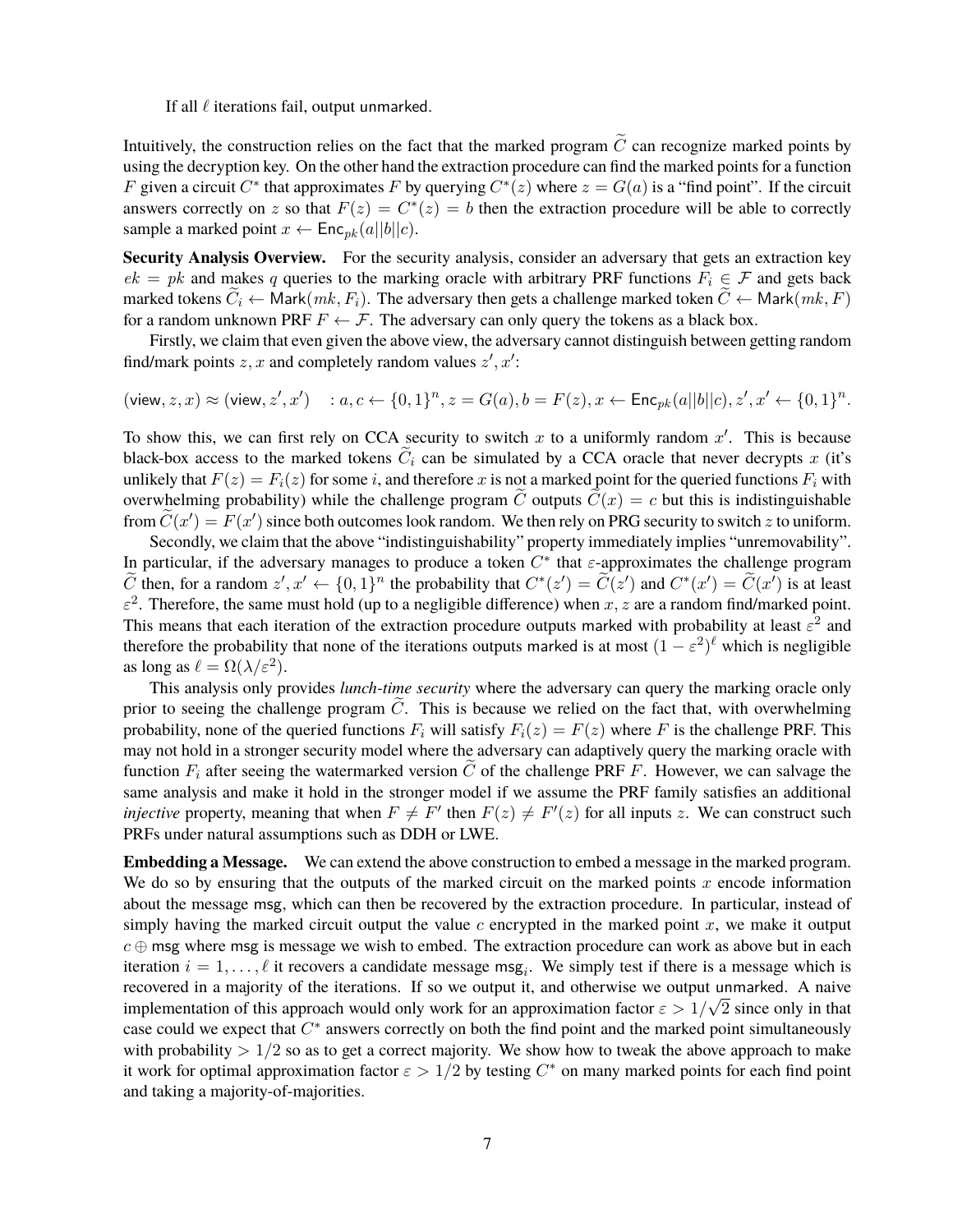#### **2.6 Using Indistinguishability Obfuscation.**

Lastly, we briefly mention our techniques for moving beyond token-based watermarking. On a high level, we can simply obfuscate the watermarked programs  $C$ , instead of thinking of them as hardware tokens. However, the fact that we only have iO rather than ideal obfuscation makes this step non-trivial. Indeed, the token-based model can give false intuition since it allows us to watermark *any* PRF family but we show that in the standard model there are PRF families that cannot be watermarked. Nevertheless, it turns out that we can adapt the techniques from the token-based model to also work in the standard model using iO. The main differences are that: (1) we need the PRF family F that we are watermarking to be a *puncturable* PRF family, (2) instead of a standard CCA secure encryption, we need a special type of puncturable encryption scheme where we can create a punctured secret key which doesn't decrypt a particular ciphertext. The latter primitive may be of independent interest and we show how to construct it using iO. We use a careful sequence on hybrids to show that the above changes are sufficient to get a provably secure watermarking scheme in the standard model.

### <span id="page-9-0"></span>**2.7 Related Work**

There has been a large body of work on watermarking in the applied research community. Notable contributions of this line of research include the discovery of *protocol attacks* such as the copy attack by Kutter, Voloshynovskiy and Herrigel [\[KVH00\]](#page-33-4) and the ambiguity attack by Adelsback, Katzenbeisser and Veith [\[AKV03\]](#page-32-7). However, these works do not formally define security guarantees, and have resulted in a cat-and-mouse game of designing watermarking schemes that are broken fairly immediately.

We mention that there are several other works [\[NSS99,](#page-34-4) [YF11,](#page-34-5) [Nis13\]](#page-34-6) that propose concrete schemes for watermarking cryptographic functions, under several different definitions and assumptions. For example, the work of Nishimaki [\[Nis13\]](#page-34-6) gives formal definitions and provably secure constructions for watermarking cryptographic functions (such as trapdoor functions). The main aspect that sets our work apart from these works is that they only consider restricted attacks which attempt to remove a watermark by outputting a new program which has some specific format (rather than an arbitrary program). In particular, for all of these schemes, the mark can be removed via the attack described in  $[BGI^+01, BGI^+12]$  $[BGI^+01, BGI^+12]$  $[BGI^+01, BGI^+12]$  $[BGI^+01, BGI^+12]$  where an adversary uses iO to obfuscate the marked program so as to preserve its functionality but completely change its structure.

Barak et al.  $[BGI^+01, BGI^+12]$  $[BGI^+01, BGI^+12]$  $[BGI^+01, BGI^+12]$  $[BGI^+01, BGI^+12]$  proposed simulation-based and indistinguishability-based definitions of watermarking security; their main contribution is a negative result, described earlier in the introduction, which shows that indistinguishability obfuscation rules out any meaningful form of watermarking that exactly preserves functionality. Finally, Hopper, Molnar and Wagner [\[HMW07\]](#page-33-1) formalized strong notions of watermarking security with approximate functionality; our definitions are inspired by their work. Their definition considers not just unremovability, as we do, but also the dual notion of unforgeability which requires that the only marked programs that an adversary can produce are functionally similar to circuits already marked by a marking oracle. Though we have some partial results in this direction [\[CHV15\]](#page-33-0), achieving unforgeability and unremovability simultaneously is a challenging and interesting open problem.

<span id="page-9-1"></span>**Organization of the Paper.** We describe our main result, namely watermarking PRFs, in Section [6.](#page-14-0) Due to space limitation, the rest of our technical material can be found in the appendices: the definition of watermarking in Appendix [4,](#page-12-0) a new cryptographic object called puncturable encryption and its construction in Appendix [5,](#page-13-0) the proof of our PRF watermarking in Appendix [6.3,](#page-16-0) watermarking other cryptographic primitives in Appendix [8,](#page-25-0) negative results on watermarking in Appendix [9](#page-26-0) and [B](#page-42-0) and several extensions to our main construction in Appendix [7.](#page-23-0)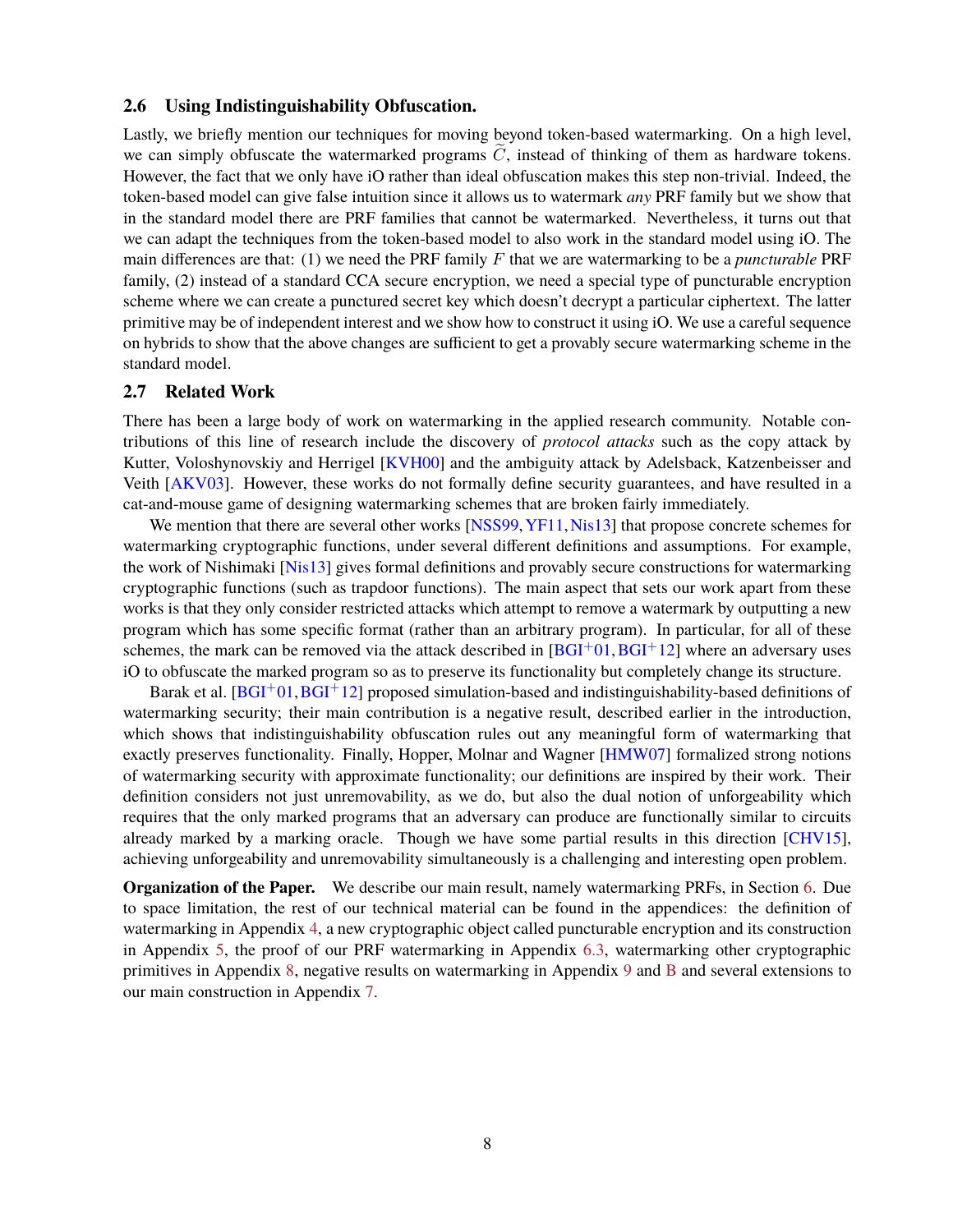### **3 Preliminaries**

#### **Notation**

For any  $n \in \mathbb{N}$ , we write  $[n]$  to denote the set  $\{1, \ldots, n\}$ . For two strings  $x_1$  and  $x_2, x_1||x_2$  denotes a concatenation of  $x_1$  and  $x_2$ .

When D is a distribution, we write  $y \leftarrow D$  to denote that y is randomly sampled from D. If S is a set, then we will also write  $S$  to denote the uniform distribution on that set.

We say that a function  $f : \mathbb{N} \to \mathbb{R}$  is negligible if for all constants  $c > 0$ , there exists  $N \in \mathbb{N}$  such that for all  $n > N$ ,  $f(n) < n^{-c}$ .

If  $\mathcal{X} = \{X_{\lambda}\}_{\lambda \in \mathbb{N}}$  and  $\mathcal{Y} = \{Y_{\lambda}\}_{\lambda \in \mathbb{N}}$  are two ensembles of random variables indexed by  $\lambda \in \mathbb{N}$ , we say that  $X$  and  $Y$  are computationally indistinguishable if for all p.p.t. algorithms  $D$ , there exists a negligible function  $\nu$  such that for all  $\lambda$ ,

$$
\Pr\left[\mathcal{D}(x_b) = b \middle| \begin{array}{l} x_0 \leftarrow X_{\lambda} \\ x_1 \leftarrow Y_{\lambda} \\ b \leftarrow \{0, 1\} \end{array} \right] \leq \frac{1}{2} + \nu(\lambda).
$$

We write  $\mathcal{X} \stackrel{c}{\approx} \mathcal{Y}$  to denote that  $\mathcal{X}$  and  $\mathcal{Y}$  are computationally indistinguishable.

For two circuits C and D, we write  $C \equiv D$  if C and D compute exactly the same function. If C and D agree on an  $\varepsilon$  fraction of their inputs, we write  $C \cong_{\varepsilon} D$ .

#### **Definitions**

In this section, we review basic notions and definitions used in this paper.

**Obfuscation.** The notion of indistinguishability obfuscation (iO) was proposed by Barak et. al.  $[BGI^+01]$  $[BGI^+01]$ , [BGI](#page-32-1)+12] and the first candidate construction was proposed by Garg, Gentry, Halevi, Raykova, Sahai, and Waters  $[GGH^+13]$  $[GGH^+13]$ .

**Definition 3.1 (Indistinguishability Obfuscation**  $[BGI^+12, GGH^+13]$  $[BGI^+12, GGH^+13]$  $[BGI^+12, GGH^+13]$  $[BGI^+12, GGH^+13]$ **) An indistinguishability obfusca**tor is a p.p.t. algorithm  $i\mathcal{O}$  satisfying the following two conditions.

**Functionality:** For every security parameter  $\lambda \in \mathbb{N}$  and every circuit C, it holds with probability 1 that

$$
i\mathcal{O}(1^{\lambda}, C) \equiv C
$$

**Indistinguishability:** For all circuit families  $C^0 = \{C^0_\lambda\}$  and  $C^1 = \{C^1_\lambda\}$  such that  $C^0_\lambda \equiv C^1_\lambda$  are functionally equivalent and  $|C_{\lambda}^0| = |C_{\lambda}^1|$ , it holds that

$$
\left\{i\mathcal{O}(1^{\lambda},C_{\lambda}^{0})\right\}_{\lambda}\stackrel{\mathsf{c}}{\approx}\left\{i\mathcal{O}(1^{\lambda},C_{\lambda}^{1})\right\}_{\lambda}
$$

For simplicity, we write  $i\mathcal{O}(C)$  instead of  $i\mathcal{O}(1^{\lambda}, C)$  when the security parameter  $\lambda$  is clear from context.

**Pseudorandom Generators and Functions.** We review pseudorandom generators and several variants of pseudorandom functions (PRFs).

**Definition 3.2 (Pseudorandom Generator)** A pseudorandom generator (PRG)  $G : \{0,1\}^{\lambda} \to \{0,1\}^{\lambda+\ell(\lambda)}$ with stretch  $\ell(\lambda)$  ( $\ell$  is some polynomial function) is a polynomial-time computable function that satisfies  $G(U_\lambda) \stackrel{c}{\approx} U_{\lambda+\ell(\lambda)}$  where  $U_m$  denotes the uniform distribution over  $\{0, 1\}^m$ .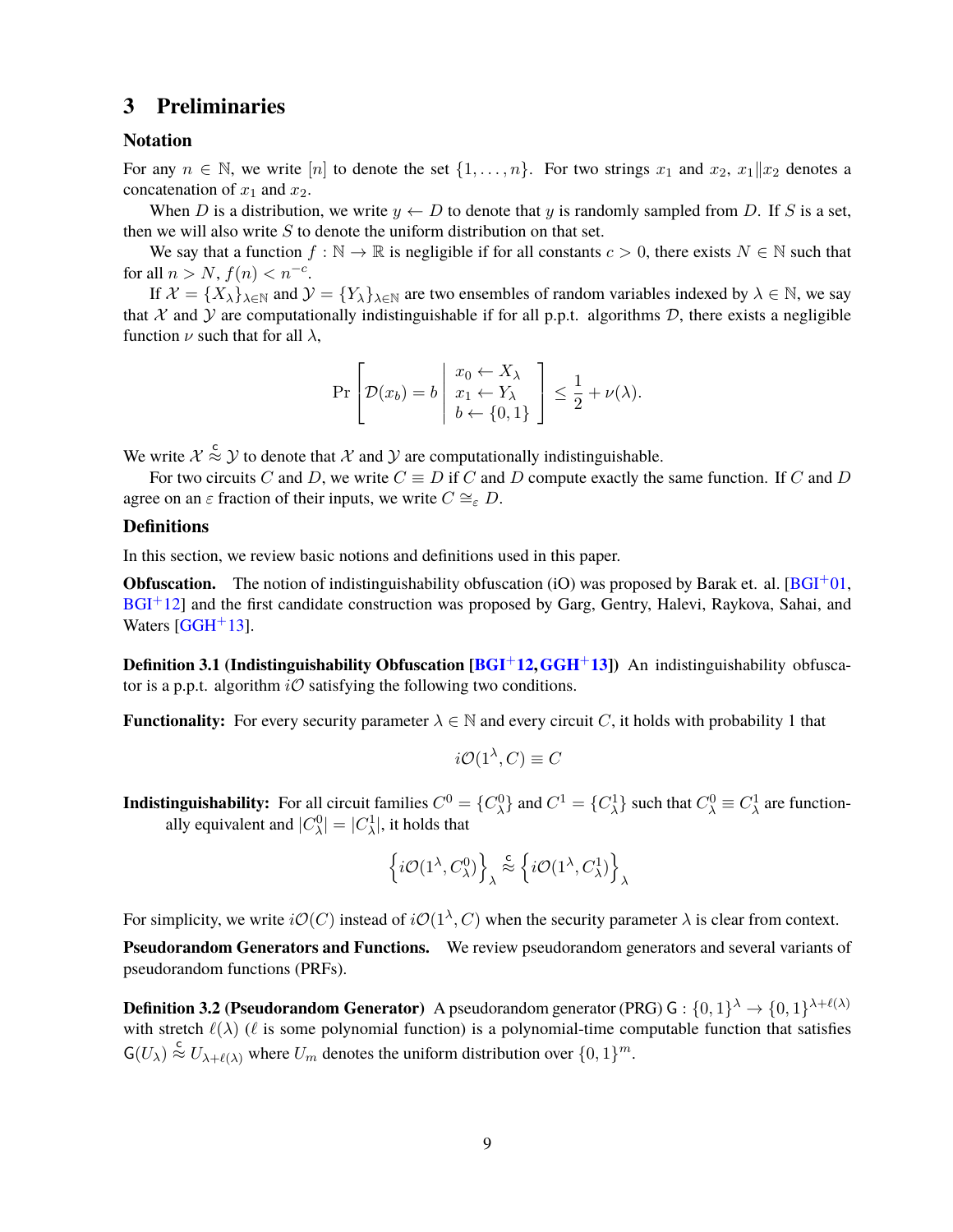**Definition 3.3 (Pseudorandom Functions)** A pseudorandom function family  $\mathcal{F} = {\{\mathcal{F}_{\lambda}\}}_{\lambda \in \mathbb{N}}$  is a function family where each function  $F \in \mathcal{F}_{\lambda}$  maps a domain D to a range R and satisfies the following condition. For all PPT adversary A and  $F \leftarrow \mathcal{F}_{\lambda}$ , it holds

$$
\left|\Pr[\mathcal{A}^{F(\cdot)}=1]-\Pr[\mathcal{A}^{\mathcal{R}(\cdot)}=1]\right|\leq \mathsf{negl}(\lambda)
$$

where  $F(\cdot): D \to \mathbb{R}$  is a deterministic function and  $\mathcal R$  is chosen uniformly at random from the set of all functions with the same domain/range.

In this paper, we basically set  $D := \{0,1\}^{n(\lambda)}$  and  $R := \{0,1\}^{m(\lambda)}$  for a pair of polynomial-time computable functions  $n(\cdot)$  and  $m(\cdot)$ .

The notion of puncturable pseudorandom function (pPRF) was proposed by Sahai and Waters [\[SW14\]](#page-34-3).

**Definition 3.4 (Puncturable Pseudorandom Functions)** A puncturable pseudorandom function (pPRF) family F is a function family with a "puncturing" algorithm Puncture where each function  $F \in \mathcal{F}_{\lambda}$  maps a domain  $\{0,1\}^{n(\cdot)}$  to a range  $\{0,1\}^{m(\cdot)}$  that satisfies the following two conditions.

**Functionality preserving under puncturing:** For all polynomial size set  $S \subseteq \{0,1\}^{n(\lambda)}$  and for all  $x \in$  $\{0,1\}^{n(\lambda)} \setminus S$ , it holds that

$$
\Pr[F(x) = F\{S\}(x) | F \leftarrow \mathcal{F}_{\lambda}, F\{S\} := \mathsf{Puncture}(F, S)] = 1.
$$

**Pseudorandom at punctured points:** For all polynomial size set  $S = \{x_1, \ldots, x_{k(\lambda)}\} \subseteq \{0,1\}^{n(\lambda)}$  it holds that for all PPT adversary  $A$ ,

$$
\mu(\lambda) := \left| \Pr[\mathcal{A}(F\{S\}, \{F(x_i)\}_{i \in [k]}) = 1] - \Pr[\mathcal{A}(F\{S\}, U_{m(\lambda) \cdot |S|}) = 1] \right| \le \mathsf{negl}(\lambda)
$$

where  $F \leftarrow \mathcal{F}_{\lambda}, F\{S\} := \text{Puncture}(F, S)$  and  $U_{\ell}$  denotes the uniform distribution over  $\ell$  bits.

**Theorem 3.5 ( [\[GGM86,](#page-33-6)[BW13b,](#page-33-7)[BGI14b,](#page-32-8)[KPTZ13b\]](#page-33-8))** *If one-way functions exist, then for all efficiently computable*  $n(\cdot)$  *and*  $m(\cdot)$ *, there exists a pPRF family whose input is an*  $n(\cdot)$  *bit string and output is an*  $m(\cdot)$ *bit string.*

<span id="page-11-0"></span>**Definition 3.6 (Injective pPRF)** If a pPRF family  $\mathcal{F} = {\{\mathcal{F}_{\lambda}\}}$  satisfies the following, we call it an injective prefix pPRF family. For all  $F \in \mathcal{F}_{\lambda}$  and  $x, x' \in D$ , if  $x \neq x'$ , then  $F(x) \neq F(x')$ .

Sahai and Waters showed that we can convert any pPRF into a statistically injective pPRF [\[SW14\]](#page-34-3). Here, "statistically" means with probability  $1 - \text{negl}(\lambda)$  over the random choice of  $F \leftarrow \mathcal{F}_{\lambda}$ ,  $F(\cdot)$  is injective.

**Definition 3.7 (Injective Bit-Commitment)** An injective bit-commitment function is a p.p.t. algorithm Com which takes as input a security parameter  $\lambda$  and a bit  $b \in \{0, 1\}$ , and outputs a commitment c, satisfying the following properties.

#### **Computationally Hiding:**

$$
\left\{\operatorname{Com}(1^{\lambda},0)\right\}_{\lambda} \approx \left\{\operatorname{Com}(1^{\lambda},1)\right\}_{\lambda}
$$

**Perfectly Binding:** For every  $\lambda$ , it holds that

$$
\Pr\left[c_0 = c_1 \mid \begin{array}{l} c_0 \leftarrow \textsf{Com}(1^{\lambda}, 0) \\ c_1 \leftarrow \textsf{Com}(1^{\lambda}, 1) \end{array}\right] = 0
$$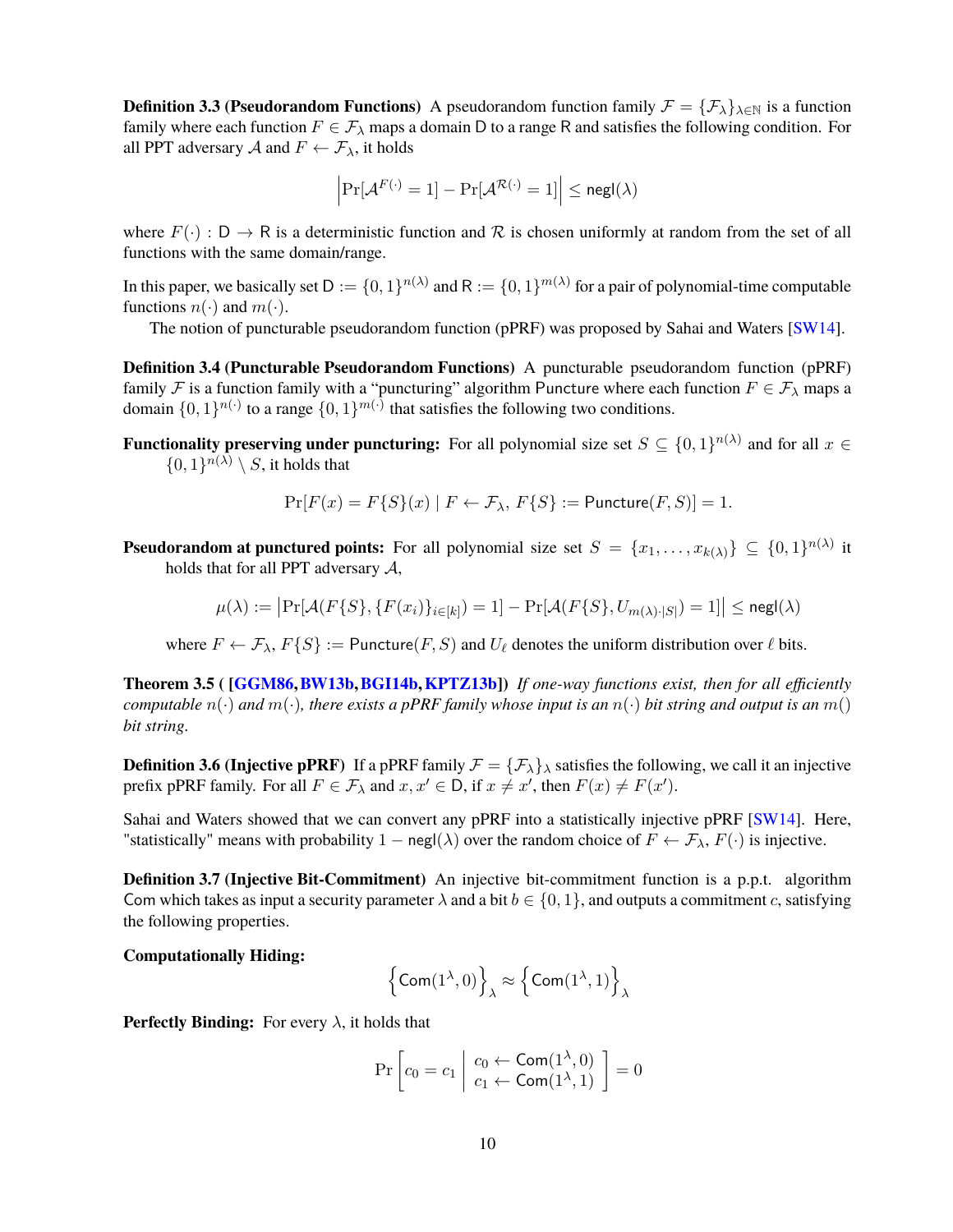**Injective:** For every security parameter  $\lambda$ , there is a bound  $\ell_{rand}$  on the number of random bits used by Com such that Com $(1^{\lambda}, \cdot; \cdot)$  is an injective function on  $\{0, 1\} \times \{0, 1\}^{\ell_{rand}}$ .

**Definition 3.8 (Universal One-Way Hash Function)** A universal one-way hash function (UOWHF) family  $\mathcal{H} = {\{\mathcal{H}_\lambda\}}_{\lambda \in \mathbb{N}}$  is a function family where each function  $H \in \mathcal{H}_\lambda$  maps a domain D to a range R and satisfies the following condition. For all PPT adversary  $A := (\mathcal{A}_1, \mathcal{A}_2)$ , it holds

$$
\Pr\left[x \neq x^* \land H(x) = H(x^*) \middle| \begin{array}{l} (x,s) \leftarrow \mathcal{A}_1(1^{\lambda}), \\ H \leftarrow \mathcal{H}_{\lambda}, \\ x^* \leftarrow \mathcal{A}_2(1^{\lambda}, H, x, s) \end{array} \right] \leq {\sf negl}(\lambda).
$$

**Theorem 3.9 ( [\[Rom90\]](#page-34-7))** *If one-way functions exist, then UOWHFs exists.*

**Hoeffding's Inequality** We will use the following well-known bound. If  $X_1, \ldots, X_N$  are independent Bernoulli variables with parameter  $p$ , then

$$
\Pr\left[\sum_{i} X_{i} \ge (p + \varepsilon) \cdot N\right] \le e^{-2\varepsilon^{2}N}
$$

In particular, if  $N > \frac{\lambda}{\varepsilon^2}$ , then this probability is exponentially small in  $\lambda$ .

### <span id="page-12-0"></span>**4 Definition of Watermarking**

.

We begin by defining the notion of program watermarking. Our definition is similar to the game-based definition of Barak et al.  $[BGI^+12,$  $[BGI^+12,$  Definition 8.4] (It is called occasional watermarking) with the main difference that: (1) we allow "statistical" rather than perfect correctness, (2) the challenge circuit to be marked is chosen uniformly at random from the circuit family (for example, in the case of PRFs, this corresponds to marking a random PRF key), (3) we strengthen the definition to the public-key extraction setting and give the attacker access to the marking oracle.

<span id="page-12-1"></span>**Definition 4.1 (Watermarking Syntax)** A *message-embedding watermarking* scheme for a circuit class  ${C_{\lambda}}_{\lambda \in \mathbb{N}}$  and a message space  $M = {M_{\lambda}}$  consists of three probabilistic polynomial-time algorithms (Gen, Mark, Extract).

- **Key Generation:** Gen( $1^{\lambda}$ ) takes as input the security parameter and outputs a pair of keys  $(xk, mk)$ , respectively called the extraction key and mark key.
- **Mark:** Mark $(mk, C, \text{msg})$  takes as input a mark key, an arbitrary circuit C (not necessarily in  $C_\lambda$ ) and a message msg  $\in \mathcal{M}_{\lambda}$  and outputs a marked circuit C.
- **Extract:**  $\text{msg}' \leftarrow \text{Extract}(x_k, C')$  takes as input an extraction key and an arbitrary circuit  $C'$ , and outputs  $\mathsf{msg}' \leftarrow \mathsf{Extract}(xk,C')$  where  $\mathsf{msg}' \in \mathcal{M} \cup \{\mathsf{unmarked}\}.$

We are now ready to define the required correctness and security properties of a watermarking scheme.

**Definition 4.2 (Watermarking Security)** A watermarking scheme (Gen, Mark, Extract) for circuit family  ${\{\mathcal{C}_\lambda\}}_{\lambda \in \mathbb{N}}$  and with message space  $\mathcal{M} = {\{\mathcal{M}_\lambda\}}$  is required to satisfy the following properties.

**Statistical Correctness:** There is a negligible function  $\nu(\lambda)$  such that for any circuit  $C \in C_{\lambda}$ , any message msg  $\in \mathcal{M}_{\lambda}$  and any input x in the domain of C, it holds that

<span id="page-12-2"></span>
$$
\Pr\left[\widetilde{C}(x) = C(x) \middle| \begin{array}{c} (x k, m k) \leftarrow \textsf{Gen}(1^{\lambda}) \\ \widetilde{C} \leftarrow \textsf{Mark}(m k, C, \textsf{msg}) \end{array}\right] \ge 1 - \nu(\lambda).
$$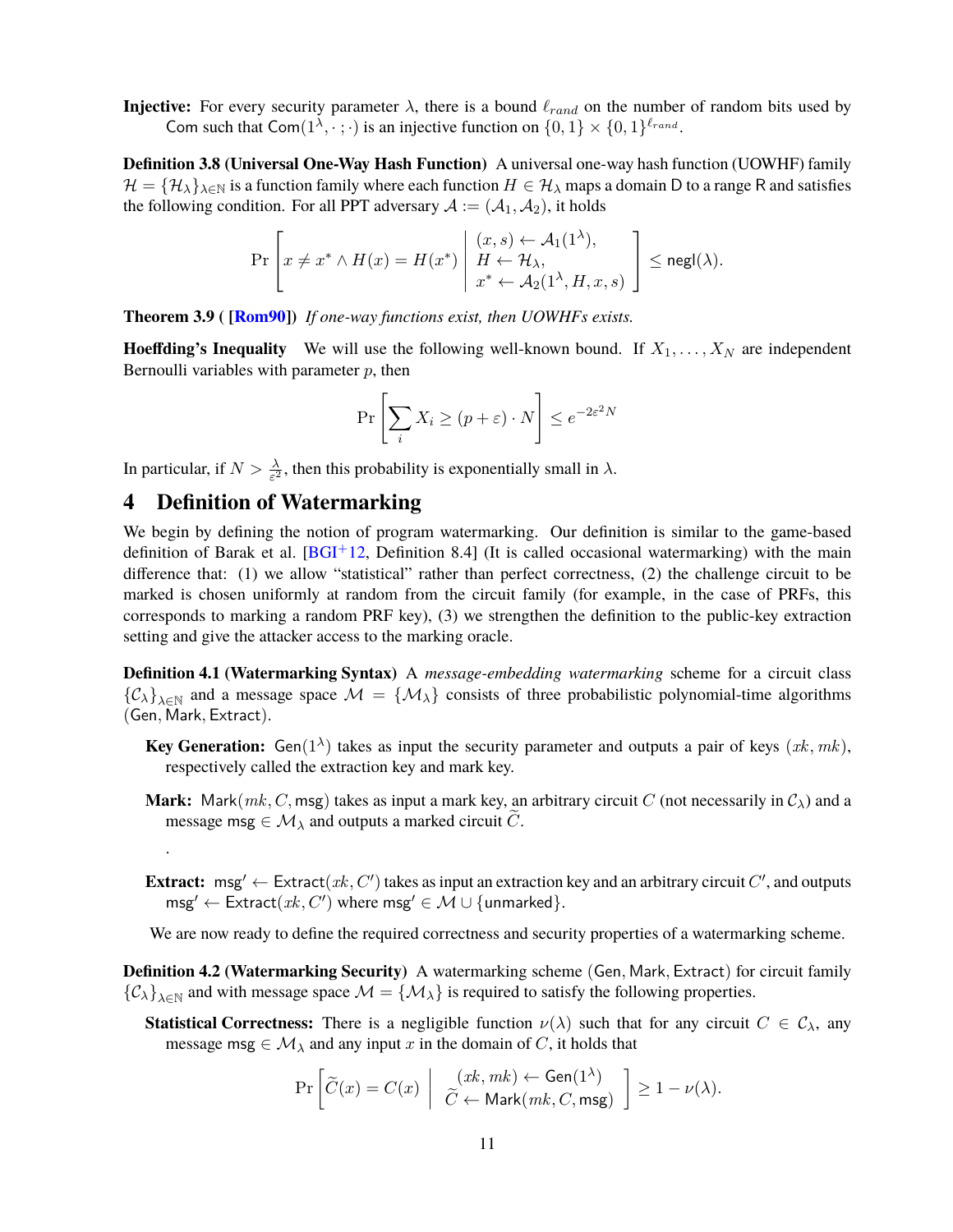**Extraction Correctness:** For every  $C \in \mathcal{C}_{\lambda}$ , msg  $\in \mathcal{M}_{\lambda}$  and  $(xk, mk) \leftarrow$  Gen $(1^{\lambda})$ :

$$
\Pr[\mathsf{msg}' \neq \mathsf{msg} \mid \mathsf{msg}' \leftarrow \mathsf{Extract}(xk, \mathsf{Mark}(mk, C, \mathsf{msg}))] \leq \mathsf{negl}(\lambda).
$$

**Meaningfulness:** For every circuit C (not necessarily in  $C_\lambda$ ), it holds that

$$
\Pr_{(x k, m k) \leftarrow \mathsf{Gen}(1^\lambda)}[\mathsf{Extract}(x k, C) \neq \mathsf{unmarked}] \leq \mathsf{negl}(\lambda).
$$

ε**-Unremovability:** For every PPT A we have

$$
\Pr[\mathsf{Exp}_{\mathcal{A}}^{\mathsf{nrmv}}(\lambda,\varepsilon)=1]\leq \mathsf{negl}(\lambda)
$$

where  $\varepsilon$  is a parameter of the scheme called the *approximation factor* and  $Exp_{\mathcal{A}}^{nrmv}(\lambda, \varepsilon)$  is the game defined next.

We say a watermarking scheme is  $\varepsilon$ -secure if it satsifies these properties.

<span id="page-13-2"></span>**Definition 4.3** ( $\varepsilon$ -Unremovability Security Game) The game  $Exp_{\mathcal{A}}^{nrmv}(\lambda, \varepsilon)$  is defined as follows.

- 1. The challenger generates  $(xk, mk) \leftarrow$  Gen $(1^{\lambda})$  and gives  $xk$  to the adversary A.
- 2. The adversary has oracle access to the mark oracle  $MO$ . If  $MO$  is queried a circuit  $C_i$  (not necessarily in  $C_{\lambda}$ ) and message msg<sub>i</sub>, then it answers with Mark $(mk, C_i, \text{msg}_i)$ .
- 3. At some point, the adversary makes a query to the challenge oracle  $CO$ . If  $CO$  is queried with a message  $\text{msg } \in \mathcal{M}_{\lambda}$ , it samples a circuit  $C \leftarrow C_{\lambda}$  uniformly at random and answers  $\tilde{C} \leftarrow \text{Mark}(mk, C, \text{msg})$ .
- 4. Again, A queries many pairs of a circuit and a message to MO.
- 5. Finally, the adversary outputs a circuit  $C^*$ . If it holds that  $C^* \cong_{\varepsilon} C$  and  $\text{Extract}(x_k, C^*) \neq \text{msg}$  then the experiment outputs 1, otherwise 0. [7](#page-13-1)

Our main construction achieves what we call "lunch-time security", in which step 4 of the above game is omitted. This and other variations are discussed in Section [7.](#page-23-0)

### <span id="page-13-0"></span>**5 Puncturable Encryption**

One of our main abstractions is a *puncturable encryption* system. This is a public-key encryption system in which the decryption key can be punctured on a set of ciphertexts. We will rely on a strong ciphertext pseudorandomness property which holds even given access to a punctured decryption key. We will additionally require that valid ciphertexts are *sparse*, and that a decryption key punctured at two ciphertexts  $\{c_0, c_1\}$  is functionally equivalent to the non-punctured decryption key, except possibly on  $\{c_0, c_1\}$ .

In this section we define the puncturable encryption abstraction that we use in Section [6.](#page-14-0) We instantiate this definition in Section [A.1](#page-34-2) and prove its security Section [A.2.](#page-35-0)

**Definition 5.1 (Puncturable Encryption Syntax)** Syntactically, a puncturable encryption scheme PE for a message space  $\mathcal{M} = \{0,1\}^{\ell}$  is a triple of probabilistic algorithms (Gen, Puncture, Enc) and a deterministic algorithm Dec. The space of ciphertexts will be  $\{0, 1\}^n$  where  $n = \text{poly}(\ell, \lambda)$ . For clarity and simplicity, we will restrict our exposition to the case when  $\lambda = \ell$ .

<span id="page-13-1"></span>The definition would be equivalent if we had required  $C^* \cong_{\varepsilon} \widetilde{C}$  instead of  $C^* \cong_{\varepsilon} C$ , up to a negligible difference in  $\varepsilon$ , since by statistical correctness we have  $C \cong_{\delta} \tilde{C}$  for some  $\delta = 1 - \text{negl}(\lambda)$ .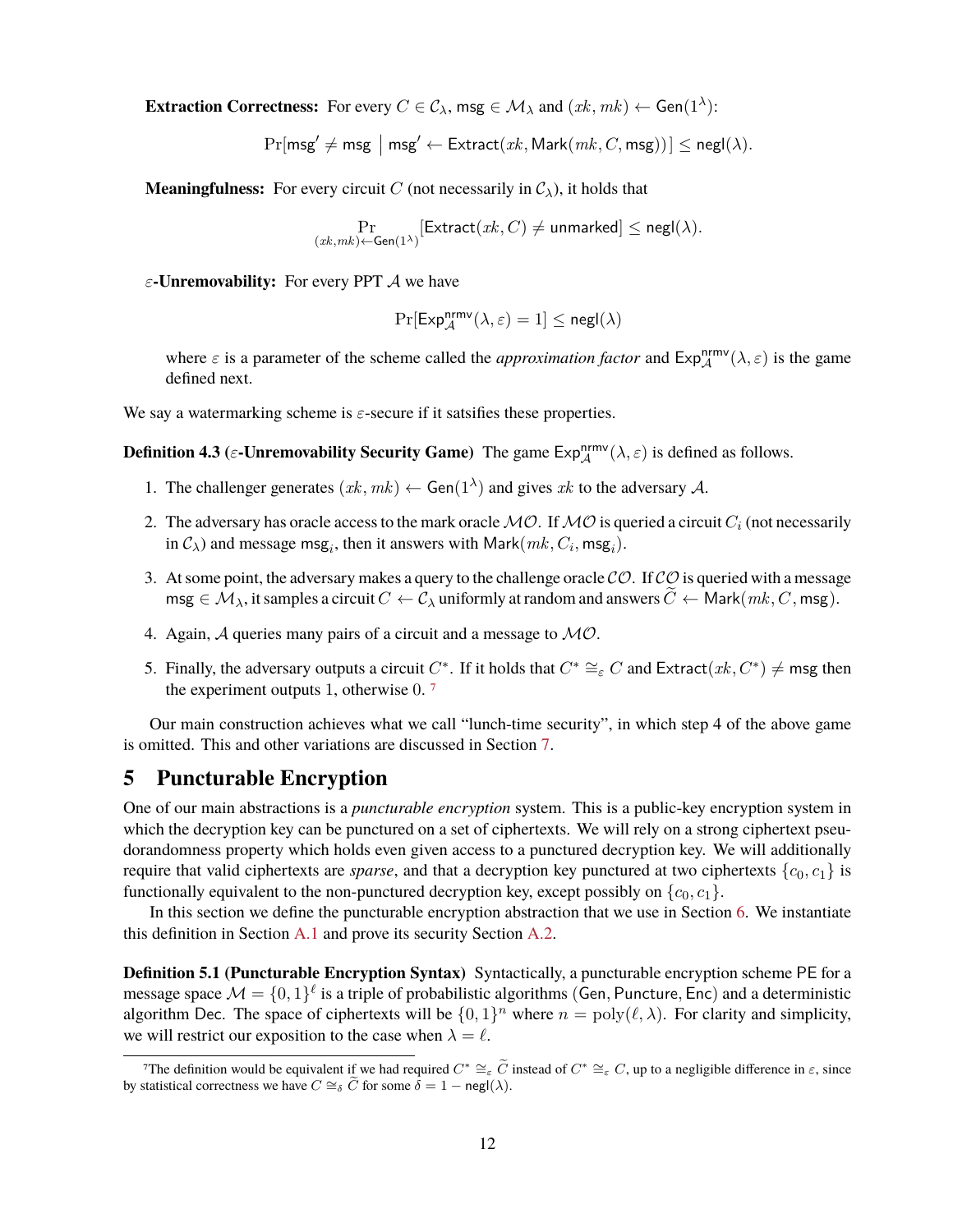- **Key Generation:**  $(pk, sk) \leftarrow Gen(1^{\lambda})$  takes the security parameter in unary, and outputs an encryption key  $pk$  and a decryption key  $sk$ .
- **Puncturing:**  $sk\{c_0, c_1\} \leftarrow$  Puncture $(sk, c_0, c_1)$  takes a decryption key  $sk$ , and a set  $\{c_0, c_1\} \subset \{0, 1\}^n$ .<sup>[8](#page-14-1)</sup> Puncture outputs a "punctured" decryption key  $sk{c_0, c_1}$ .
- **Encryption:**  $c \leftarrow \text{Enc}(pk, m)$  takes an encryption key pk and a message  $m \in \{0, 1\}^{\ell}$ , and outputs a ciphertext c in  $\{0, 1\}^n$ .
- **Decryption:**  $m$  or  $\perp \leftarrow$  Dec(sk, c) takes a possibly punctured decryption key sk and a string  $c \in \{0, 1\}^n$ . It outputs a message m or the special symbol  $\perp$ .

**Definition 5.2 (Puncturable Encryption Security)** A puncturable encryption scheme PE = (Gen, Puncture, Enc, Dec) with message space  $M$  is required to satisfy the following properties.

**Correctness:** We require that for all messages m,

$$
\Pr\left[\mathsf{Dec}(sk,c) = m \middle| \begin{array}{c} (pk, sk) \leftarrow \mathsf{Gen}(1^{\lambda}), \\ c \leftarrow \mathsf{Enc}(pk, m) \end{array} \right] = 1.
$$

**Punctured Correctness:** We also require the same to hold for keys which are punctured. For all possible keys  $(pk, sk) \leftarrow$  Gen $(1^{\lambda})$ , all strings  $c_0, c_1 \in \{0, 1\}^n$ , all punctured keys  $sk' \leftarrow$  Puncture $(sk, c_0, c_1)$ , and all potential ciphertexts  $c \in \{0, 1\}^n \setminus \{c_0, c_1\}$ :

$$
\mathsf{Dec}(sk, c) = \mathsf{Dec}(sk', c).
$$

**Ciphertext Pseudorandomness:** We require that in the following game, all PPT adversaries A have negligible advantage.

#### **Game 5.3 (Ciphertext Pseudorandomness)** *.*

- *1.* A *sends a message* m<sup>∗</sup> *to the challenger.*
- *2. The challenger does the following:*
	- *Samples*  $(pk, sk) \leftarrow$  Gen $(1^{\lambda})$
	- *Computes encryption*  $c^* \leftarrow \text{Enc}(pk, m^*)$ *.*
	- *Samples*  $r^* \leftarrow \{0, 1\}^n$ *.*
	- *Generates the punctured key sk'*  $\leftarrow$  Puncture(sk, { $c^*, r^*$ })
	- *Samples*  $b \leftarrow \{0, 1\}$  *and sends the following to A:*

$$
(c^*, r^*, pk, sk')
$$
 if  $b = 0$   
 $(r^*, c^*, pk, sk')$  if  $b = 1$ 

3. The adversary outputs b' and wins if  $b = b'$ .

**Sparseness:** We also require that most strings are not valid ciphertexts:

$$
\Pr\left[\mathsf{Dec}(sk,c) \neq \bot \mid (pk, sk) \leftarrow \mathsf{Gen}(1^{\lambda}), c \leftarrow \{0, 1\}^n\right] \leq \mathsf{negl}(\lambda).
$$

One of our contributions is the following theorem.

**Theorem 5.4** *A puncturable encryption system can be constructed using indistinguishability obfuscation and injective one-way functions.*

<span id="page-14-0"></span>A full construction and proof is provided in appendices [A.1](#page-34-2) and [A.2.](#page-35-0)

<span id="page-14-1"></span><sup>&</sup>lt;sup>8</sup>We can assume that the set  $\{c_0, c_1\}$  is represented as a list in sorted order.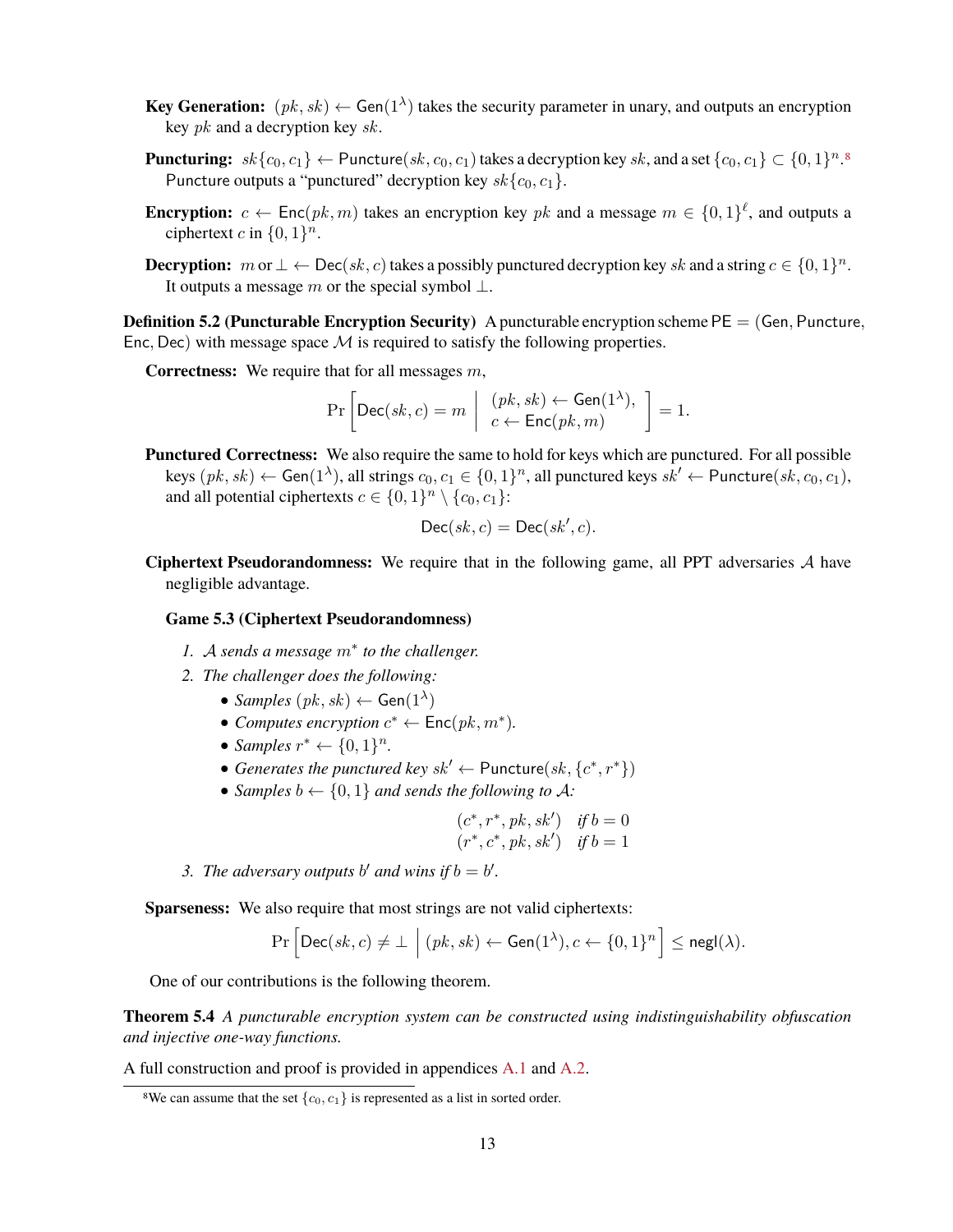### **6 Watermarking PRFs**

In this section, we construct schemes for watermarking any puncturable PRF family. One is secure against lunch-time attacks and the other is fully secure. Both of them are in the public-key extraction setting. As we explain in Section [2.3,](#page-5-3) the simple scheme is not secure in these settings (the attacker has access to the marking or extraction oracles).

For all of the schemes, let C be some puncturable PRF (pPRF) family where, for  $C \leftarrow C_\lambda$  we have  $C(\cdot): D_\lambda \to \mathsf{R}_\lambda$  with  $D_\lambda = \{0,1\}^{n(\lambda)}$ , and  $\mathsf{R}_\lambda = \{0,1\}^{m(\lambda)}$  for some  $n(\lambda)$ ,  $m(\lambda) = \Omega(\lambda)$ . We often drop  $\lambda$  from  $D_{\lambda}$  and  $R_{\lambda}$ . We construct a watermarking scheme for *PRF evaluation* of C. We identify the PRF evaluation circuits computing the function  $C(\cdot)$  and assume (without loss of generality) that the marking procedure just takes  $C$  as an input.

<span id="page-15-2"></span>**Theorem 6.1** *Assuming the existence of injective one-way functions, and an indistinguishability obfuscator for all circuits, for all*  $\varepsilon(\lambda) = \frac{1}{2} + 1/\text{poly}(\lambda)$ *, all message spaces*  $\mathcal{M} = \{0, 1\}^w$  *(for*  $w = \text{poly}(\lambda)$ *), all integer functions*  $n(\lambda) = \Omega(\lambda)$  *and*  $m(\lambda) = \Omega(\lambda)$  *there exists a watermarking scheme with message space* M which is  $\varepsilon$ -secure against lunch-time attacks for every pPRF ensemble  $\{\mathcal{C}_\lambda\}_{\lambda\in\mathbb{N}}$  such that functions C in  $C_{\lambda}$  map  $\{0,1\}^{n(\lambda)} \rightarrow \{0,1\}^{m(\lambda)}$ .

If we assume pPRF family  $C = \{C_{\lambda}\}_{\lambda \in \mathbb{N}}$  satisfies a "nice" property, that is, the injective property in Definition [7.1,](#page-23-3) then we can show the full security in Definition [4.3](#page-13-2) where the adversary has access to the mark oracle even after the challenge program is given. See Section [7.1](#page-23-1) for the details.

**Construction: Public-Key Extraction and Security against Lunch-Time Attacks.** We now construct a watermarking scheme with public-key extraction and with security against lunch-time attacks in the presence of a marking oracle (see Definition [4.3\)](#page-13-2). We have already explained the challenges in constructing such a scheme in Section [2.4.](#page-6-0) We start with the scheme outline.

### <span id="page-15-0"></span>**6.1 Scheme Outline**

Assume we want to mark a PRF family C with domain  $D = \{0, 1\}^n$  and range  $R = \{0, 1\}^m$ , where both n and m are sufficiently large. In this overview, suppose for simplicity that the space of marks is  $\{0, 1\}^m$ . Our construction relies on a puncturable encryption scheme PE with ciphertext space  $C = \{0, 1\}^n$  and message space  $\mathcal{M} = \{0,1\}^{\ell}$  for sufficiently large  $\ell$ . We follow the watermarking framework described in the introduction, in which a marked program is changed on a small set of "marked points", determined by a set of "find points" which are *not* changed.

Roughly speaking, a marked point in our scheme is a valid ciphertext of PE. A valid ciphertext when marking a program C is defined as any encryption of any plaintext  $a||b||c$  such that  $b = H(C(G(a)))$ . On such inputs, the marked program's output is changed to  $G'(c) \oplus \text{msg}$  where  $G'$  is a publicly known pseudorandom generator and msg is the desired mark. Note that there are super-polynomially many marked-points, but yet they are only a negligible fraction of the total domain.

Given the above marking scheme, there is a natural procedure to extract the mark msg. We first pick random values  $a, c \leftarrow \{0, 1\}^{\ell/3}$  and compute the corresponding find-point  $\alpha := G(a)$ . Then we compute  $b := H(C'(\alpha))$  and use this to find the corresponding marked-point  $x \leftarrow \text{PE}.\text{Enc}(pk, a||b||c)$ . Finally, we compute  $y = C'(x)$  and record msg' :=  $y \oplus G'(c)$  as a candidate for the embedded message. If  $C' = \text{Mark}(C)$ , correctness is obvious. The bulk of our work is making extraction work for arbitrary efficiently computable  $C' \approx_{\varepsilon}$  Mark $(C)$ .

<span id="page-15-1"></span>In order to guarantee that the correct message is extracted with high probability , we amplify our procedure in two steps. First, we fix  $a||b$  and sample multiple independent c's, extract as above, and take the majority result. We then repeat this process with independently sampled a's, and again taking the majority result. Compared to earlier versions of this work [\[CHV15,](#page-33-0) [NW15\]](#page-34-0), this "majority of majorities" approach allows us to attain optimal thresholds for unremovability (any  $\frac{1}{2} + \frac{1}{\text{poly}}$  $\frac{1}{\text{poly}(\lambda)}$ ).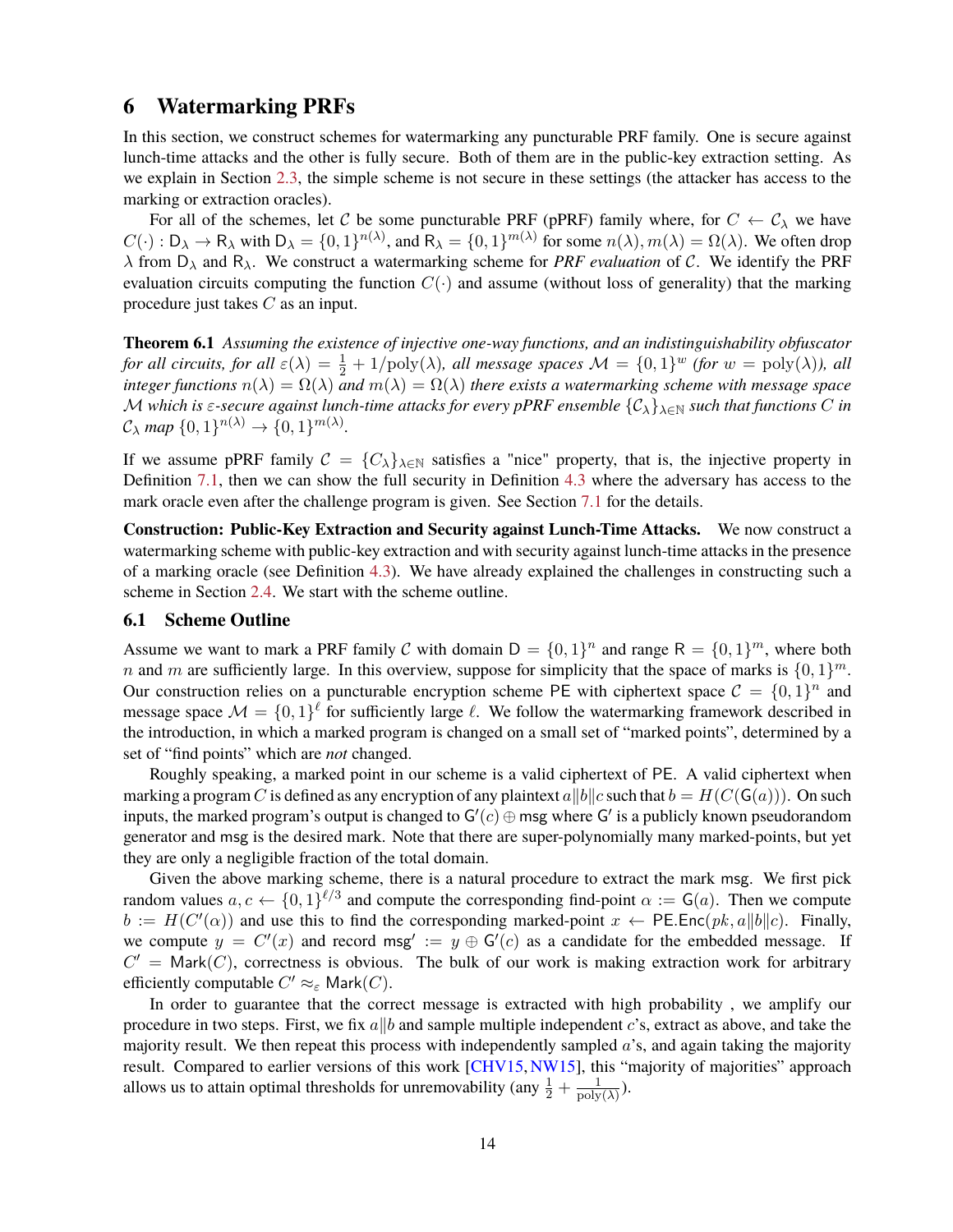### **6.2 A Message-Embedding Construction**

In this section, we formally construct our main message-embedding watermarking scheme. We show it satisfies unremovability in the public-key extraction setting and in the presence of a marking oracle. We obtain a scheme in which unremovability holds for any approximation factor  $\varepsilon(\lambda) = \frac{1}{2} + 1/\text{poly}(\lambda)$ .

**Setup.** Our goal is to construct a watermarking scheme for a pPRF family C with domain  $\{0,1\}^n$  and range  $\{0,1\}^m$ . For any positive integer w, let  $\mathcal{M} = \{0,1\}^{w \cdot m}$  denote the message space. We will think of messages msg  $\in \mathcal{M}$  as consisting of  $w/m$  chunks in  $\{0, 1\}^m$ , so we will write msg = msg<sub>1</sub> $\|\cdots\|$ msg<sub>w</sub>. Let PE be a puncturable encryption scheme with ciphertext length n and plaintext length  $\ell + \log w$ . Let  $G: \{0,1\}^{\ell/3} \to \{0,1\}^n$  and  $G': \{0,1\}^{\ell/3} \to \{0,1\}^m$  be PRGs, and let  $H: \{0,1\}^m \to \{0,1\}^{\ell/3}$  be a UOWHF.

**Construction.** For any approximation factor  $\varepsilon(\lambda) = \frac{1}{2} + \rho(\lambda)$  where  $\rho(\lambda)$  is some inverse polynomial, we set  $Q = Q(\lambda) = \lambda/\rho(\lambda)^2$  and  $R = R(\lambda) = \lambda/\rho(\lambda)^2$  and define our construction as follows.

Gen(1<sup> $\lambda$ </sup>): Sample a key pair  $(pk, sk) \leftarrow \text{PE.Gen}(1^{\lambda})$ . Output  $(xk, mk)$  where  $xk = pk$  and  $mk = sk$ .

Mark $(mk, C, \text{msg})$ : Outputs the iO-obfuscation of circuit M constructed from C in Fig. [1,](#page-16-1) i.e.,  $i\mathcal{O}(M)$ .

**Constants**: PE decryption key sk, pPRF F, circuit C, and message msg =  $\text{msg}_1 \| \dots \| \text{msg}_w$ **Inputs:**  $x \in \{0, 1\}^n$ 

- 1. Try to parse  $a||b||c||i \leftarrow \text{PE.Dec}(sk, x)$ , where  $|a| = |b| = |c| = \ell/3$  and  $i \in [w]$ .
- 2. If  $a||b||c||i \neq \perp$  and  $H(C(G(a))) = b$ , output  $G'(c) \oplus \text{msg}_i$ .
- 3. Otherwise, output  $C(x)$ .

<span id="page-16-1"></span>Figure 1: The program M, which is a modification of  $C$  (pre-obfuscated program)

 $\mathsf{Extract}(xk,C')$ : For each  $i\in[w]$ , let msg $_i = \mathsf{Extract}_{i}(xk,C')$ , where  $\mathsf{Extract}_{i}$  is defined in Fig. [2.](#page-16-2)  $\mathsf{Extract}_{i}$ makes use of a subroutine WeakExtract<sub>i</sub>, which is defined in Fig. [3.](#page-17-0) Output  $\text{msg}_1 \| \dots \| \text{msg}_w$ .

 $\mathsf{Extract}_{i}(\mathit{xk},C^{\prime})$ :

- 1. For  $j = 1, ..., Q$ ,
	- (a) Sample uniformly random  $a_j \leftarrow \{0,1\}^{\ell/3}$ .
	- (b) Compute  $b_j = H(C'(G(a_j)))$
	- (c)  $\textsf{Run} \, \textsf{msg}_i^{(j)} \leftarrow \textsf{WeakExtract}_i(xk, C', a_j, b_j)$
- 2. If there exists a "majority-of-majorities message" msg<sub>i</sub>  $\neq \bot$  such that  $|\{j : \text{msg}_i^{(j)} = \text{msg}_i\}| > Q/2$ , then output  $\mathsf{msg}_i$ ; else output unmarked.

<span id="page-16-2"></span>Figure 2: The sub-routine algorithm  $\textsf{Extract}_{i}(xk,C^{\prime})$ 

<span id="page-16-3"></span>It is easy to check that this construction satisfies statistical and extraction correctness, and meaningfulness. **Proposition 6.2** *The above construction satisfies Theorem [6.1.](#page-15-2)*

#### <span id="page-16-0"></span>**6.3 Security Proofs**

To prove the proposition, we must prove  $\varepsilon$ -unremovability against lunch-time attacks.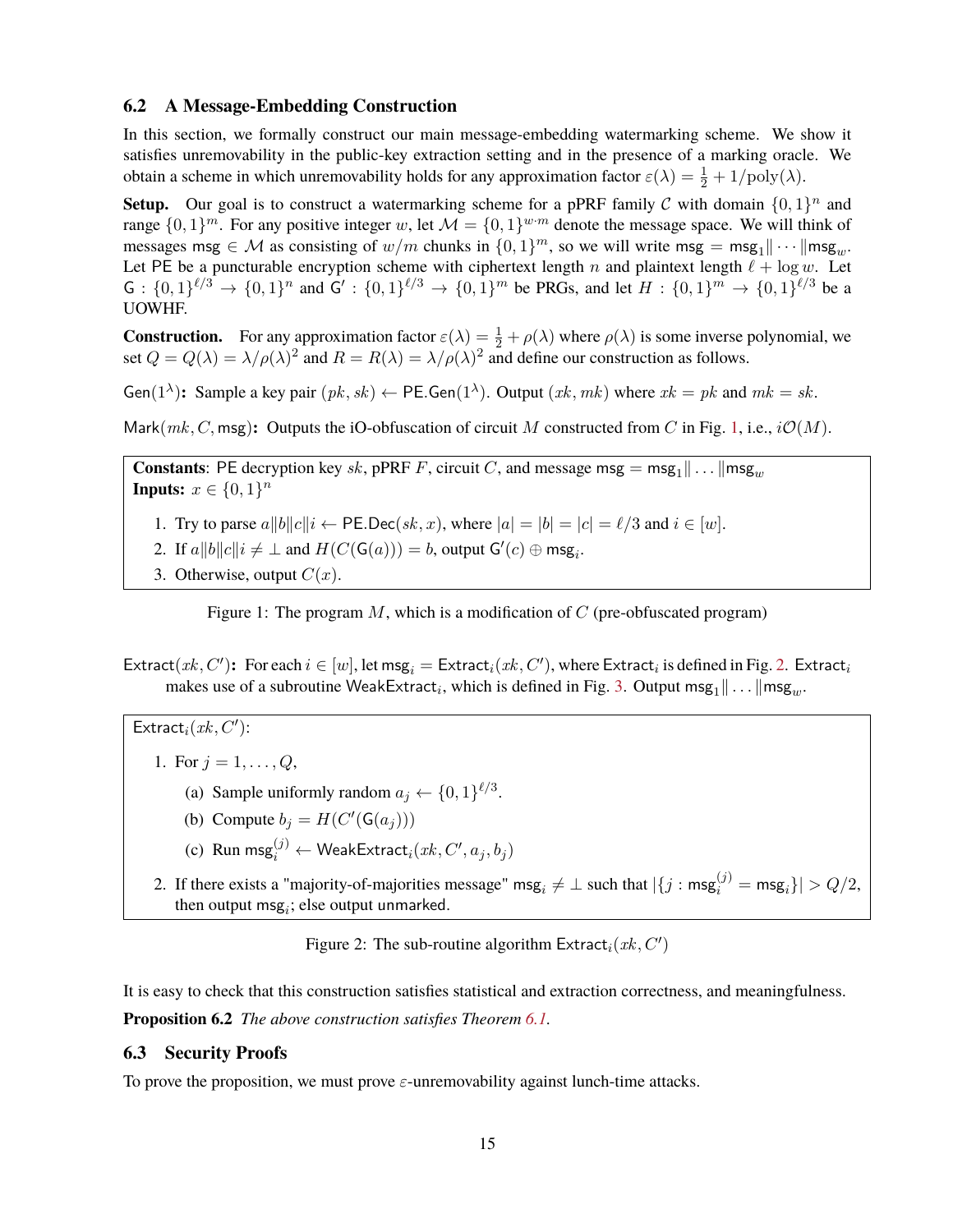$\mathsf{WeakExtract}_{i}(\mathit{x}k, C', a, b)$ :

- 1. For  $k = 1, ..., R$ ,
	- (a) Sample  $c_k \leftarrow \{0,1\}^{\ell/3}$  and  $x_k \leftarrow \textsf{PE}.\textsf{Enc}(pk, a||b||c_k||i).$
	- (b) Compute  $\mathsf{msg}_i^{(k)} = \mathsf{G}'(c_k) \oplus C'(x_k)$ .
- 2. Define the "majority message" msg<sub>i</sub> such that  $|\{k : \text{msg}_i^{(k)} = \text{msg}_i\}| > R/2$  if such a msg<sub>i</sub> exists; otherwise, define msg<sub>i</sub> =  $\perp$ .

<span id="page-17-0"></span>Figure 3: The sub-routine algorithm WeakExtract<sub>i</sub> $(xk, C', a, b)$ 

**Overview.** Recall that in our scheme, there are two sparse sets of points: "find points", which are unchanged between a marked and unmarked program, and "mark points", which are changed. To extract from a circuit C 0 , one repeatedly performs the following 4 steps, which we will refer to as *weak extraction*:

- 1. Sample a find point x, and queries  $C(x)$
- 2. Use the resulting value to sample many mark points  $x_1, \ldots, x_k$ , where  $k = \lambda/\rho^2$
- 3. For each  $x_i$ , query  $C(x_i)$  to compute a guess msg<sub>i</sub>
- 4. If some msg<sub>i</sub> occurs more than  $k/2$  times, return it. Otherwise, return  $\perp$ .

If this procedure returns some message msg many times (more than half), then msg is the extracted value.

Weak extraction can fail if  $C(x)$  has been changed by the remover, or if most of  $C(x_1), \ldots, C(x_k)$  have been changed. The first happens with probability at most  $1 - \varepsilon$ , by the pseudorandomness of find points. The second happens with negligible probability by a Chernoff bound. By repeating this process with many find points, the error probability is reduced to negligible.

**Proof of**  $\varepsilon$ **-unremovability.** First, we define two security experiments to state a useful lemma that is used to prove Proposition [6.2.](#page-16-3) These two experiments are similar to the unremovability security game, but the goal of the adversary is now to distinguish a mark-point of a marked program from a uniformly random string of the same length, while first given access to a marking oracle and also given the corresponding find point.

For any PPT adversary D, we define the following two experiments,  $Exp_{REAL}^{\mathcal{D}}(\lambda, i)$  and  $Exp_{RAND}^{\mathcal{D}}(\lambda)$ .

 $Exp_{\mathsf{REAL}}^{\mathcal{D}}(\lambda, i)$ :

- 1.  $(xk, mk) \leftarrow$  Gen $(1^{\lambda})$
- 2.  $(s, \text{msg}) \leftarrow \mathcal{D}^{\text{Mark}(mk, \cdot, \cdot)}(x_k)$
- 3.  $C \leftarrow C$  and  $\widetilde{C} \leftarrow \text{Mark}(mk, C, \text{msg})$

4. 
$$
a \leftarrow \{0, 1\}^{\ell/3}, b = H(\widetilde{C}(\mathsf{G}(a)))
$$

$$
5. \ c \leftarrow \{0,1\}^{\ell/3}
$$

- 6.  $x_{\text{REAL}} \leftarrow \text{PE.Enc}(pk, a||b||c||i)$
- 7. Finally, output  $\mathcal{D}(s, \widetilde{C}, a, x_{\text{REAL}})$

 $\mathsf{Exp}_{\mathsf{RAND}}^{\mathcal{D}}(\lambda)$ :

- 1.  $(xk, mk) \leftarrow$  Gen $(1^{\lambda})$
- 2.  $(s, \text{msg}) \leftarrow \mathcal{D}^{\text{Mark}(mk, \cdot, \cdot)}(x_k)$
- 3.  $C \leftarrow \mathcal{C}$  and  $\widetilde{C} \leftarrow$  Mark $(mk, C, \text{msg})$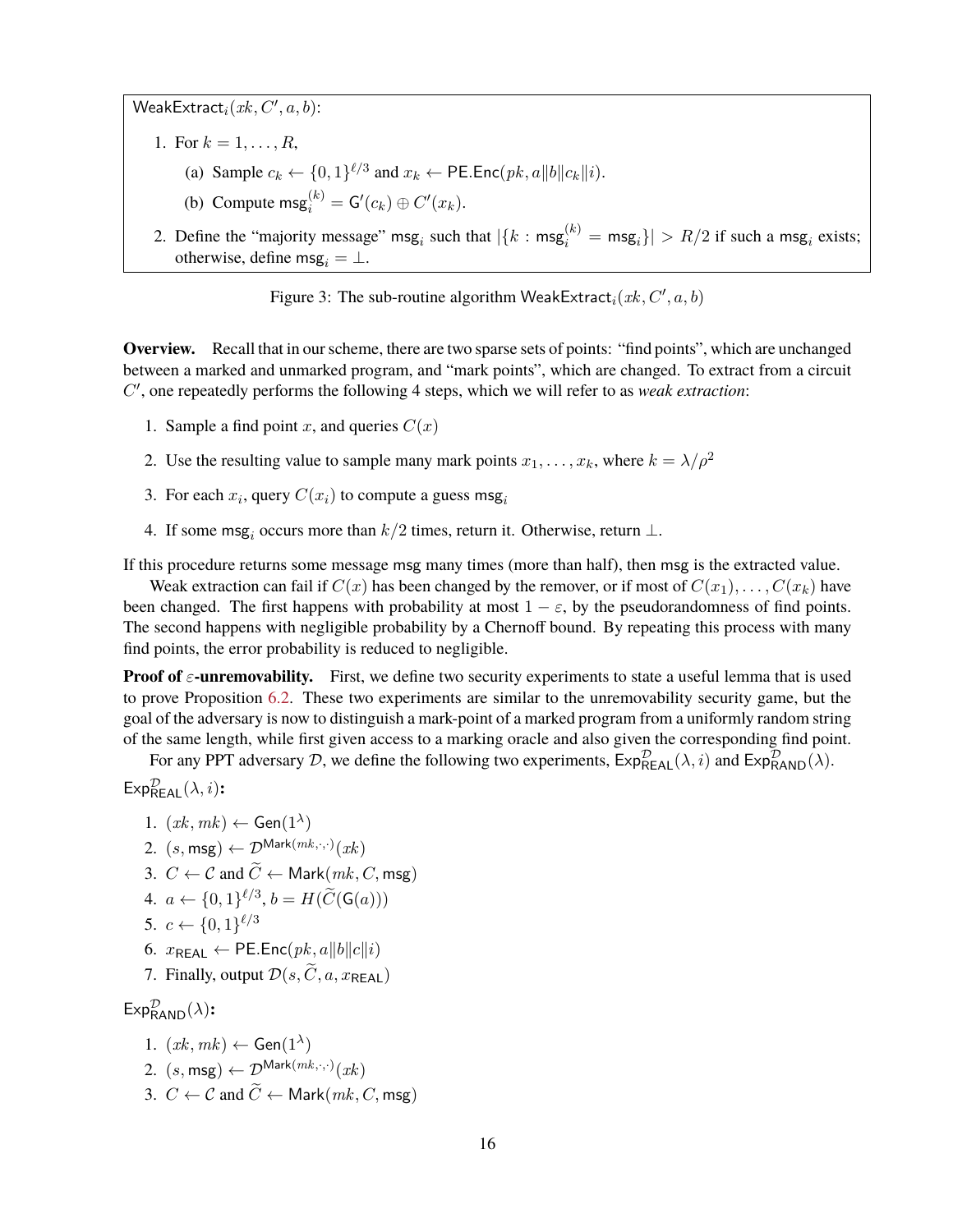- 4.  $a \leftarrow \{0,1\}^{\ell/3}$
- 5.  $x_{\text{RAND}} \leftarrow \{0, 1\}^n$
- 6. Finally, output  $\mathcal{D}(s, \tilde{C}, a, x_{\text{RAND}})$

<span id="page-18-0"></span>**Lemma 6.3** *Under the same conditions as in Theorem [6.1,](#page-15-2) for all PPT distinguishers*  $D$  *and for all*  $i \in [w]$ *, it holds that*

$$
\left|\Pr[\mathsf{Exp}_{\mathsf{REAL}}^{\mathcal{D}}(\lambda, i) = 1] - \Pr[\mathsf{Exp}_{\mathsf{RAND}}^{\mathcal{D}}(\lambda) = 1]\right| < \mathsf{negl}(\lambda)
$$

We also define a "many-message" version of these two experiments:

 $\mathsf{Exp}^{\mathcal{D}}_{\mathsf{REAL}^R}(\lambda,i)$ **:** 1.  $(xk, mk) \leftarrow$  Gen $(1^{\lambda})$ 2.  $(s, \text{msg}) \leftarrow \mathcal{D}^{\text{Mark}(mk, \cdot, \cdot)}(x_k)$ 3.  $C \leftarrow C$  and  $\widetilde{C} \leftarrow \text{Mark}(mk, C, \text{msg})$ 4.  $a \leftarrow \{0,1\}^{\ell/3}, b = H(\widetilde{C}(\mathsf{G}(a))).$ 5.  $c \leftarrow \{0,1\}^{\ell/3}$ 6. For  $j = 1, ..., R$ : sample  $x_{\text{REAL},i} \leftarrow \text{PE}.\text{Enc}(pk, a||b||c||i)$ 

7. Finally, output  $\mathcal{D}(s, \widetilde{C}, a, \mathbf{x}_{\mathsf{REAL}})$ , where  $\mathbf{x}_{\mathsf{REAL}} = (x_{\mathsf{REAL},1}, \dots, x_{\mathsf{REAL},R})$ .

 $\mathsf{Exp}_{\mathsf{RAND}^R}^{\mathcal{D}}(\lambda)$ :

- 1.  $(xk, mk) \leftarrow$  Gen $(1^{\lambda})$ 2.  $(s, \text{msg}) \leftarrow \mathcal{D}^{\text{Mark}(mk, \cdot, \cdot)}(x_k)$ 3.  $C \leftarrow C$  and  $\widetilde{C} \leftarrow \text{Mark}(mk, C, \text{msg})$ 4.  $a \leftarrow \{0,1\}^{\ell/3}$ 5. For  $j = 1, ..., R$ : sample  $x_{\mathsf{RAND},j} \leftarrow \{0,1\}^n$
- 6. Finally, output  $\mathcal{D}(s, \widetilde{C}, a, x_{\text{RAND}})$ , where  $x_{\text{RAND}} = (x_{\text{RAND},1}, \dots, x_{\text{RAND},R})$ .

<span id="page-18-1"></span>**Corollary 6.4** *For all p.p.t.*  $D$  *and for all*  $i \in [w]$ *, it holds that* 

$$
\left|\Pr[\mathsf{Exp}_{\mathsf{REAL}^R}^{\mathcal{D}}(\lambda, i) = 1] - \Pr[\mathsf{Exp}_{\mathsf{RAND}^R}^{\mathcal{D}}(\lambda) = 1]\right| < \mathsf{negl}(\lambda)
$$

*Proof.* This follows from a simple hybrid argument. □

Before proving Lemma [6.3,](#page-18-0) we first show that it would imply Proposition [6.2.](#page-16-3)

*Proof* of Proposition [6.2.](#page-16-3) We show that for every i and every p.p.t. adversary  $(A_1, A_2)$ ,

$$
\Pr\left[\text{Extract}_{i}(xk,C^{*})\neq \text{msg}^{(i)} \land C^{*}\cong_{\varepsilon} \widetilde{C} \left| \begin{array}{l} (xk,mk) \leftarrow \text{Gen}(1^{\lambda}) \\ (\text{msg},s) \leftarrow \mathcal{A}_{1}^{\text{Mark}(mk,\cdot,\cdot)}(1^{\lambda},xk,mk) \\ C \leftarrow C \\ \widetilde{C} \leftarrow \text{Mark}(mk,C,\text{msg}) \\ C^{*} \leftarrow \mathcal{A}_{2}(s,\widetilde{C}) \end{array} \right] \right| \leq \text{negl}(\lambda)
$$

Suppose for the sake of contradiction that a p.p.t. adversary  $(A_1, A_2)$  wins this game with nonnegligible probability. That is, with non-negligible probability,  $A_2$  outputs a program  $C^* \cong_{\varepsilon} \widetilde{C}$  such that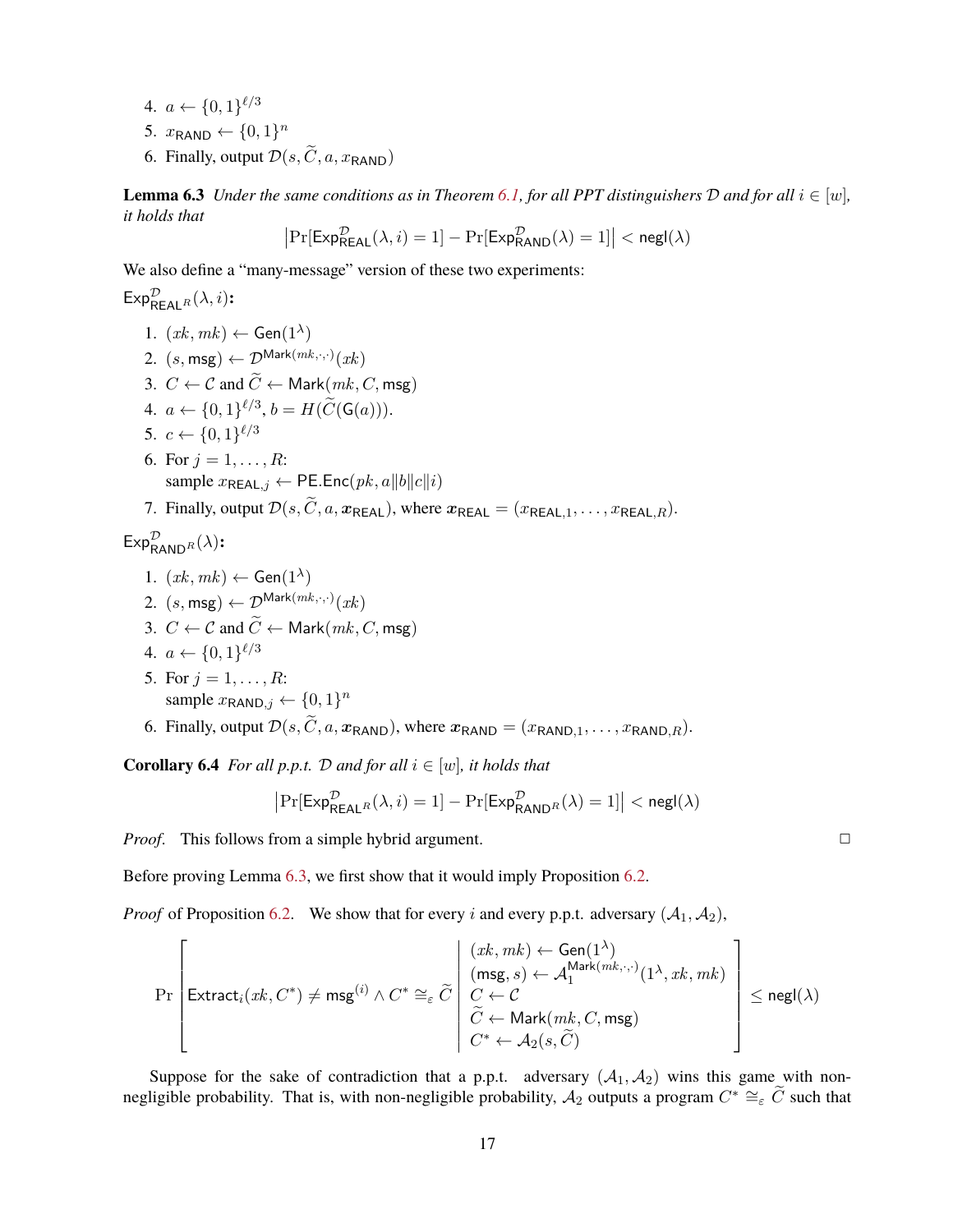Extract<sub>i</sub>( $C^*$ )  $\neq$  msg<sup>(i)</sup> with non-negligible probability. For convenience of notation, let  $\Delta$  denote the point-wise xor of  $\tilde{C}$  and  $C^*$ . That is, let  $\Delta(x) = C^*(x) \oplus \tilde{C}(x)$ . Recall that  $\varepsilon(\lambda) = \frac{1}{2} + \rho(\lambda)$ . Because Extract<sub>i</sub> takes the majority answer after running WeakExtract<sub>i</sub> many  $(\lambda/\rho(\lambda)^2)$  times, it must be (by a Chernoff bound) that for any such  $C^*$ ,

$$
p_{C^*} := \Pr\left[\mathsf{WeakExtract}_i(C^*) \ne \mathsf{msg}^{(i)}\right] \ge \frac{1}{2} - \rho(\lambda) + \frac{1}{\mathrm{poly}(\lambda)}
$$

for some polynomial poly. Since WeakExtract<sub>i</sub> only accesses  $C^*$  in a black-box way, and since we know that WeakExtract<sub>i</sub> $(\widetilde{C}) = \text{msg}^{(i)}$  with high probability, it must be the case that  $C^*$  differs from  $\widetilde{C}$  at some of the points queried by WeakExtract<sub>i</sub>. Furthermore WeakExtract<sub>i</sub> is robust against differences at mark points (since it suffices for  $C^*$  to agree with  $\tilde{C}$  at a majority of the queried mark points). Thus we have (by a union bound) that

$$
p_{C^*} \leq \Pr_a\left[\Delta(\mathsf{G}(a)) \neq 0\right] + \Pr_{\substack{a \leftarrow \{0,1\}^{\ell/2} \\ x_k \leftarrow \mathsf{PE}.\mathsf{Enc}(a||b||i)}}\left[|\{k:\Delta(x_k) \neq 0 \wedge k \in [R]\}| > \frac{R}{2}\right] + \mathsf{negl}(\lambda)
$$

The first term corresponds to the probability of  $A$  changing the find point queried by WeakExtract<sub>i</sub>, and the second corresponds to the probability of  $A$  changing many mark points. The third term is the probability that WeakExtract $_i(\widetilde{C}) \neq \mathsf{msg}_i$ .

For the first term, we note that by the pseudorandomness of  $G(a)$ , it must hold that for all polynomials poly, there is a negligible negl such that

$$
\Pr\left[C^*\cong_{\varepsilon}\widetilde{C}\wedge\Pr_a\left[\Delta(\mathsf{G}(a))\neq 0\right]\ge 1-\varepsilon(\lambda)+\frac{1}{\mathrm{poly}(\lambda)}\right]\le {\mathrm{\textsf{negl}}}(\lambda).
$$

Indeed, otherwise we can break the security of G by running A, and empirically testing whether the  $\Delta$  output by  $A_2$  exhibits a  $\frac{1}{poly(\lambda)}$  advantage in distinguishing G(*a*) points from random points. If it does, we evaluate  $\Delta$  on our challenge to try to distinguish; otherwise we guess randomly.

For the other term, Corollary [6.4](#page-18-1) states that the  $x_i$ 's are jointly indistinguishable from i.i.d. random  $x_i$ 's sampled from  $\{0,1\}^m$ , even though  $\mathcal{A}_1$  has oracle access to Mark $(mk, \cdot, \cdot)$ . Combined with a Chernoff bound, which states that

$$
\Pr\left[C^* \cong_{\varepsilon} \widetilde{C} \wedge \Pr_{x_1,\dots,x_R \leftarrow \{0,1\}^n} \left[ |\{x_k : \Delta(x_k) \neq 0\}| > \frac{R}{2} \right] \ge \frac{1}{\text{poly}(\lambda)} \right] = 0,
$$

this implies that for every polynomial poly,

$$
\Pr\left[C^*\cong_{\varepsilon}\widetilde{C}\wedge \Pr_{\substack{a\leftarrow\{0,1\}^{\ell/2}\\ x_1,\ldots,x_R\leftarrow\text{PE}.\text{Enc}(a||b||i)}}\left[|\{x_k:\Delta(x_k)\neq 0\}|>\frac{R}{2}\right]\geq \frac{1}{\text{poly}(\lambda)}\right]\leq \text{negl}(\lambda).
$$

Combining these four inequalities yields a contradiction.

Now we turn to proving Lemma [6.3.](#page-18-0)

*Proof of Lemma [6.3](#page-18-0)*. We define a sequence of hybrid experiments to prove this lemma. We call all variables that D sees in the experiment Exp a view of D and denote it by view(Exp).

Hyb<sub>0</sub>: This experiment is exactly the same as  $Exp_{\text{REAL}}^{\mathcal{D}}(\lambda, i)$ .

 $\Box$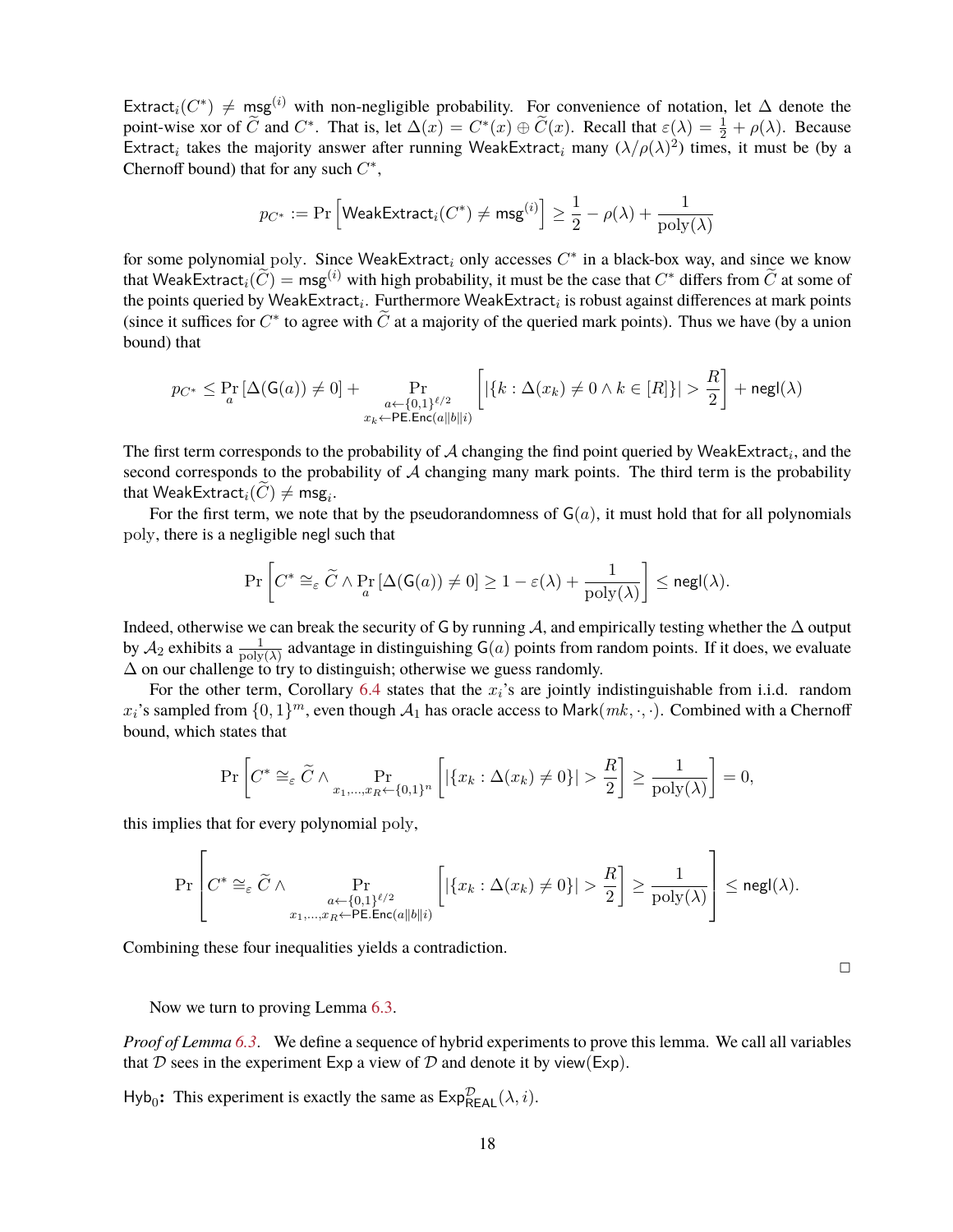**Constants:** punctured PE decryption key  $sk' := sk\{x_0, x_1\}$ , pPRF key  $C^{(\iota)}$ , values  $x_0, x_1$ , message  $\mathsf{msg}^{(\iota)}=\mathsf{msg}_1^{(\iota)}$  $\binom{\left(\iota\right)}{1} \| \cdots \| \mathsf{msg}_w^{(\iota)}$ **Inputs:**  $x \in \{0, 1\}^n$ 1. If  $x \in \{x_0, x_1\}$ , then output  $C^{(\iota)}(x)$ . 2. Compute  $a||b||c||i \leftarrow \text{PE.Dec}(sk', x)$ , where  $|a| = |b| = |c| = \ell/3$ , and  $i \in [w]$ . 3. If  $a||b||c||i \neq \perp$  and  $H(C^{(\iota)}(G(a))) = b$ , output  $G'(c) \oplus \text{msg}_i^{\iota}$ . 4. Otherwise, output  $C^{(\iota)}(x)$ .

<span id="page-20-0"></span>

- Hyb<sub>1</sub>: In this hybrid experiment, we change the marking oracle. For the adversary's queries  $(C^{(1)}, \text{msg}^{(1)}), \ldots$ ,  $(C^{(q)}, \text{msg}^{(q)})$ , instead of generating marked program  $\widetilde{C}^{(\iota)} \leftarrow i\mathcal{O}(M^{(\iota)}),$  we set  $\widetilde{C}^{(\iota)} \leftarrow i\mathcal{O}(M^{(\iota)}\{x_0, x_1\})$ where  $M^{(\iota)}\{x_0, x_1\}$  is defined in Figure [4,](#page-20-0) having hard-coded  $C^{(\iota)}$ ,  $sk' \leftarrow$  PE.Puncture $(sk, x_0, x_1)$ ,  $x_0 := x_{\mathsf{REAL}}, x_1 \leftarrow \{0, 1\}^n$ , and  $\mathsf{msg}^{(\iota)}$ .
- Hyb<sub>2</sub>: In this hybrid experiment, we change the marked challenge program  $\tilde{C}$ . We use the punctured decryption key sk<sup>t</sup> and hard-code the output values corresponding to  $x_0$  and  $x_1$  as  $y_0 = G'(c)$  and  $y_1 \leftarrow \{0,1\}^m$  respectively. That is, we set  $\widetilde{C} \leftarrow i\mathcal{O}(M\{x_0, x_1\})$  where  $M\{x_0, x_1\}$  is defined in Figure [5.](#page-20-1)

**Constants:** punctured PE decryption key  $sk' := sk\{x_0, x_1\}$ , pPRF key F, pPRF key C, values  $x_0, x_1, y_0, y_1$ , message msg = msg<sub>1</sub> $\|\cdots\|$ msg<sub>w</sub>

**Inputs:**  $x \in \{0, 1\}^n$ 

- 1. If  $x = x_{\sigma}$  for  $\sigma \in \{0, 1\}$ , then output  $y_{\sigma}$ .
- 2. Compute  $a||b||c||i \leftarrow \text{PE.Dec}(sk', x)$ , where  $|a| = |b| = |c| = \ell/3$  and  $i \in [w]$ .
- 3. If  $a||b||c||i \neq \perp$  and  $H(C(G(a))) = b$ , output  $G'(c) \oplus \text{msg}_i$ .
- 4. Otherwise, output  $C(x)$ .

<span id="page-20-1"></span>Figure 5: Program  $M\{x_0, x_1\}$  in Hyb<sub>2</sub>

Hyb<sub>3</sub> In this experiment,  $x_0$  is changed to be uniformly sampled from  $\{0, 1\}^n$ .

Hyb<sub>4</sub> In this experiment,  $y_0$  is changed to be uniformly sampled from  $\{0, 1\}^m$ 

 $Exp_{\text{RAND}}^{\mathcal{D}}$ : The only changes from Hyb<sub>3</sub> are that the challenge program  $\tilde{C}$  and marked keys  $\tilde{C}^{(\iota)}$  for all  $i \in [q]$  are changed back to the original programs but the values  $x_0$  remain random.

<span id="page-20-2"></span>We describe an overview of the main hybrid experiments in Table [1.](#page-21-0)

**Lemma 6.5** *If* F *is a pPRF family,* H *is a UOWHF,* PE *satisfies the punctured correctness and sparseness,* and iO is a secure indistinguishability obfuscator, then view( $\mathsf{Hyb}_0$ )  $\stackrel{\mathsf{c}}{\approx}$  view( $\mathsf{Hyb}_1$ ).

*Proof of Lemma* [6.5](#page-20-2). To prove the lemma, we define auxiliary hybrid experiments  $Hyb_0^t$  for  $\iota \in [q]$  where the mark oracle gives  $i\mathcal{O}(M^{(\iota)}\{x_0, x_1\})$  for the first  $\iota$  queries  $C^{(1)}, \ldots, C^{(\iota)}$  of  $\mathcal{D}$ .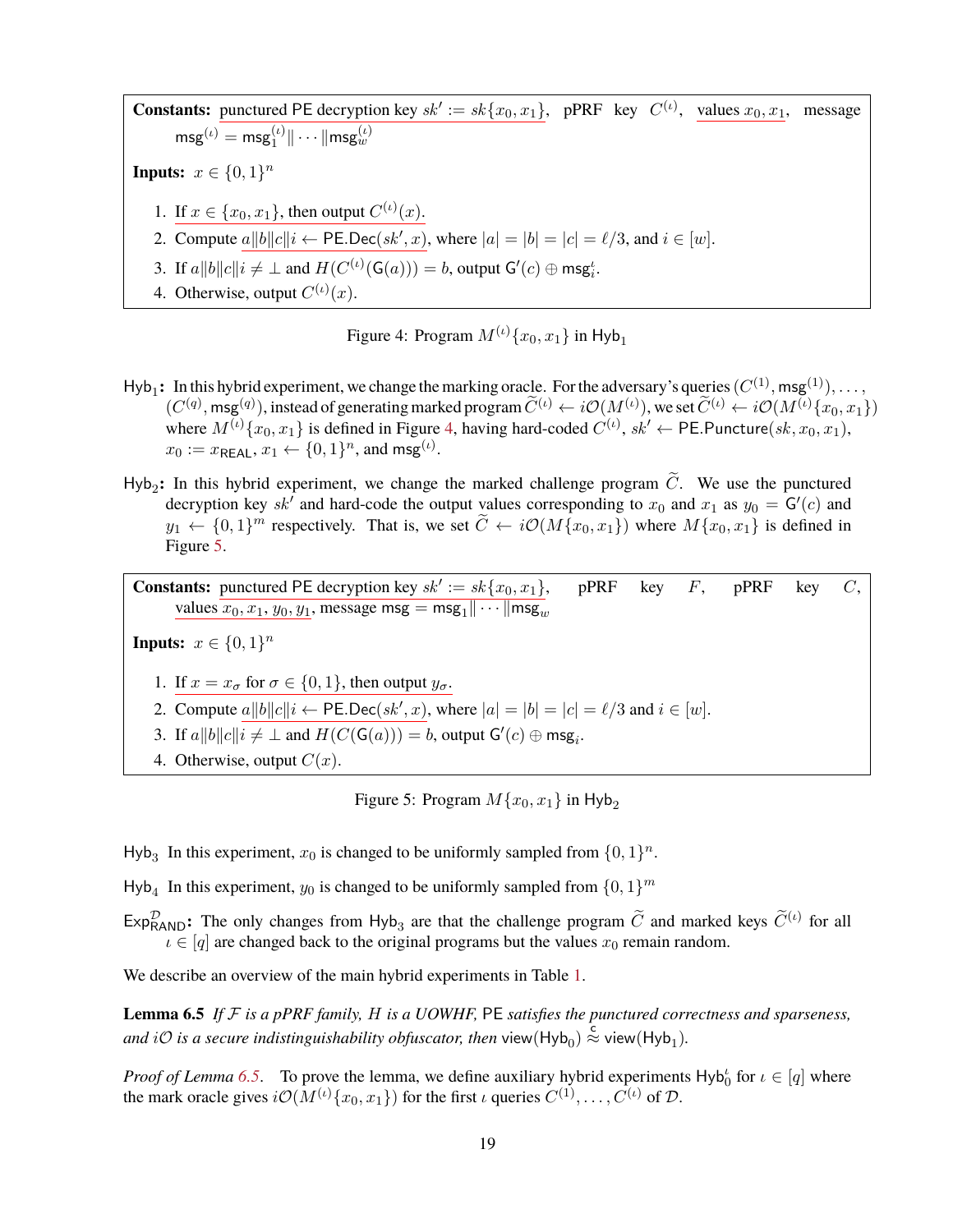| Hybrid experiment          | Challenge: $i\mathcal{O}(\cdot)$ | Answers of $\mathcal{MO}$ : $i\mathcal{O}(\cdot)$ | $x_0$             | $x_1$  |
|----------------------------|----------------------------------|---------------------------------------------------|-------------------|--------|
| $Exp_{REAL}^{\nu}$         | М                                | $M^{(\iota)}$                                     | $x_{\sf REAL}$    | none   |
| Hyb <sub>1</sub>           | М                                | $M^{(\iota)}\{x_0,x_1\}$                          | $x_{\text{REAL}}$ | random |
| Hyb <sub>2</sub>           | $M\{x_0, x_1\}$                  | $\overline{M^{(\iota)}\{x_0,x_1\}}$               | $x_{\text{REAL}}$ | random |
| Hyb <sub>3</sub>           | $M\{x_0, x_1\}$                  | $M^{(\iota)}\{x_0,x_1\}$                          | $x$ RAND          | random |
| $Exp_{RAND}^{\mathcal{D}}$ |                                  | $M^{(\iota)}$                                     | $x_{\text{RAND}}$ | none   |

<span id="page-21-0"></span>Table 1: An overview of hybrid experiment

**Claim:** In Hyb<sub>0</sub><sup>t</sup>, the probability that  $H(C^{(\iota+1)}(\mathsf{G}(a))) = b$  is negligible, where  $b := H(\widetilde{C}(\mathsf{G}(a)))$ .

*Proof.* If for some p.p.t. D, this event happens with non-negligible probability, we show how to invert  $H$  at a random input with nearly the same non-negligible probability, thus contradicting the one-wayness of H.

We use the fact that  $C(G(a))$ , and therefore  $\widetilde{C}(G(a))$ , is pseudorandom, because up until this point in the game, the only information D has about C comes from the marking oracle hard-coding  $x_0 =$ Enc(a||b||c) in its answers. So if b is replaced by a random challenge  $H(r)$ ,  $C^{(\iota+1)}(\mathsf{G}(a))$  must still be a pre-image of b with non-negligible probability.

 $\Box$ 

**Claim:** view(Hyb<sup> $\ell$ </sup>)  $\stackrel{\mathsf{c}}{\approx}$  view(Hyb $\stackrel{\ell}{0}^{t+1}$ ) for all  $\iota \in [q]$ .

*Proof.* The only difference between  $Hyb_0^t$  and  $Hyb_0^{t+1}$  is the  $(t+1)$ -th answer by the mark oracle. We show that the mark oracle's answers are functionally equivalent in the two games, so indistinguishability follows from the security of  $i\mathcal{O}$ .

There are only two possible inputs on which  $M^{(\iota+1)}$  may differ in Hyb $_0^{\iota}$  and Hyb $_0^{\iota+1}$ : namely,  $x_0$ and  $x_1$  due to the punctured correctness at non-punctured points of PE. We show that (with high probability) they respectively mapped to  $C^{(\iota+1)}(x_0)$  and  $C^{(\iota+1)}(x_1)$  without our changes, just as they do with our changes.

It holds that PE.Dec(sk,  $x_1$ ) =  $\perp$  with high probability since  $x_1$  is uniformly random and PE satisfies sparseness. Thus,  $M^{(\iota+1)}(x_1) = C^{(\iota+1)}(x_1)$  in Hyb<sub>0</sub>. This is also true in Hyb<sub>0</sub><sup> $\iota+1$ </sup> since  $M^{(\iota+1)}\{x_0, x_1\}(x_1)$  goes to the punctured-points branch.

On the other hand,  $x_0$  decrypts as  $a||b||c||i$ , but by our previous claim, it cannot be the case that  $H(C^{(\iota+1)}(\mathsf{G}(a))) = b$ . Thus,  $M^{(\iota+1)}(x_0) = C^{(\iota+1)}(x_0)$  in Hyb<sub>0</sub>.

 $\Box$ 

We completed the proof of the lemma by the two claims.  $\Box$ 

<span id="page-21-1"></span>**Lemma 6.6** *If* C is a pPRF, PE satisfies the punctured correctness, and  $iO$  is a secure indistinguishability *obfuscator, then* view( $Hyb<sub>1</sub>$ )  $\stackrel{c}{\approx}$  view( $Hyb<sub>2</sub>$ ).

*Proof of Lemma [6.6](#page-21-1)*. We define auxiliary hybrid experiments as follows.

Hyb<sub>1</sub>: Instead of choosing challenge program  $\widetilde{C} \leftarrow i\mathcal{O}(M)$  where the program M is described in Figure [1,](#page-16-1) we now use punctured keys sk<sup>t</sup> and  $C\{x_1\}$  and set  $\widetilde{C} \leftarrow i\mathcal{O}(M_1\{x_0, x_1\})$  where  $M_1\{x_0, x_1\}$  is defined in Figure [6,](#page-22-0)  $y_0 := G'(c) \oplus \text{msg}_i$  and  $y_1 := C(x_1)$ .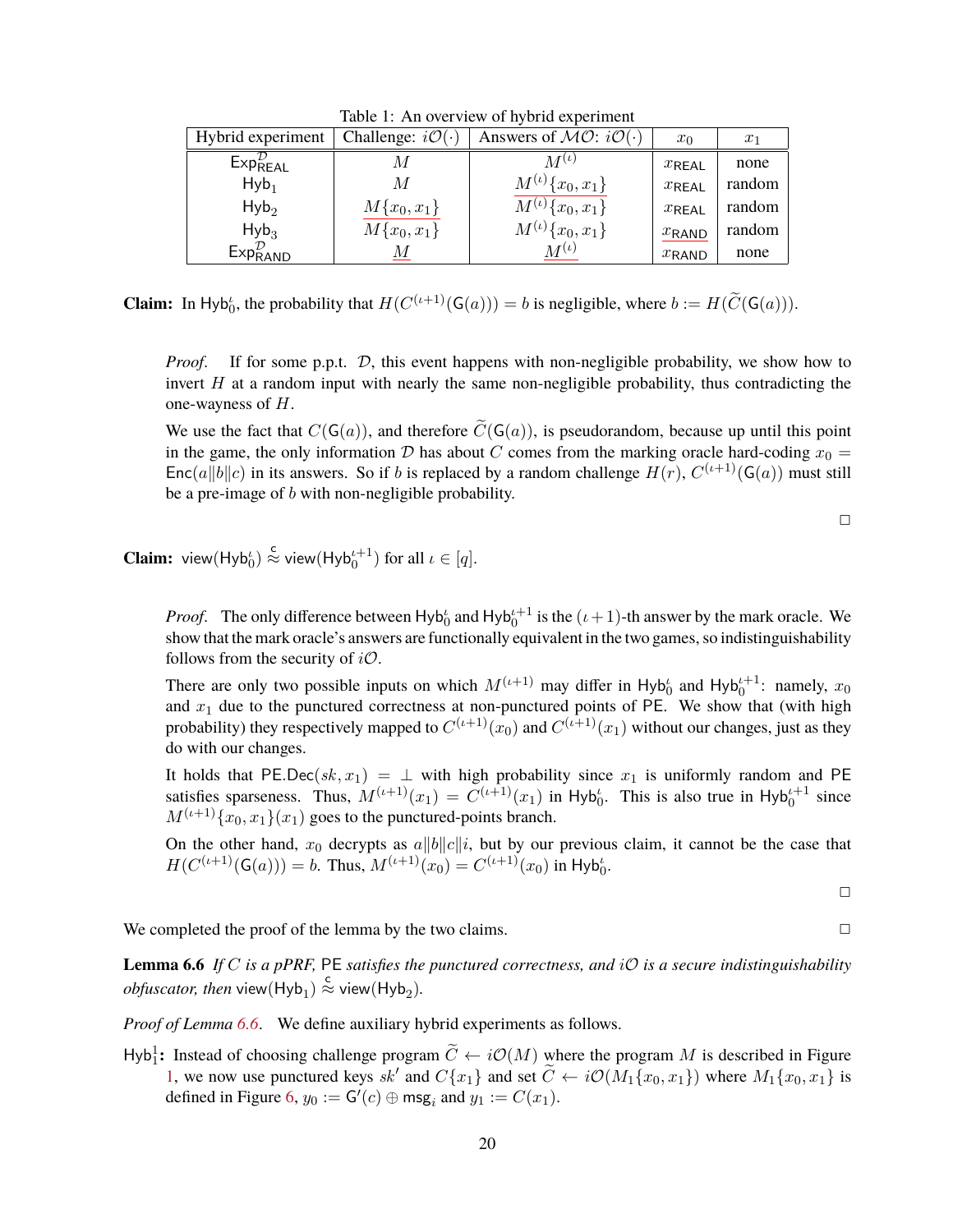**Constants:** punctured PE decryption key  $sk' := sk\{x_0, x_1\}$ , punctured pPRF key  $C' = C\{x_1\}$ , values  $x_0, x_1, y_0, y_1$ , message msg = msg<sub>1</sub> $\|\cdots\|$ msg<sub>w</sub> **Inputs:**  $x \in \{0, 1\}^n$ 1. If  $x = x_{\sigma}$  for  $\sigma \in \{0, 1\}$ , then output  $y_{\sigma}$ . 2. Compute  $a||b||c||i \leftarrow \text{PE.Dec}(sk', x)$ , where  $|a| = |b| = |c| = \ell/3$ , and  $i \in [w]$ . 3. If  $a||b||c||i \neq \perp$  and  $H(C'(G(a))) = b$ , output  $G'(c) \oplus \text{msg}_i$ . 4. Otherwise, output  $C'(x)$ .

<span id="page-22-0"></span>Figure 6: Program  $M_1\{x_0, x_1\}$  in Hyb $_1^1$ 

Hyb<sub>1</sub><sup>2</sup>: We choose uniformly random  $y_1 \leftarrow \{0, 1\}^m$  and hard-code it in the program  $M\{x_0, x_1\}$ .

**Claim:** view( $Hyb_1$ )  $\stackrel{c}{\approx}$  view( $Hyb_1^1$ )

*Proof.* Program  $M_1\{x_0, x_1\}$  is functionally equivalent to Program M in Hyb<sub>1</sub>, because we just hard-coded the values for  $y_0$  and  $y_1$  which would be output anyways. Also, replacing C by  $C\{x_1\}$ does not change functionality because, by line 1,  $C$  is never evaluated at  $x_1$ . Thus, the claim holds due to the security of  $iO$ .

**Claim:** view( $Hyb_1^1$ )  $\stackrel{c}{\approx}$  view( $Hyb_1^2$ )

*Proof.* This follows from the pseudorandomness of  $C\{x_1\}$  at  $x_1$ .

**Claim:** view( $Hyb<sub>1</sub><sup>2</sup>$ )  $\stackrel{c}{\approx}$  view( $Hyb<sub>2</sub>$ )

*Proof.* In Hyb<sub>2</sub>, C is un-punctured in the challenge program  $i\mathcal{O}(M\{x_0, x_1\})$ , but  $M\{x_0, x_1\}$  is still functionally equivalent to the program in  $Hyb<sub>1</sub><sup>2</sup>$  due to line 1. Therefore, the claim holds due to the security of iO.  $\Box$ 

The proof of the lemma follows from these three claims.  $\Box$ 

<span id="page-22-1"></span>**Lemma 6.7** If PE satisfies ciphertext randomness, then view(Hyb<sub>2</sub>)  $\stackrel{c}{\approx}$  view(Hyb<sub>3</sub>).

*Proof of Lemma [6.7](#page-22-1)*. This reduces to the ciphertext randomness property of PE. If some p.p.t. distinguisher D distinguishes Hyb<sub>2</sub> from Hyb<sub>3</sub>, we construct a p.p.t. A with non-negligible advantage in the ciphertext pseudorandomness game.

First,  $\mathcal A$  chooses  $a\leftarrow\{0,1\}^{\ell/3},c\leftarrow\{0,1\}^{\ell/3},C\leftarrow\mathcal C_{\lambda},$  and a UOWHF  $H,$  computes  $b:=H(C(\mathsf G(a))),$ and sends  $m_0 := a||b||c||i$  and uniformly random  $m_1 \leftarrow \{0,1\}^{\ell+|w|}$  as a challenge. Then, the challenger of PE returns  $(c_{\sigma}, c_{1-\sigma}, pk, sk')$  where  $\sigma \in \{0, 1\}$ ,  $c_0 \leftarrow$  PE.Enc $(pk, m_0)$ ,  $c_1 \leftarrow \{0, 1\}^n$ , and  $sk' =$ PE.Puncture( $sk, m_0, m_1$ ).

Now, A can perfectly simulate Hyb<sub>2</sub> and Hyb<sub>3</sub> to D, using  $c_{\sigma}$  as  $x_0$ . If  $\sigma = 0$ , then A perfectly simulates Hyb<sub>2</sub>. If  $\sigma = 1$ , then A perfectly simulates Hyb<sub>3</sub>. Thus, A can break the ciphertext pseudo-randomness by outputting whatever  $D$  outputs.  $\square$ 

<span id="page-22-2"></span>**Lemma 6.8** If PE satisfies ciphertext randomness, then view(Hyb<sub>3</sub>)  $\stackrel{\mathsf{c}}{\approx}$  view(Hyb<sub>4</sub>).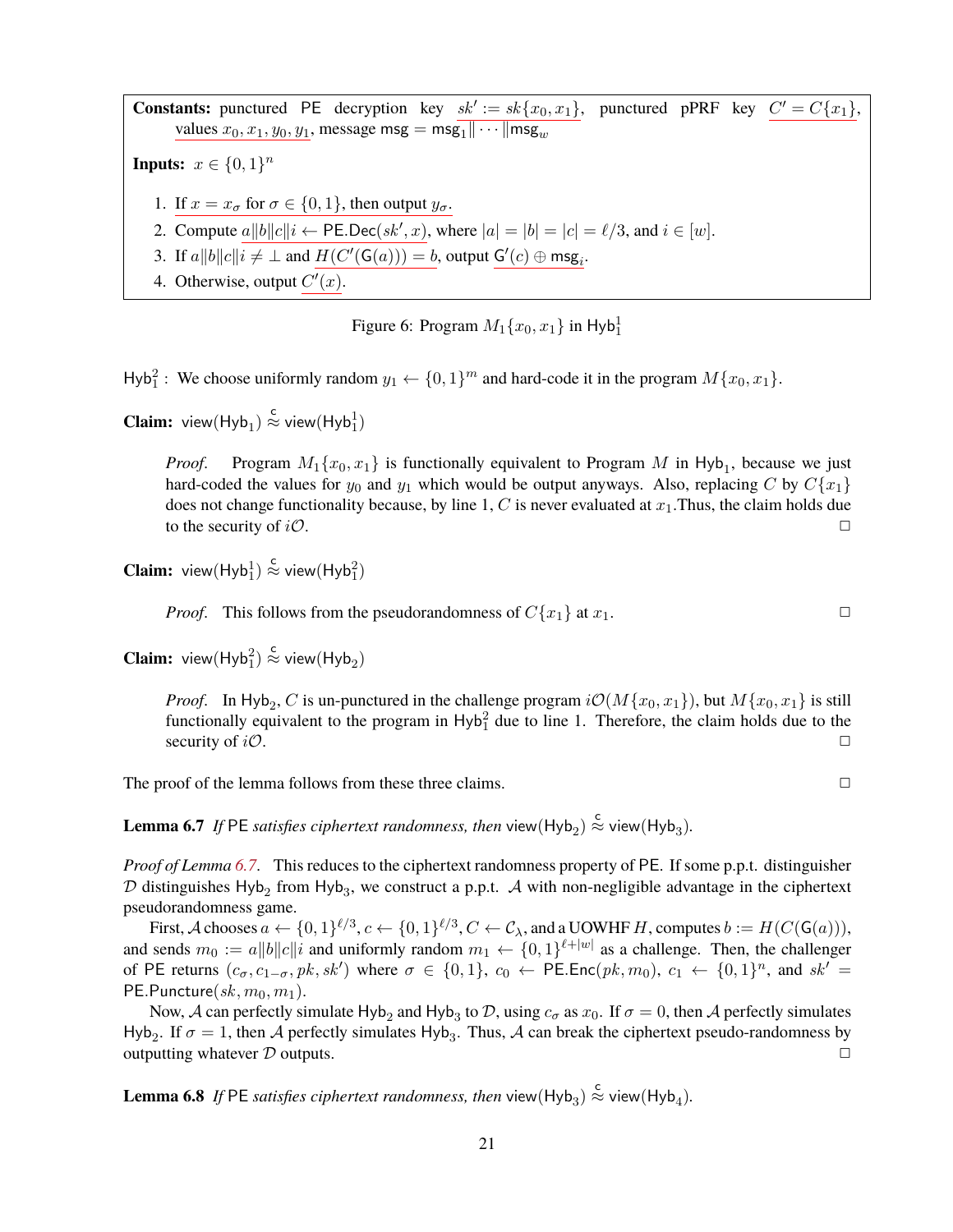*Proof.* In Hyb<sub>4</sub>, we change  $y_0$  from  $G(a)$  to a truly random point. The indistinguishability of this change follows from the PRG security of G, since the adversary receives no other information about  $a$ .  $\Box$ 

<span id="page-23-4"></span>**Lemma 6.9** *Under the same assumptions of Theorem 6.1*, view( $Hyb<sub>4</sub>$ )  $\stackrel{c}{\approx}$  view( $Exp<sup>D</sup><sub>RAND</sub>$ ).

*Proof of Lemma [6.9](#page-23-4).* This proof mirrors the proof of Lemma [6.5](#page-20-2) and [6.6](#page-21-1) (in reverse manner). □

Finally, Lemma [6.3](#page-18-0) follows from Lemma [6.5,](#page-20-2) [6.6,](#page-21-1) [6.7,](#page-22-1) [6.8,](#page-22-2) and [6.9.](#page-23-4)  $\Box$ 

### <span id="page-23-0"></span>**7 Extensions and Variants of Watermarking**

#### <span id="page-23-1"></span>**7.1 Stronger Unremovability in a Different Model**

In this section, we show that if pPRF family  $C$  satisifies a special injective property, then the watermarking scheme for C in the previous section satisfies the strongest security (Definition [4.3\)](#page-13-2).

**Difficulty with Full Security.** There is only one part of the above security proof which does not transfer to a "CCA2" version of the unremovability game. This is the claim in the proof of Lemma [6.5,](#page-20-2) which states that the adversary cannot query the marking oracle on a program  $C^{(\iota)}$  such that  $H \circ C^{(\iota)}$  agrees with the  $H \circ C$  on a given point  $G(a)$ , where C is the marked challenge program, H is a UOWHF, and a is a random string.

This clearly does not hold for queries made after seeing  $\tilde{C}$ . Indeed,  $\mathcal D$  could then query  $\tilde{C}$  itself. We show that if:

- The inputs to the mark oracle are pPRF keys instead of arbitrary circuits and
- The pPRF family satisfies a strong "key injectivity" property

then unremovability still holds.

In order to achieve the strongest notion of watermarking unremovability, we need to restrict ourselves to marking a pPRF family that satisfies the following key-injectivity condition. We further change the syntax of Mark, so that its input is no longer an arbitrary circuit, but is actually restricted to functions in the family  $\mathcal{C}$ .

### <span id="page-23-3"></span>**Definition 7.1 (Key-Injective pPRFs)**

$$
\Pr_{F \leftarrow \mathcal{F}_{\lambda}}[\exists \alpha, F' \text{ s. t. } F' \neq F \land F(\alpha) = F'(\alpha)] \leq \mathsf{negl}(\lambda)
$$

In other words this says that with high probability over the choice of F, no other  $F' \in \mathcal{F}$  agrees with F *anywhere*. See Appendix [C](#page-47-0) for concrete instantiations. If we assume C satisfies the injective property in Definition [7.1,](#page-23-3) then there are only negligible fraction of inputs causes the collision  $\widetilde{C}(\alpha) = C^{(\iota+1)}(\alpha)$ , that is, Lemma [6.5](#page-20-2) still holds.

**Corollary 7.2** *Assuming the existence of injective one-way functions, and an indistinguishability obfuscator for all circuits, for all*  $\varepsilon(\lambda) = \frac{1}{2} + 1/\text{poly}(\lambda)$ *, all message spaces*  $\mathcal{M} = \{0,1\}^w$ *, all integer functions*  $n(\lambda) = \Omega(\lambda)$  and  $m(\lambda) = \Omega(\lambda)$  there exists a watermarking scheme with message space M which is  $\varepsilon$ -secure *for every key-injective pPRF ensemble*  $\{\mathcal{C}_\lambda\}_{\lambda\in\mathbb{N}}$  *such that functions*  $C$  *in*  $\mathcal{C}_\lambda$  *map*  $\{0,1\}^{n(\lambda)}\to\{0,1\}^{m(\lambda)}.$ 

<span id="page-23-2"></span>**Proposition 7.3** *(Informal) Assuming the DDH assumption or LWE assumption, there exist key-injective families of pPRFs.*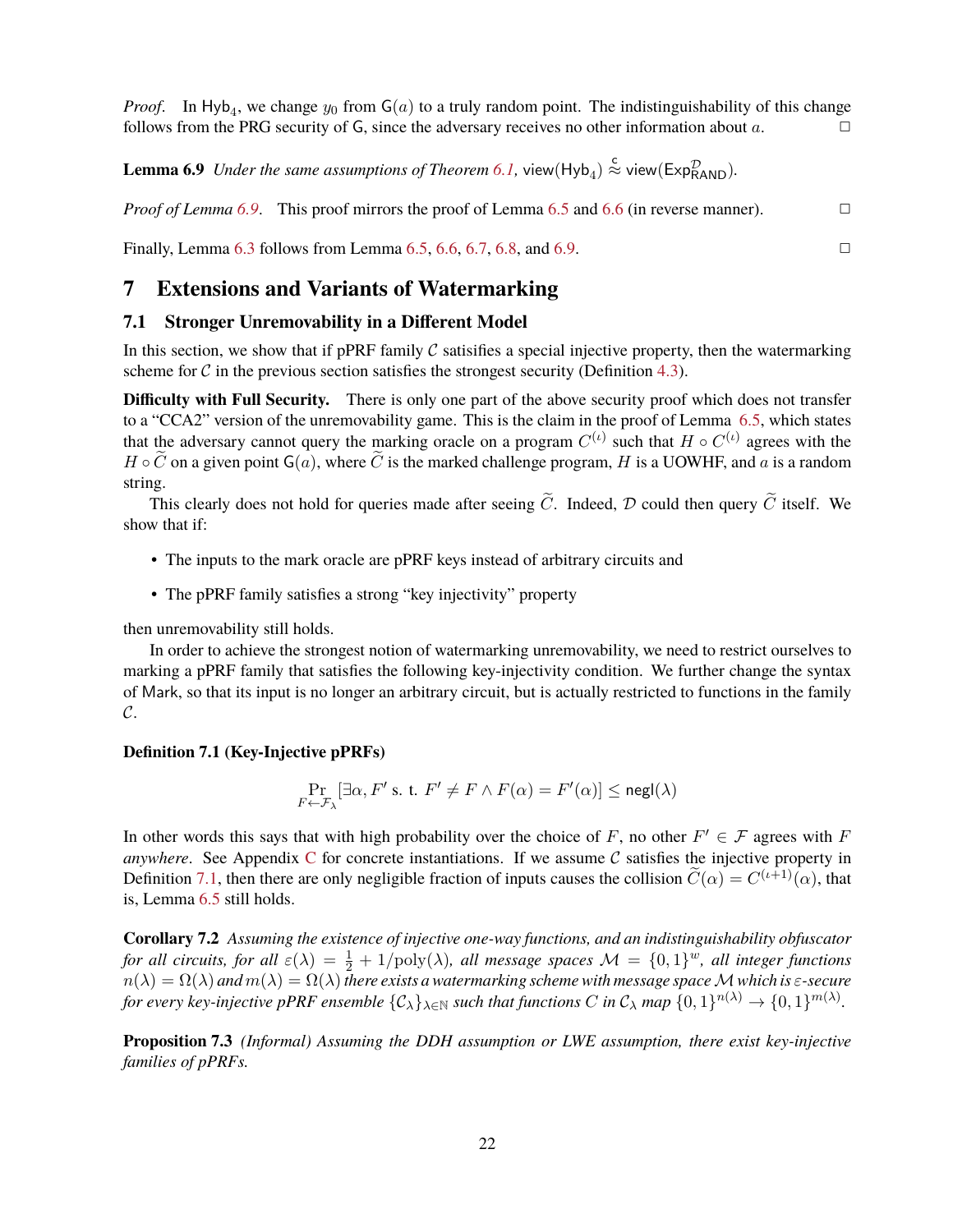#### **7.2 Optimality of**  $\left(\frac{1}{2} + \frac{1}{\text{poly}}\right)$  $\frac{1}{\text{poly}(\lambda)}$ )**-Unremovability**

We now show that  $\varepsilon$ -unremovable message-embedding watermarking is impossible when  $\varepsilon \leq \frac{1}{2}$  $\frac{1}{2}$ . This is because an adversary can obtain two independent uniformly sampled circuits  $\tilde{C}_0$  and  $\tilde{C}_1$ , each marked with different messages (respectively  $msg_0$  and msg<sub>1</sub>). The adversary then outputs a program  $C^*$  such that  $C^* \cong_{1/2} \tilde{C}_0$  and  $C^* \cong_{1/2} \tilde{C}_1$ . Since  $C^*$  can be generated in a way which treats  $\tilde{C}_0$  and  $\tilde{C}_1$  symmetrically, we must have

$$
\Pr\left[\mathsf{Extract}(C^*)=\mathsf{msg}_0\right]=\Pr\left[\mathsf{Extract}(C^*)=\mathsf{msg}_1\right]\leq\frac{1}{2}
$$

.

This impossibility clearly holds even in a setting where the adversary is extremely limited in e.g. the number and type of oracle queries he may make.

### <span id="page-24-0"></span>**7.3 Variants**

**Variant: List Decoding.** We note that our construction could also be modified to satisfy *ε*-unremovability for *any*  $\varepsilon = 1/\text{poly}(\lambda)$  by relaxing the correctness requirement on Extract, allowing it to output a (small) list of possible messages rather than a single message. For unremovability, we only require that the correct message appear in the list. For example, in our construction, instead of outputting the "majority value" msg such that  $|\{i : \text{msg} = \text{msg}_i\}|$  is sufficiently large, we could just output all  $O(1/\varepsilon^2)$  values of msg<sub>i</sub>. By signing the messages with a standard signature scheme, we can in a black-box way ensure that the list of messages output by the detection procedure *only* contain (in addition to the correct message) the messages that were embedded in some watermarked circuit by some previous call to the marking oracle.

**Variant: Messageless Watermarking.** In the case of *messageless* watermarking, there is no challenge message. Instead, the message space is the singleton set  $\mathcal{M} := \{$  marked $\}$ . As a corollary of list-decodable watermarking scheme, we can achieve messageless watermarking with security against any  $\varepsilon > 1/\text{poly}(\lambda)$ .

**Variant: Marking PRFs With Single-Bit Outputs** In our construction, we assumed we were marking a pPRF whose outputs was  $\{0,1\}^m$  for  $m = \Omega(\lambda)$ . This assumption on m was not necessary. Indeed, any pPRF family mapping  $\{0,1\}^n \to \{0,1\}$  can equally be construed as a pPRF family mapping  $\{0,1\}^{n-\log m} \to$  $\{0,1\}^m$ , and can be marked as such. In doing so, we incur a loss in parameters. If the watermarking scheme for m-bit outputs satisfied  $(1 - \varepsilon)$ -unremovability, the watermarking scheme for single bit outputs will only satisfy  $(1 - \frac{\varepsilon}{n})$  $\frac{\varepsilon}{m}$ )-unremovability.

**Variant: Unforgeability** The classic Irish folk tale of "Clever Tom and the Leprechaun" [\[Kei70\]](#page-33-9) tells of a farmer's son who one day captures a Leprechaun. Compelled to abide by his every request, the Leprechaun leads Tom to the field of bolyawns and indicates the one under which is buried treasure. Before Tom goes to fetch a spade, he ties his red garter round the bolyawn and forbids the Leprechaun from untying it. The story finishes: *"lo an' behould, not a bolyawn in the field, but had a red garther, the very idintical model o' his own, tied about it."* Though the Leprechaun was unable to remove the garter, there was nothing to prevent him from tying identical garters around the neighboring trees, making it impossible for Tom to discover the gold.

In their treatment of watermarking definitions, Hopper et al. [\[HMW07\]](#page-33-1) define a notion of unforgeability that is dual to unremovability. Intended to prevent attacks like the Leprechaun's, unforgeability requires that the only marked programs circuits that an adversary can produce are functionally similar to circuits marked by a marking oracle. Whereas unremovability requires that a circuit is marked if it is  $\varepsilon$ -similar to some honestly-marked circuit, unforgeability requires that a circuit is marked *only if* it is δ-similar to an honestly-marked circuit, for some parameter  $\delta < \varepsilon$ .

Though we have some partial results in this direction, achieving unforgeability and unremovability simultaneously is a challenging and interesting open problem.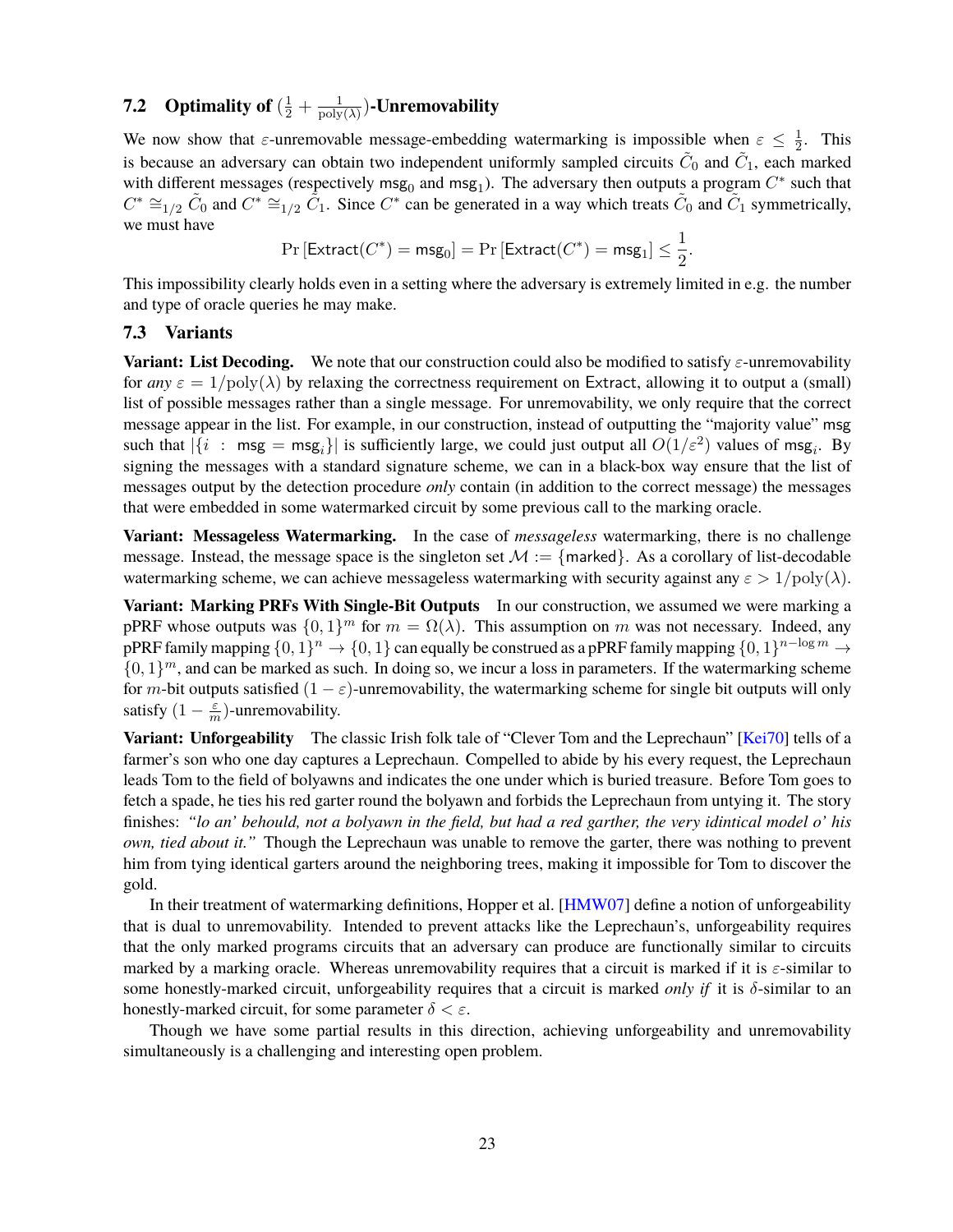**Note on Statistical Correctness.** We mention that, by an averaging argument, the statistical correctness requirement implies that for *any* distribution  $D$  over inputs  $x$ , with overwhelming probability over the choice of the marked circuit C, we have  $Pr_{x \leftarrow \mathcal{D}}[C(x) = C(x)] \ge 1 - \text{negl}(\lambda)$ . Therefore, this requirement is more meaningful than simply insisting that  $\tilde{C} \cong_{\varepsilon} C$  for some  $\varepsilon = 1 - \text{negl}(\lambda)$ . Additionally, the statistical correctness requirement better captures the intuition that any algorithm from which  $mk$  and  $x_k$  are unknown should never see a differing input. Similar reasoning motivated  $[BGI^+12]$  $[BGI^+12]$  to adopt the analogous correctness requirement in the context of approximate obfuscation.

### <span id="page-25-0"></span>**8 Watermarking Other Cryptographic Primitives**

In this section, we show how to use our pPRF watermarking scheme to watermark an encryption scheme and a signature scheme. That is, no p.p.t. adversary can produce a program which decrypts most ciphertexts or signs most messages, without revealing a given watermarked message.

Intuitively, this follows from the fact that cryptosystems and signature schemes exist for which decryption (respectively signature generation) are nothing more than a pPRF evaluation [\[SW14\]](#page-34-3). However, in order for this to be valid, we must prove that a *marked* pPRF in our watermarking scheme remains puncturable. Unfortunately, it doesn't seem to be. The problem is that for a pPRF  $C$ , Mark $(C)$  in our construction internally contains two copies of  $C$ : one for generating outputs, and another for checking whether an input is a mark point. Replacing C by  $C\{x\}$  will change the functionality of Mark $(C)$  at many points iff x is in the image of the PRG G.

There are work-arounds, however. In the [\[SW14\]](#page-34-3) construction of PKE, the proof of security only requires a weaker form of puncturability, which our construction *does* achieve. Namely, the PRF only needs to be puncturable at a random point x. Since a random point is with high probability not in the image of  $G$ , replacing C by  $C\{x\}$  will only change the functionality of Mark $(C)$  at x. The signature scheme described in [\[SW14\]](#page-34-3) requires a pPRF which is puncturable at an arbitrary point, but can be easily modified for a pPRF puncturable at a random point. The idea is to introduce a random offset, so that any message corresponds to PRF evaluation at a random point. This offset can even be public.

Below, we formalize what it means to have a watermarkable public-key encryption scheme and a watermarkable signature scheme.

**Definition 8.1 (Watermarkable Public-Key Encryption)** A watermarkable public-key encryption scheme is a tuple of algorithms (WM.Gen, PKE.Gen, Enc, Dec, Extract) satisfying the following properties.

#### **Correctness:**

For every mark mark, we have

$$
\Pr\left[\mathsf{Extract}(xk, \mathsf{Dec}_{sk}) \neq \mathsf{mark} \biggm| \begin{array}{l} (xk, mk) \leftarrow \mathsf{WM}.\mathsf{Gen}(1^{\lambda}) \\ (pk, sk) \leftarrow \mathsf{PKE}.\mathsf{Gen}(1^{\lambda}, mk, \mathsf{mark}) \end{array}\right] \leq \mathsf{negl}(\lambda)
$$

where  $\text{Dec}_{sk}$  is any circuit computing  $\text{Dec}(sk, \cdot)$ . For every mark mark and every bit  $b \in \{0, 1\}$ , we have  $\mathbf{r}$ 

$$
\Pr\left[\mathsf{Dec}(sk,c) \neq b \left| \begin{array}{l} (x k, m k) \leftarrow \mathsf{W M. Gen}(1^\lambda) \\ (p k, s k) \leftarrow \mathsf{PKE}.\mathsf{Gen}(1^\lambda, m k, \mathsf{mark}) \\ c \leftarrow \mathsf{Enc}(p k, b) \end{array} \right. \right] \leq \mathsf{negl}(\lambda)
$$

**IND-CPA Security:** For every mark mark and every p.p.t. algorithm A, we have

$$
\Pr\left[\mathcal{A}(1^{\lambda},pk,xk,mk,c_b)=b\left|\begin{array}{l} (x k, mk) \leftarrow \mathsf{W M.Gen}(1^{\lambda})\\ (pk, sk) \leftarrow \mathsf{PE.Gen}(1^{\lambda}, mk,mark)\\ b \leftarrow \{0,1\}\\ c_b \leftarrow \mathsf{Enc}(pk,b)\end{array}\right]\right|\leq \frac{1}{2}+\mathsf{negl}(\lambda)
$$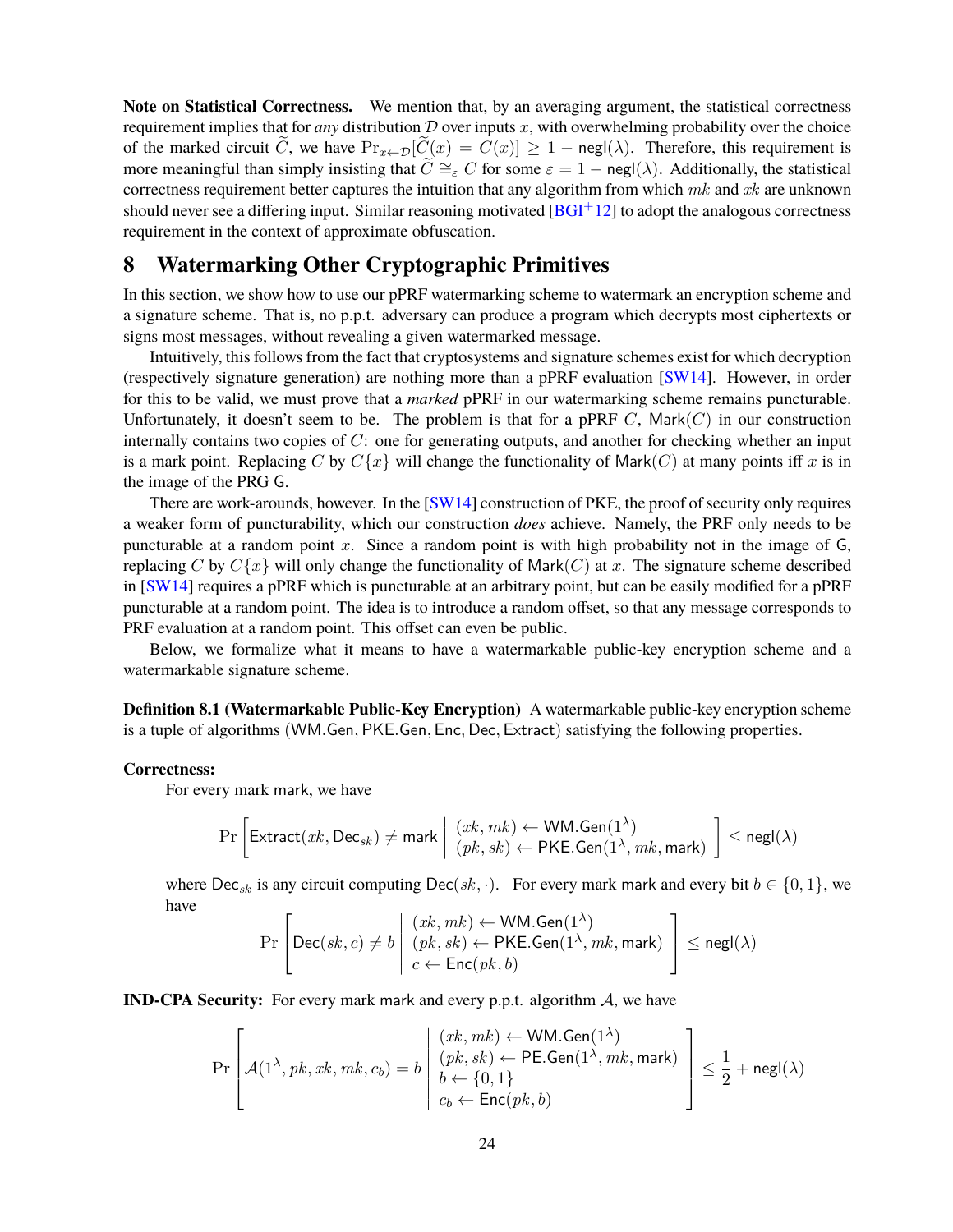$\varepsilon$ **-Unremovability:** For every p.p.t. adversary  $\mathcal A$  and every mark mark,

$$
\Pr\left[\begin{array}{l} C^* \cong_{\varepsilon} {\rm Dec}_{sk} \wedge \\ {\rm Extract}(xk,C^*) \neq {\rm mark} \end{array} \middle| \begin{array}{l} (xk,mk) \leftarrow {\rm WM}.\mathsf{Gen}(1^{\lambda}) \\ (pk,sk) \leftarrow {\rm PE}.\mathsf{Gen}(1^{\lambda},mk,{\rm mark}) \\ C^* \leftarrow \mathcal{A}(1^{\lambda},sk,xk) \end{array} \right] \leq {\rm negl}(\lambda)
$$

**Theorem 8.2** *(Informal) Assuming the existence of indistinguishability obfuscation and injective one-way functions, there is a watermarkable public-key encryption scheme.*

We can define a watermarkable signature scheme similarly.

**Definition 8.3 (Watermarkable Signature Scheme)** A watermarkable signature scheme is a tuple of p.p.t. algorithms (WM.Gen, SIG.Gen, Sign, Vrfy, Extract) satisfying the following properties.

**Correctness:** For every message msg and every mark mark,

$$
\Pr\left[\begin{array}{l}\mathsf{Vrfy}(pk,\mathsf{msg},\sigma)\neq 1 \lor \\ \mathsf{Extract}(xk,\mathsf{Sign}_{sk})\neq \mathsf{mark} \\\end{array} \middle| \begin{array}{l} (xk,mk) \leftarrow \mathsf{WM}.\mathsf{Gen}(1^{\lambda}) \\ (pk, sk) \leftarrow \mathsf{SIG}.\mathsf{Gen}(1^{\lambda},mk,\mathsf{mark}) \\\end{array} \right] \leq \mathsf{negl}(\lambda)
$$

**(Selective) Existential Unforgeability Under Chosen Message Attack:** For every message msg<sup>∗</sup> , every mark mark, and every p.p.t. algorithm  $A = (A_0, A_1)$ , the following experiment outputs 1 with negligible probability.

$$
\text{Exp}_{\mathcal A}^{\text{wm-sel}}(\lambda) \text{\bf :}
$$

- 1.  $\mathsf{msg}^* \leftarrow \mathcal{A}_0(1^\lambda)$
- 2.  $(xk, mk) \leftarrow$  WM.Gen $(1^{\lambda})$
- 3.  $(pk, sk) \leftarrow \mathsf{SIG}.\mathsf{Gen}(1^\lambda, mk, \mathsf{mark})$
- 4.  $\sigma^* \leftarrow A_1^{\mathsf{Sign}_{\mathsf{msg}^*}(sk,\cdot)}(pk,xk)$ , where  $\mathsf{Sign}_{\mathsf{msg}^*}(sk,\cdot)$  is an oracle that signs any message except for msg<sup>∗</sup> . That is,

$$
\mathsf{Sign}_{\mathsf{msg}^*}(sk, m) = \begin{cases} \bot & \text{if } m = \mathsf{msg}^* \\ \mathsf{Sign}(sk, m) & \text{otherwise} \end{cases}
$$

5. If  $Vrfy(pk, msg^*, \sigma^*) = 1$ , output 1. Else 0.

 $\varepsilon$ **-Unremovability:** For every p.p.t. adversary  $\mathcal A$  and every mark mark,

$$
\Pr\left[\begin{array}{c} C^* \cong_\varepsilon \mathrm{Sign}_{sk} \wedge \\ \mathrm{Extract}(xk,C^*) \neq \mathrm{mark} \end{array} \middle| \begin{array}{l} (xk,mk) \leftarrow \mathrm{WM}.\mathrm{Gen}(1^\lambda) \\ (pk,sk) \leftarrow \mathrm{SIG}.\mathrm{Gen}(1^\lambda,mk,\mathrm{mark}) \\ C^* \leftarrow \mathcal{A}(1^\lambda, sk, xk) \end{array} \right] \leq \mathrm{negl}(\lambda)
$$

**Theorem 8.4** *(Informal) Assuming the existence of indistinguishability obfuscation and injective one-way functions, there is a watermarkable signature scheme.*

<span id="page-26-0"></span>**Remark 8.5** We remark that stronger notions of watermarkable public-key encryption and watermarkable signature schemes are certainly definable, but we omit these as they are more complex and not central to our work.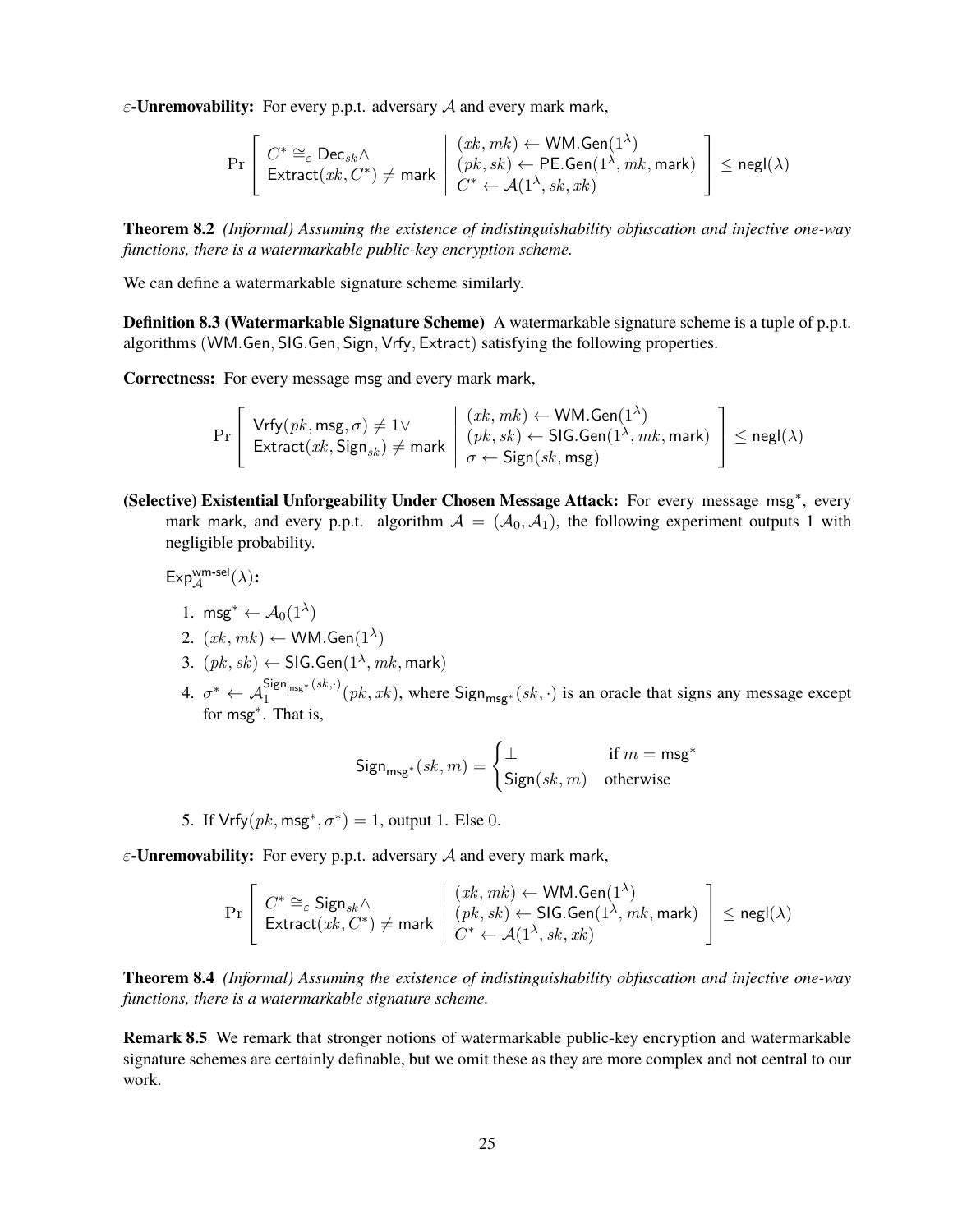### **9 The Limits of Watermarking**

A natural question is whether there are families of functions that for which there does not exist any watermarking scheme. Barak et al.  $[BGI^+01]$  $[BGI^+01]$  observed that general-purpose indistinguishability obfuscation rules out a notion of watermarking that *exactly* preserves functionality, but not watermarking schemes that change functionality on even a negligible fraction of the domain (as in [section 6\)](#page-14-0). In this section, we demonstrate that some notion of *non-black-box* learnability implies that a family of functions is unwatermarkable. We demonstrate that there exist PRF families that cannot be watermarked (assuming only the existence of one-way functions), and that any family that is learnable with membership queries [\[KL93\]](#page-33-10) is not watermarkable.

### <span id="page-27-0"></span>**9.1 Impossibilities for statistical correctness**

In this section, we discuss a number of conditions sufficient to prove that a family of circuits cannot even be watermarked – even for a significantly weakened form of unremovability. We modify the unremovability game (Definition [4.3\)](#page-13-2): the adversary has no marking oracle, has neither a public extraction key nor an extraction oracle, and is not allowed to choose the message to be embedded in the challenge.We leave the syntax, statistical correctness, extraction correctness, and meaningfulness requirements of the watermarking definition (Definitions [4.1](#page-12-1) and [4.2\)](#page-12-2) are unchanged. In Section [9.2,](#page-30-0) we relax the statistical correctness condition.

**Definition 9.1 (Weak**  $\varepsilon$ -**Unremovability Game**) The game  $Exp_{\mathcal{A}}^{nrmv}(\lambda, \varepsilon)$  is defined as follows.

- 1. The challenger generates  $(xk, mk) \leftarrow$  Gen $(1^{\lambda})$
- 2. The challenger chooses a message msg  $\in \mathcal{M}_{\lambda}$  arbitrarily, samples a circuit  $C \leftarrow C_{\lambda}$  uniformly at random and gives to the adversary  $C \leftarrow \text{Mark}(mk, C, \text{msg}).$
- 3. Finally, the adversary outputs a circuit  $C^*$ . If it holds  $C^* \cong_{\varepsilon} \widetilde{C} \wedge \text{Extract}(x_k, C^*) \neq \text{msg}$  then the experiment outputs 1, otherwise 0.

**Definition 9.2** ( $\varepsilon$ **-Waterproof**) Let  $\mathcal{F} = {\mathcal{F}_{\lambda}}_{\lambda \in \mathbb{N}}$  be a circuit ensemble. We say that  $\mathcal{F}$  is  $\varepsilon$ *-waterproof* if there does not exist an weak  $\varepsilon$ -unremovable watermarking scheme for  $\mathcal{F}$ .

Informally, if a function family is *non-black-box* learnable given an approximate circuit implementation (corresponding the the challenge watermarked circuit), then the family is waterproof. More formally, consider a family of circuits  $\mathcal{F}_{\lambda}$  and some parameter  $\rho = \rho(\lambda) \in [0,1]$ . The learning algorithm will be given an (arbitrary) circuit g that  $\rho$ -approximates F, for a uniformly sampled circuit  $F \leftarrow \mathcal{F}_{\lambda}$  from the family. The (randomized) learner will then output some "hypothesis" circuit h. If h is sufficiently close to  $F$ , then the learner can be used to reconstruct an unmarked circuit given a watermarking challenge. We conclude that the family  $\mathcal F$  is waterproof.

We emphasize that we are interested in *non-black-box learning* in which the learning algorithm gets an (approximate) implementation of the function being learned. This is in contrast to the typical computational learning setting.

For the sake of clarity, we now define all the variants of learning we will consider. It may be best to read the definitions individually when required by the discussion that follows.

**Definition 9.3 (Non-black-box Learnable Families)** Let  $\mathcal{F} = {\{\mathcal{F}_\lambda\}}_{\lambda \in \mathbb{N}}$  be a circuit ensemble where each family  $\mathcal{F}_{\lambda} = \{F\}$ . Let  $\rho = \rho(\lambda) \in [0, 1]$ . We say a distribution over circuits  $\mathcal{C}_F$   $\rho$ -strongly approximates  $F \in \mathcal{F}_{\lambda}$  if for all x,

<span id="page-27-1"></span>
$$
\Pr_{C \leftarrow C_F} [C(x) \neq F(x)] \leq \rho.
$$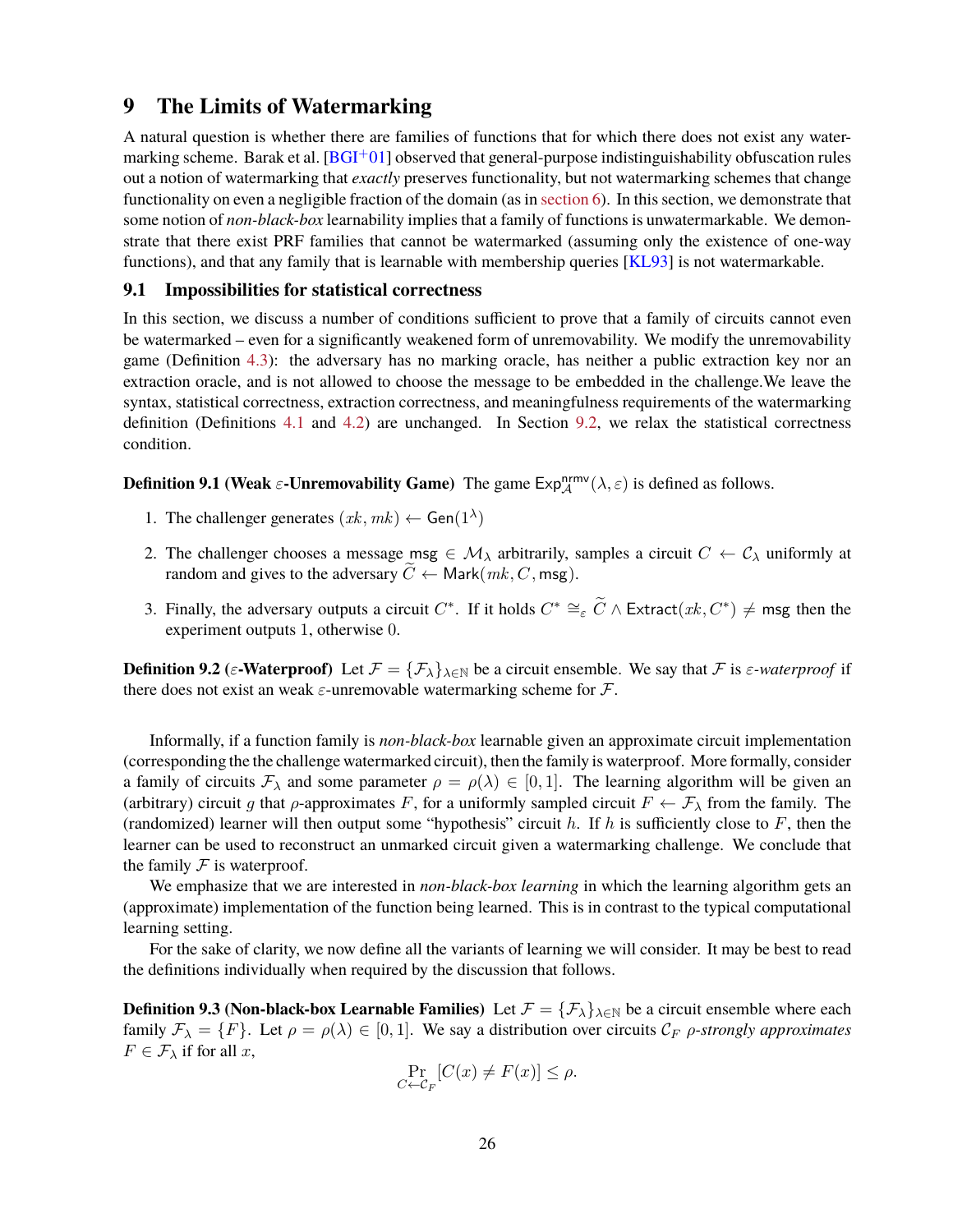Let  $\{C_F\}_{F \in \mathcal{F}_\lambda}$  be any collection of  $\rho$ -strongly approximating distributions for the circuits  $F \in \mathcal{F}_\lambda$ .

**Robustly Learnable:<sup>[9](#page-28-0)</sup>** We say that  $\mathcal F$  is *ρ-robustly learnable* if there exists an efficient algorithm  $L$  outputting a circuit h, such that for all large enough  $\lambda \in \mathbb{N}$ , random  $F \leftarrow \mathcal{F}_{\lambda}$ , and random circuit  $C \leftarrow C_F$ (where  $C_F$   $\rho$ -strongly approximates F):

$$
Pr[h \equiv F | h \leftarrow L(C, 1^{\lambda})]
$$
 is non-negligible.

We say that F is *robustly* learnable if it is  $\rho$ -robustly learnable for any negligible function  $\rho(\lambda)$ .

**Properly Learnable:<sup>[10](#page-28-1)</sup>** Additionally, we say that F is *properly* learnable if for every function  $F \in \mathcal{F}_{\lambda}$ , and random  $C \leftarrow C_F$ :

$$
Pr[L(C, 1^{\lambda}) = F]
$$
 is non-negligble.

- **Implementation Independently Learnable:** Let  $C_F^1$  and  $C_F^2$  be two distributions that  $\rho$ -strongly approximate F. We say that L is *implementation independent* if for all  $F \in \mathcal{F}_{\lambda}$  and for any two distributions  $C_F^1$  and  $C_F^2$  that  $\rho$ -strongly approximate F, the distributions  $(L(C_1, 1^{\lambda}) : C_1 \leftarrow C_F^1)$  and  $(L(C_2, 1^{\lambda}) : C_2 \leftarrow C_F^2)$  are computationally indistinguishable.
- ε**-Approximately Learnable:** A weaker condition than the above, we say that F is ε*-approximately* learnable if instead, for all F and for random  $C \leftarrow C_F$ :

$$
\Pr[h \cong_{\varepsilon} F \mid h \leftarrow L(C, 1^{\lambda})]
$$
 is non-negligible.

As a warm up, we begin with a very strong notion of learnability, in which the learning algorithm can not only output a hypothesis h which agrees with F on all inputs, but output the circuit F itself.

<span id="page-28-2"></span>**Proposition 9.4** *If*  $\mathcal F$  *is robustly, properly learnable, then*  $\mathcal F$  *is*  $\varepsilon$ *-waterproof for every*  $\varepsilon \in [0,1]$ *.* 

*Proof.* Given a watermarking scheme for the family F, let  $C_F = \{\text{Mark}(mk, F) : (x_k, mk) \leftarrow \text{Gen}(1^{\lambda})\}.$ There exists some negligible function  $\rho(\lambda)$  such that  $\mathcal{C}_F$   $\rho$ -strongly approximates F for all circuits  $F \in \mathcal{F}$ , by the statistical correctness property. Suppose  $\mathcal F$  is  $\rho$ -robustly, properly learnable with learning algorithm  $L$ . Given a challenge marked program  $\widetilde{F} \leftarrow \text{Mark}(mk, F)$ , evaluate  $h \leftarrow L(\widetilde{F}, 1^{\lambda})$ . With noticeable probability,  $h = F$ . If Extract $(xk, F)$  = unmarked with any noticeable probability, unremovability is violated. On the other hand, if Extract( $x, F$ )  $\neq$  unmarked with any noticeable probability, then meaningfulness is violated.  $\Box$ 

Surprisingly, this proposition is also enough to construct a PRF family that is waterproof.

<span id="page-28-3"></span>**Proposition 9.5 (** [\[BGI](#page-32-1)<sup>+</sup>12]) *Assuming one-way functions exist, there exists a pseudorandom function family* F *that is robustly, properly (non-black-box) learnable.*

<sup>&</sup>lt;sup>8</sup>The strong-approximation assumption on the distribution of the approximate implementation  $C$  arises from the statistical correctness requirement of Definition [4.2.](#page-12-2) Note that statistical correctness guarantees that for  $F \in \mathcal{F}_{\lambda}$ , the distribution ( $F \leftarrow$ Mark $(mk, F)$ :  $mk \leftarrow$  Setup $(1^{\lambda})$ ) strongly-approximates F for some negligible function  $\rho(\lambda)$ .

<span id="page-28-1"></span><span id="page-28-0"></span><sup>9</sup>This is somewhat analogous to the notion of error-tolerance in computational learning [\[KL93\]](#page-33-10), but in the non-black-box setting. <sup>10</sup>This is stronger than simply requiring that  $h \in \mathcal{F}_{\lambda}$ . In particular, it implies that for every  $F \in \mathcal{F}_{\lambda}$ , there are only polynomiallymany  $F' \in \mathcal{F}_{\lambda}$  such that  $F' \cong_{\rho/2} F$ .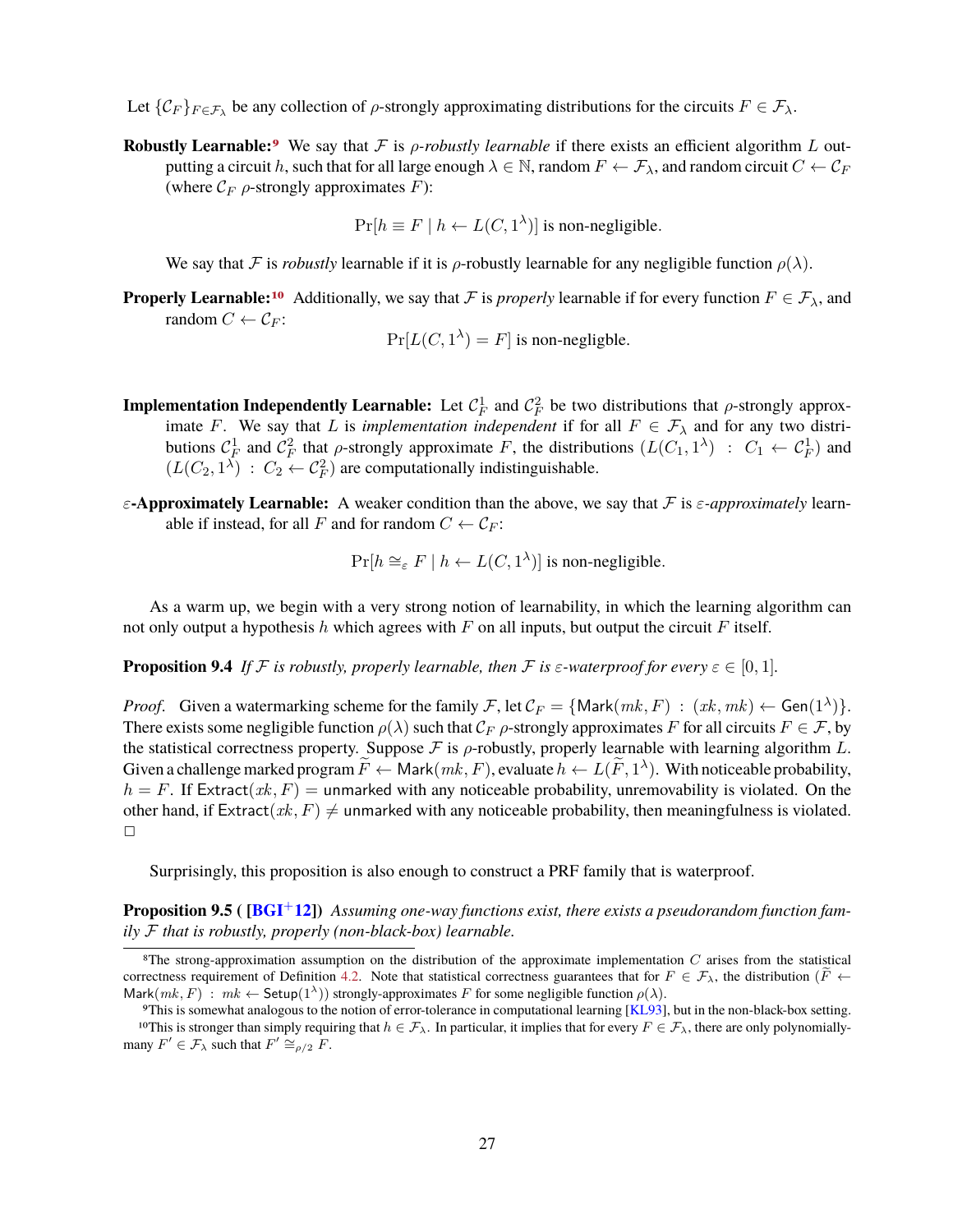*Proof.* In [\[BGI](#page-32-1)<sup>+</sup>12], the authors extend the impossibility of virtual-black box obfuscation to a notion of approximate obfuscation, where for every input x, the obfuscated circuit  $\mathcal{O}(C)$  is required to agree with C on x with high probability over  $\mathcal O$ . They construct a "strongly unobfuscatable circuit ensemble" [\[BGI](#page-32-1)+12, Theorem 4.3], which has precisely we need: there exists an algorithm  $L$  which given any strongly approximate implementation of  $F \in \mathcal{F}_{\lambda}$ , efficiently outputs F with high probability. Additionally, their techniques can be extended to yield a family of strongly unobfuscatable PRFs  $[BGI^+12, Section 4.2]$  $[BGI^+12, Section 4.2]$ .

**Corollary 9.6** *Assuming one-way functions, there exists a pseudorandom function family* F *which for every*  $\varepsilon \in [0,1]$  *is*  $\varepsilon$ *-waterproof.* 

**Improper versus proper learning.** What if the family is not properly learnable: instead of outputting F itself, the learning algorithm  $L(C)$  can only output a circuit h that was functionally equivalent to F? One might think that this is indeed sufficient to prove Proposition [9.4,](#page-28-2) but the proof encounters a difficulty.

In the proper-learning setting, it was possible to sample a circuit which for which Extract(xk, C)  $\neq$ unmarked *independently of mk*, simply by picking  $F \leftarrow \mathcal{F}$ . In the improper-learning setting, we only know how to sample from this distribution by evaluating  $L(F)$  *on the marked program*  $\overline{F}$ . To violate meaningfulness, we need to construct C such that  $\text{Extract}(x_k, C) \neq \text{unmarked with noticeable probability}$ over both Gen and Extract, suggesting that we should find such a  $C$  independently of  $mk$ .

To get around this issue, we consider families that are learnable with *implementation independence*; that is, for any strong approximate implementations  $C_F^1$  and  $C_F^2$  of F, the distributions  $(L(C_1, 1^{\lambda}) : C_1 \leftarrow C_F^1)$ and  $(L(C_2, 1^{\lambda}) : C_2 \leftarrow C_F^2)$  are computationally indistinguishable.<sup>[11](#page-29-0)</sup>

**Approximate versus exact learning.** In the preceding, we required that an algorithm learning a family F is able to exactly recover the functionality F. What can we prove if  $h = L(C, 1<sup>\lambda</sup>)$  is only required to  $\varepsilon$ -approximate the original function F? For this case, the proof generalizes quite naturally to show that a family is  $\varepsilon$ -waterproof.

<span id="page-29-2"></span>**Proposition 9.7** *If*  $F$  *is robustly,*  $\varepsilon$ -*approximately learnable with implementation independence, then*  $F$  *is* ε*-waterproof.*

*Proof.* As before, we run the learner on the challenge program to get  $h = L(\tilde{F}, 1^{\lambda})$ . The circuit h is an  $\varepsilon$ -approximation of F with non-negligible probability. If Extract( $x k$ , h) = unmarked with noticeable probability, then unremovability is violated. Therefore, it must be the case that  $\text{Extract}(xk, h) \neq \text{unmarked}$ with high probability (even conditioning on the case when h is an  $\varepsilon$ -approximation).

Observe that for any  $F \in \mathcal{F}$ , the singleton distribution  $\{F\}$  is a strongly approximate implementation of F. To complete the above proof, consider  $h' \leftarrow L(F, 1^{\lambda})$  for random (unmarked) F (rather than on the marked  $\widetilde{F}$ ). Implementation independence of L guarantees that the distributions of h and h' are indistinguishable and thus for general  $xk$ ,  $\textsf{Extract}(xk, h') \neq$  unmarked with high probability.

<span id="page-29-1"></span>**Corollary 9.8** *Any family that is (improperly, approximately) learnable with membership queries [\[KL93\]](#page-33-10) is* ε*-waterproof for any non-negligible* ε*.*

*Proof*. An MQ learning algorithm L can be simulated with any approximate implementation C of F. Because  $C \leftarrow C_F$  for  $C_F$  a strongly approximating implementation of F, both C and F will agree on all the queries made by the MQ learner  $L$  with high probability. The views of  $L$  are statistically close for every approximating distribution  $C$ , implying implementation independence.

<span id="page-29-0"></span><sup>11</sup>Weaker notions likely suffice because meaningfulness only requires noticeable probability of falsely extracting, whereas this argument gives us a high probability. We consider this input independence notion because it is a simple, natural and, as we will see, powerful case.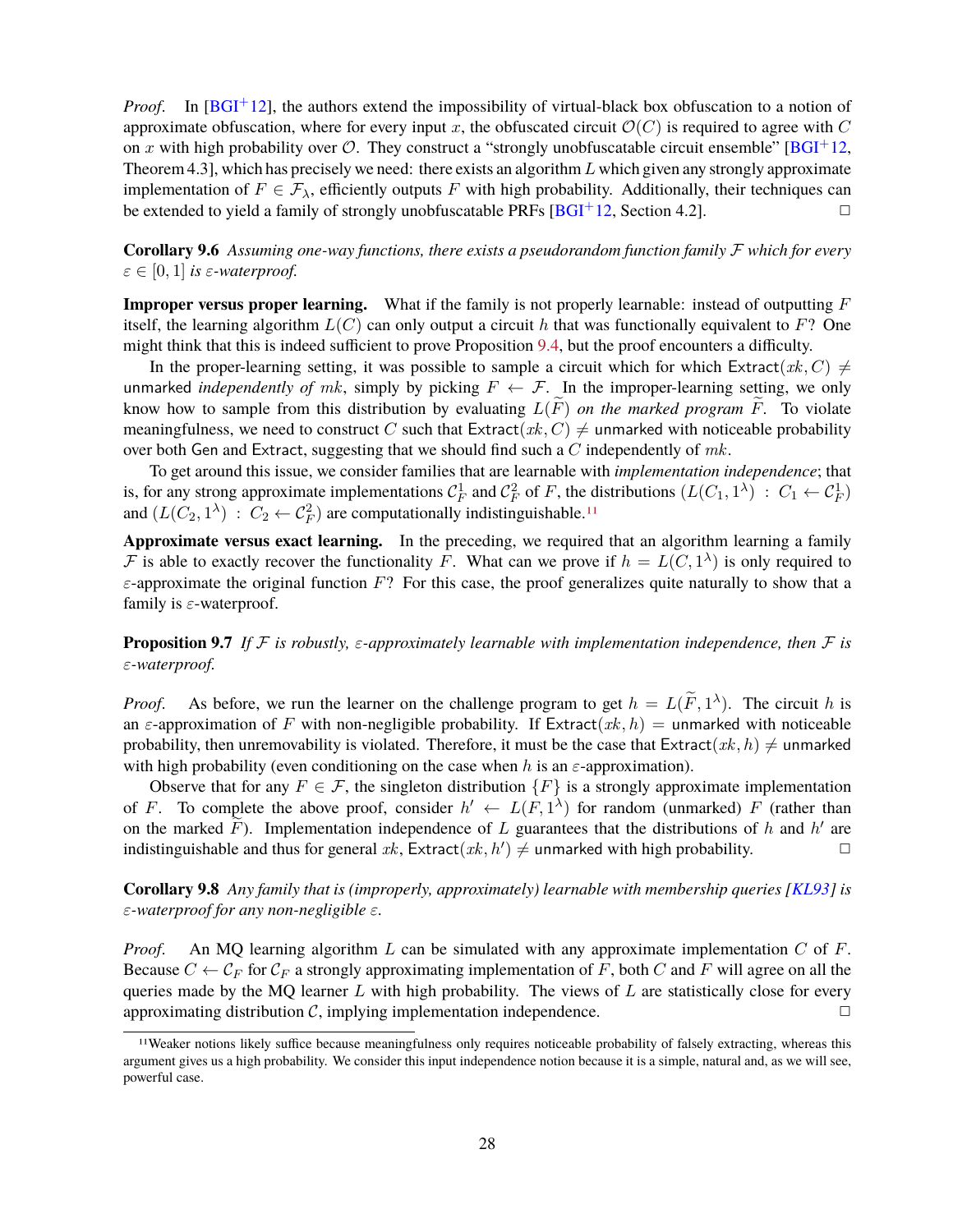Additionally, this proposition captures the impossibility of exact watermarking originally presented in  $[BGI^+12]$  $[BGI^+12]$ .

**Corollary 9.9** *Assuming the existence of indistinguishability obfuscation, exact watermarking schemes are impossible.*

*Proof.* Indistinguishability obfuscation implies a 0-robust, exact, implementation independent learning algorithm for all polynomial-sized circuits, where L simply obfuscates its input.<sup>[12](#page-30-2)</sup>  $\Box$ 

#### <span id="page-30-0"></span>**9.2 Impossibilities for weak statistical correctness**

It is possible to prove similar impossibility results even if we weaken the statistical correctness property of the watermarking scheme to only require that  $\text{Mark}(m_k, C, \text{msg})$  changes functionality at few points, but make no restrictions as to the distributions of these errors. We prove that for this weak setting (1) there exist waterproof PRFs and (2) PAC-learnable families are waterproof. The main difficulty in this setting is that Mark may now change the functionality on adversarially-chosen points, preventing a straightforward adaptation of Proposition [9.5](#page-28-3) and Corollary [9.8.](#page-29-1)

We now consider watermarking schemes that satisfy only weak statistical correctness:

**Definition 9.10 (Weak Statistical Correctness:)** There is a negligible function  $\nu(\lambda)$  such that for any circuit  $C \in \mathcal{C}_{\lambda}$ , and any message msg  $\in \mathcal{M}_{\lambda}$ :

$$
\mathsf{Mark}(mk, C, \mathsf{msg}) \cong_\nu C
$$

We can adapt the learning definitions of the prequel to this weaker notion of statistical correctness. The main change in the definitions is that we no longer require strongly-approximating distributions of circuits  $\mathcal{C}_F$  for a function F; an arbitrary circuit  $C \cong_{\rho} F$  that is close to F suffices. This is a strictly more general setting.

**Definition 9.11 (Learning from arbitrary approximate implementation)** For each of the learning definitions in Definition [9.3,](#page-27-1) we say that the learning algorithm works with *arbitrary approximate implementation* if instead of requiring a  $\rho$ -strongly approximate distribution  $\mathcal{C}_F$  for F, the learning algorithm will work for arbitrary  $C \cong_{\rho} F$ .

Modifying the definition of waterproof to require that the watermarking scheme only satisfies weak statistical correctness, both Proposition [9.7](#page-29-2) and [9.4](#page-28-2) still hold in this setting.

Though membership query-learnability no longer suffices for waterproof-ness, PAC learnability does.

**Corollary 9.12** *Any family that is (improperly) PAC learnable [\[Val84\]](#page-34-8) is* ε*-waterproof (with weak statistical correctness) for any non-negligible* ε*.*

*Proof.* An PAC learning algorithm L can be simulated with random queries to arbitrary approximate implementation C of F. Because  $C \cong_{\rho} F$ , both C and F will agree on all the random queries seen by  $L$  with high probability. The views of  $L$  are statistically close for every  $C$ , implying implementation independence. ✷

<span id="page-30-1"></span>The main technical contribution of this section is the following PRF construction (the proof is in Appendix [B:](#page-42-0)

<span id="page-30-2"></span><sup>12</sup>Observed by Nir Bitansky.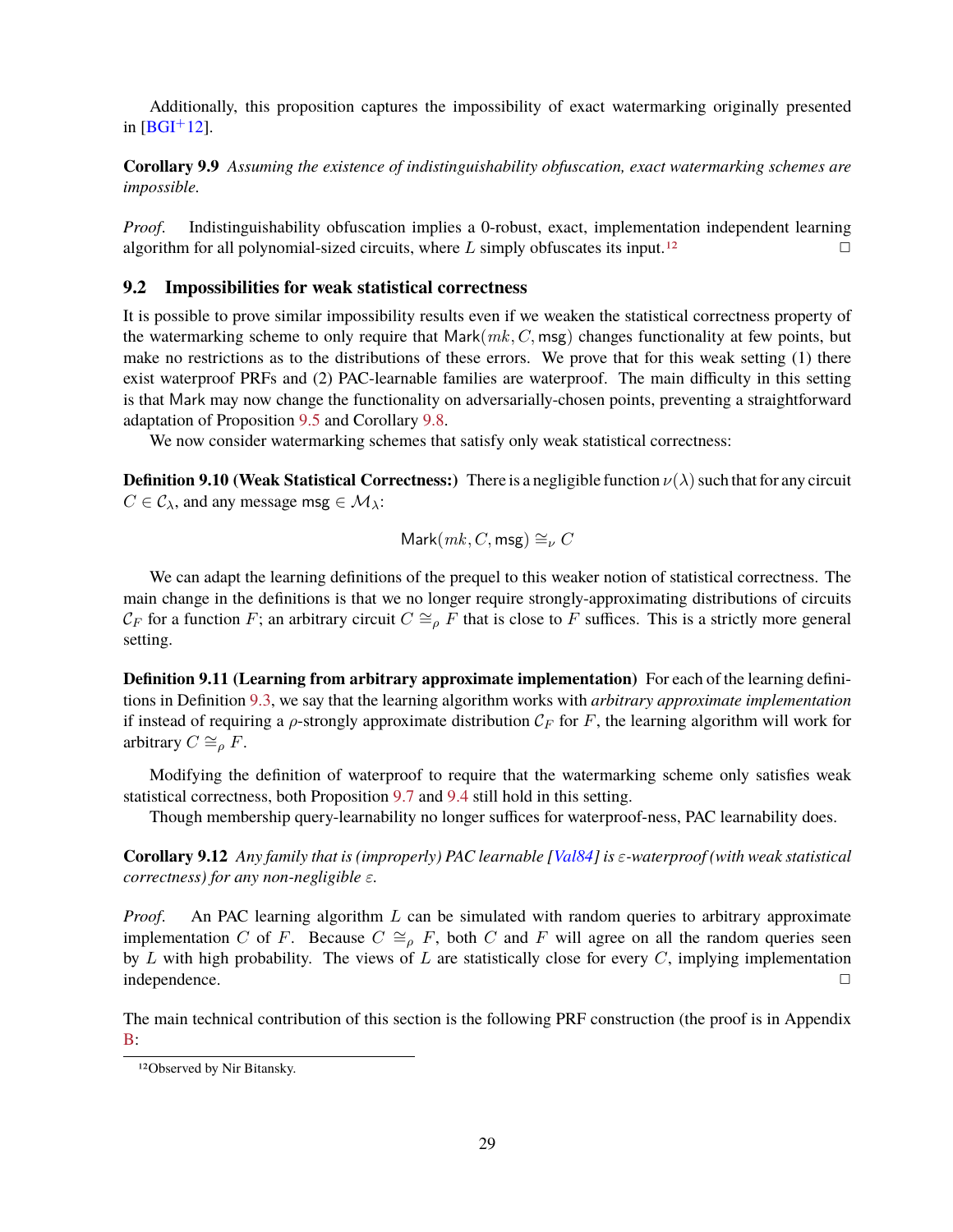**Theorem 9.13** *Assuming one-way functions, there exists a pseudorandom function family* F *that is robustly,* ε*-approximately learnable with implementation independence* from arbitrary approximate implementations*.*

**Corollary 9.14** *Assuming one-way functions, there exists a pseudorandom function family* F *which is* ε*waterproof (with weak statistical correctness) for any non-negliglbe* ε*.*

### <span id="page-31-0"></span>**10 Conclusions**

We showed how to watermark various cryptographic capabilities: PRF evaluation, ciphertext decryption, and message signing. For all of these, there is a natural and secret "true functionality"  $f_k$  that we would like to mark. Given a message msg, we can distribute a "marked" circuit  $C$  which closely approximates  $f_k$ . Given C, any efficiently findable circuit  $C^*$  which even loosely approximates  $f_k$  must also contain msg. Furthermore, in our scheme, the procedure for extracting msg is entirely public-key. We show that unmarked circuits cannot approximate the marked capability to within an approximation factor of  $\varepsilon = \frac{1}{2} + 1$ /poly for any poly. If we allow *list decoding*, namely allow the extraction procedure to output a polynomial-sized list of messages containing msg, then  $\varepsilon$  can be lowered to  $1/\text{poly}$ .

There are several directions for further research. First, one could explore the connection between obfuscation and watermarking to see whether some form of obfuscation is *necessary* to achieve watermarking or if one can come up with constructions that avoid obfuscation. Secondly, it would be interesting to achieve a fully public-key watermarking construction where both the marking and the detection procedure only use public keys. In the setting where the marking oracle takes keys as input, this kind of watermarking appears plausible. As usual with obfuscation, there is a heuristic construction which obfuscates the secret-key marking procedure to generate a public marking key. Proving such a scheme secure by only relying on iO (as opposed to VBB) appears to require significantly new techniques. Finally, watermarking schemes for richer classes of programs seem to be beyond the reach of our techniques, but would be of obvious interest.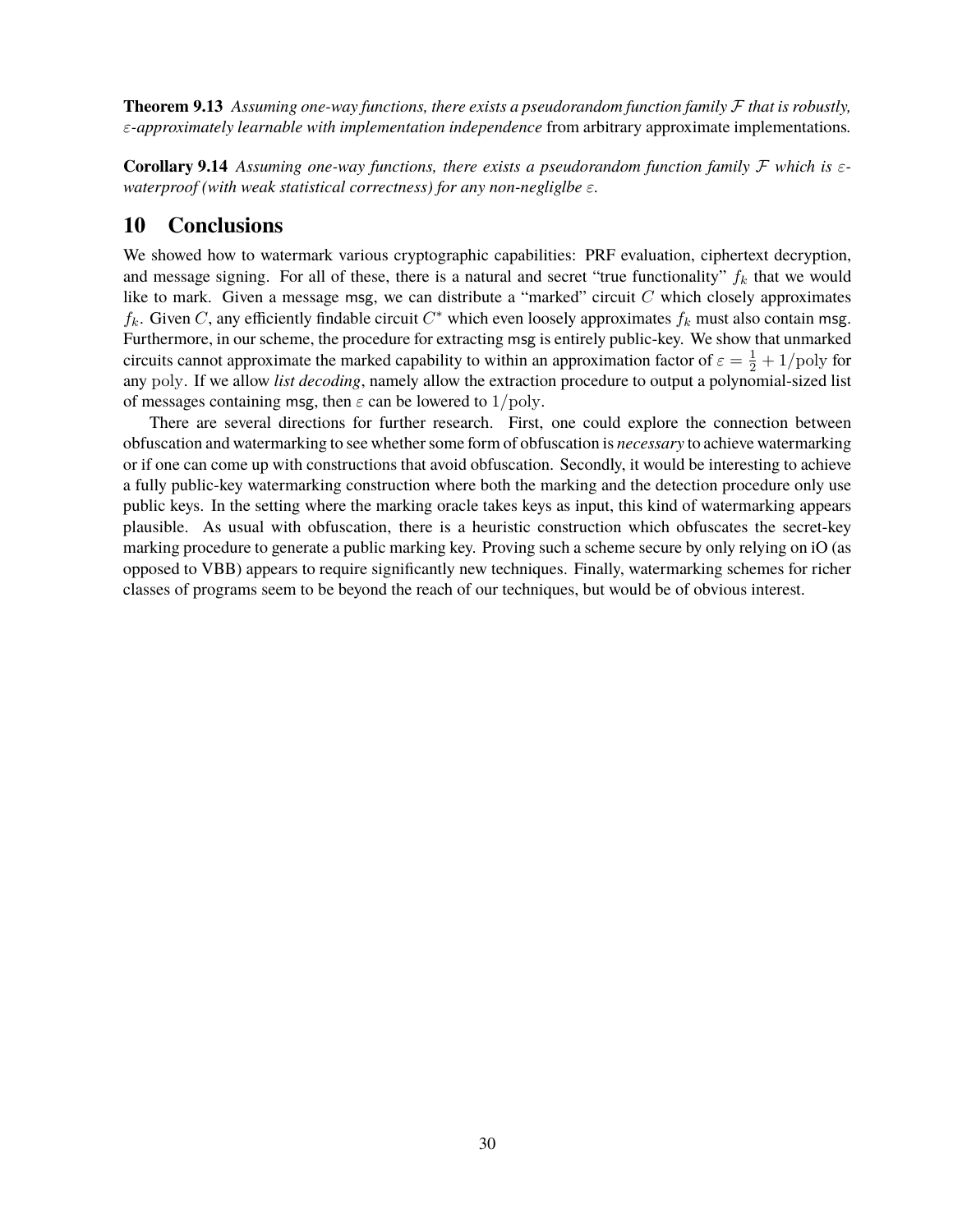### **References**

- <span id="page-32-7"></span>[AKV03] André Adelsbach, Stefan Katzenbeisser, and Helmut Veith. Watermarking schemes provably secure against copy and ambiguity attacks. In Moti Yung, editor, *Proceedings of the 2003 ACM workshop on Digital rights management 2003, Washington, DC, USA, October 27, 2003*, pages 111–119. ACM, 2003.
- <span id="page-32-6"></span>[BFP+15] Abhishek Banerjee, Georg Fuchsbauer, Chris Peikert, Krzysztof Pietrzak, and Sophie Stevens. Key-homomorphic constrained pseudorandom functions. In Dodis and Nielsen [\[DN15\]](#page-33-11), pages 31–60.
- <span id="page-32-0"></span>[BGI+01] Boaz Barak, Oded Goldreich, Russell Impagliazzo, Steven Rudich, Amit Sahai, Salil P. Vadhan, and Ke Yang. On the (im)possibility of obfuscating programs. In *Advances in Cryptology - CRYPTO 2001, 21st Annual International Cryptology Conference, Santa Barbara, California, USA, August 19-23, 2001, Proceedings*, pages 1–18, 2001.
- <span id="page-32-1"></span>[BGI+12] Boaz Barak, Oded Goldreich, Russell Impagliazzo, Steven Rudich, Amit Sahai, Salil P. Vadhan, and Ke Yang. On the (im)possibility of obfuscating programs. *J. ACM*, 59(2):6, 2012.
- <span id="page-32-3"></span>[BGI14a] Elette Boyle, Shafi Goldwasser, and Ioana Ivan. Functional signatures and pseudorandom functions. In *Public-Key Cryptography - PKC 2014 - 17th International Conference on Practice and Theory in Public-Key Cryptography, Buenos Aires, Argentina, March 26-28, 2014. Proceedings*, pages 501–519, 2014.
- <span id="page-32-8"></span>[BGI14b] Elette Boyle, Shafi Goldwasser, and Ioana Ivan. Functional signatures and pseudorandom functions. In *Public-Key Cryptography - PKC 2014 - 17th International Conference on Practice and Theory in Public-Key Cryptography, Buenos Aires, Argentina, March 26-28, 2014. Proceedings*, pages 501–519, 2014. Full version available from http://eprint.iacr.org/2013/401.
- <span id="page-32-4"></span>[BLMR13] Dan Boneh, Kevin Lewi, Hart William Montgomery, and Ananth Raghunathan. Key homomorphic prfs and their applications. In Ran Canetti and Juan A. Garay, editors, *Advances in Cryptology - CRYPTO 2013 - 33rd Annual Cryptology Conference, Santa Barbara, CA, USA, August 18-22, 2013. Proceedings, Part I*, volume 8042 of *Lecture Notes in Computer Science*, pages 410–428. Springer, 2013.
- <span id="page-32-9"></span>[BP13] Nir Bitansky and Omer Paneth. On the impossibility of approximate obfuscation and applications to resettable cryptography. In *Symposium on Theory of Computing Conference, STOC'13, Palo Alto, CA, USA, June 1-4, 2013*, pages 241–250, 2013.
- <span id="page-32-10"></span>[BPR12] Abhishek Banerjee, Chris Peikert, and Alon Rosen. Pseudorandom functions and lattices. In *Advances in Cryptology - EUROCRYPT 2012 - 31st Annual International Conference on the Theory and Applications of Cryptographic Techniques, Cambridge, UK, April 15-19, 2012. Proceedings*, pages 719–737, 2012.
- <span id="page-32-5"></span>[BV15] Zvika Brakerski and Vinod Vaikuntanathan. Constrained key-homomorphic prfs from standard lattice assumptions - or: How to secretly embed a circuit in your PRF. In Dodis and Nielsen [\[DN15\]](#page-33-11), pages 1–30.
- <span id="page-32-2"></span>[BW13a] Dan Boneh and Brent Waters. Constrained pseudorandom functions and their applications. In *Advances in Cryptology - ASIACRYPT 2013 - 19th International Conference on the Theory and Application of Cryptology and Information Security, Bengaluru, India, December 1-5, 2013, Proceedings, Part II*, pages 280–300, 2013.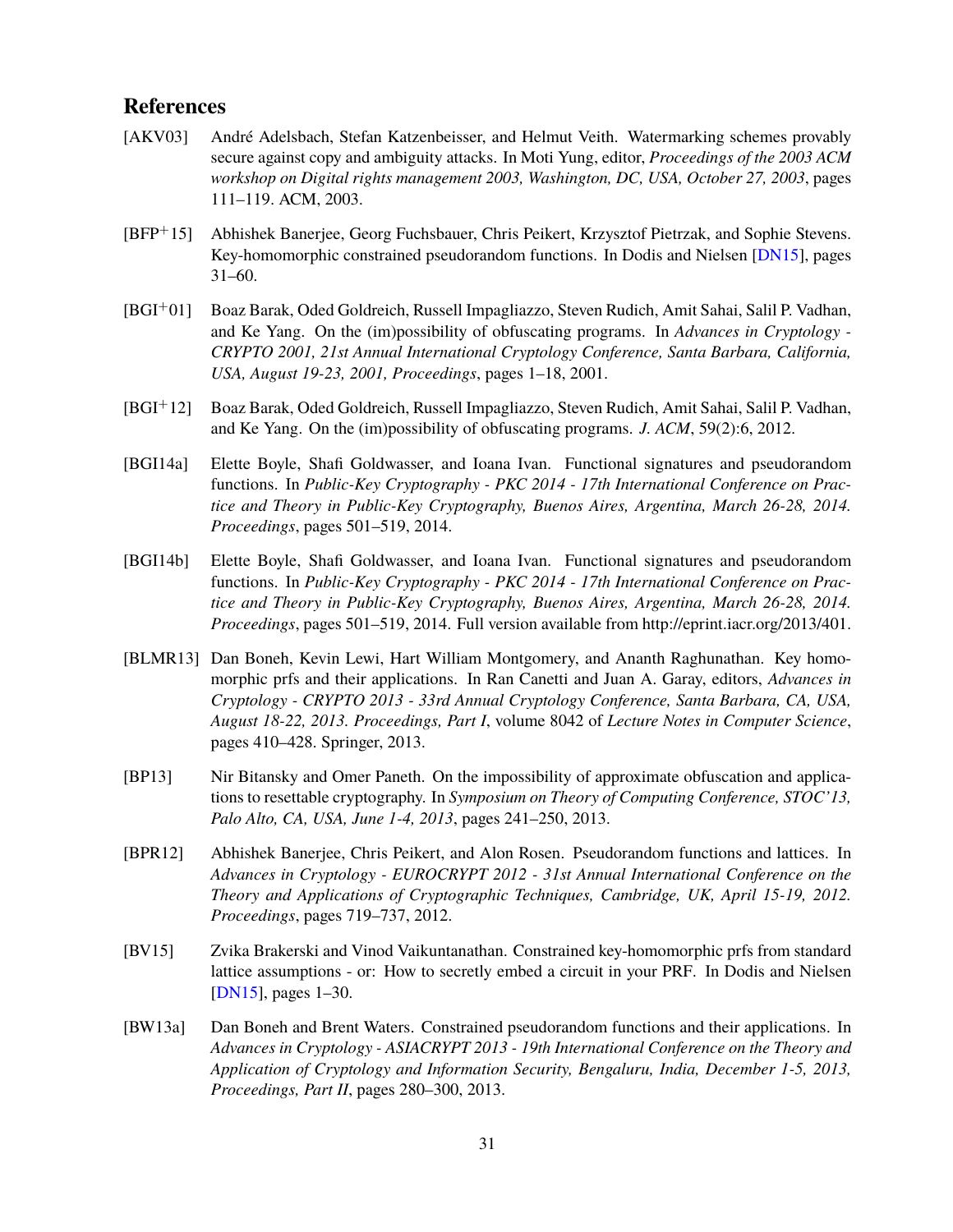- <span id="page-33-7"></span>[BW13b] Dan Boneh and Brent Waters. Constrained pseudorandom functions and their applications. In *Advances in Cryptology - ASIACRYPT 2013 - 19th International Conference on the Theory and Application of Cryptology and Information Security, Bengaluru, India, December 1-5, 2013, Proceedings, Part II*, pages 280–300, 2013. Full version available from http://eprint.iacr.org/2013/352.
- <span id="page-33-0"></span>[CHV15] Aloni Cohen, Justin Holmgren, and Vinod Vaikuntanathan. Publicly verifiable software watermarking. *IACR Cryptology ePrint Archive*, 2015:373, 2015.
- <span id="page-33-3"></span>[CS03] Ronald Cramer and Victor Shoup. Design and analysis of practical public-key encryption schemes secure against adaptive chosen ciphertext attack. *SIAM Journal on Computing*, 33(1):167–226, 2003.
- <span id="page-33-11"></span>[DN15] Yevgeniy Dodis and Jesper Buus Nielsen, editors. *Theory of Cryptography - 12th Theory of Cryptography Conference, TCC 2015, Warsaw, Poland, March 23-25, 2015, Proceedings, Part II*, volume 9015 of *Lecture Notes in Computer Science*. Springer, 2015.
- <span id="page-33-5"></span>[GGH+13] Sanjam Garg, Craig Gentry, Shai Halevi, Mariana Raykova, Amit Sahai, and Brent Waters. Candidate indistinguishability obfuscation and functional encryption for all circuits. In *54th Annual IEEE Symposium on Foundations of Computer Science, FOCS 2013, 26- 29 October, 2013, Berkeley, CA, USA*, pages 40–49, 2013. Full version available from http://eprint.iacr.org/2013/451.
- <span id="page-33-6"></span>[GGM86] Oded Goldreich, Shafi Goldwasser, and Silvio Micali. How to construct random functions. *J. ACM*, 33(4):792–807, 1986.
- <span id="page-33-1"></span>[HMW07] Nicholas Hopper, David Molnar, and David Wagner. From weak to strong watermarking. In *Theory of Cryptography, 4th Theory of Cryptography Conference, TCC 2007, Amsterdam, The Netherlands, February 21-24, 2007, Proceedings*, pages 362–382, 2007.
- <span id="page-33-9"></span>[Kei70] Thomas Keightley. *The Fairy Mythology: Illustrative of the Romance and Superstition of Various Countries.* 1870. Retrieved from: http://www.sacred-texts.com/neu/celt/tfm/: 2 November 2015.
- <span id="page-33-10"></span>[KL93] Michael Kearns and Ming Li. Learning in the presence of malicious errors. *SIAM Journal on Computing*, 22(4):807–837, 1993.
- <span id="page-33-2"></span>[KPTZ13a] Aggelos Kiayias, Stavros Papadopoulos, Nikos Triandopoulos, and Thomas Zacharias. Delegatable pseudorandom functions and applications. In Ahmad-Reza Sadeghi, Virgil D. Gligor, and Moti Yung, editors, *2013 ACM SIGSAC Conference on Computer and Communications Security, CCS'13, Berlin, Germany, November 4-8, 2013*, pages 669–684. ACM, 2013.
- <span id="page-33-8"></span>[KPTZ13b] Aggelos Kiayias, Stavros Papadopoulos, Nikos Triandopoulos, and Thomas Zacharias. Delegatable pseudorandom functions and applications. In *2013 ACM SIGSAC Conference on Computer and Communications Security, CCS'13, Berlin, Germany, November 4-8, 2013*, pages 669–684, 2013. Full version available from http://eprint.iacr.org/2013/379.
- <span id="page-33-4"></span>[KVH00] M. Kutter, S. Voloshynovskiy, and A. Herrigel. The watermark copy attack. In *Proceedings of the SPIE, Security and Watermarking of Multimedia Contents II*, volume 3971, pages 371–379, 2000.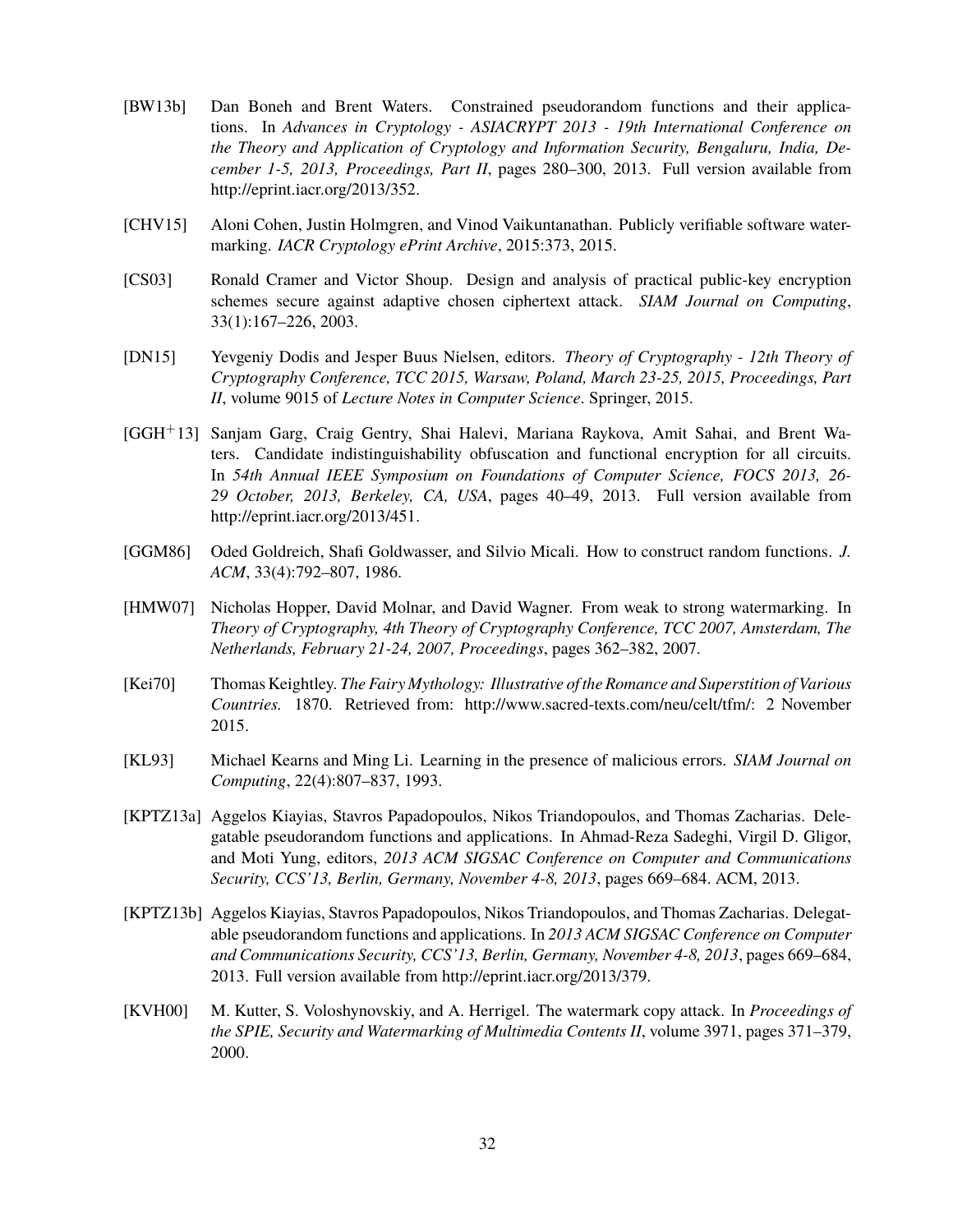- <span id="page-34-6"></span>[Nis13] Ryo Nishimaki. How to watermark cryptographic functions. In *Advances in Cryptology - EUROCRYPT 2013, 32nd Annual International Conference on the Theory and Applications of Cryptographic Techniques, Athens, Greece, May 26-30, 2013. Proceedings*, pages 111–125, 2013. Full version available from http://eprint.iacr.org/2014/472.
- <span id="page-34-4"></span>[NSS99] David Naccache, Adi Shamir, and Julien P. Stern. How to copyright a function? In *Public Key Cryptography, Second International Workshop on Practice and Theory in Public Key Cryptography, PKC '99, Kamakura, Japan, March 1-3, 1999, Proceedings*, pages 188–196, 1999.
- <span id="page-34-0"></span>[NW15] Ryo Nishimaki and Daniel Wichs. Watermarking cryptographic programs against arbitrary removal strategies. *IACR Cryptology ePrint Archive*, 2015:344, 2015.
- <span id="page-34-7"></span>[Rom90] John Rompel. One-way functions are necessary and sufficient for secure signatures. In *STOC*, pages 387–394. ACM, 1990.
- <span id="page-34-3"></span>[SW14] Amit Sahai and Brent Waters. How to use indistinguishability obfuscation: deniable encryption, and more. In *Symposium on Theory of Computing, STOC 2014, New York, NY, USA, May 31 - June 03, 2014*, pages 475–484, 2014. Full version available from http://eprint.iacr.org/2013/454.
- <span id="page-34-8"></span>[Val84] Leslie G Valiant. A theory of the learnable. *Communications of the ACM*, 27(11):1134–1142, 1984.
- <span id="page-34-5"></span>[YF11] Maki Yoshida and Toru Fujiwara. Toward digital watermarking for cryptographic data. *IEICE Transactions*, 94-A(1):270–272, 2011.

### <span id="page-34-1"></span>**A Construction and Security Proofs of Puncturable Encryption**

We provide a construction of the puncturable encryption defined in [section 5.](#page-13-0)

### <span id="page-34-2"></span>**A.1 Construction**

We construct a puncturable encryption scheme in which the length n of ciphertexts is 12 times the length  $\ell$ of plaintexts. Our construction utilizes the following ingredients:

- A length-doubling PRG :  $\{0,1\}^{\ell} \rightarrow \{0,1\}^{2\ell}$
- A family of injective pPRFs (See Definition [3.6\)](#page-11-0)  $\{\mathcal{F}_{\lambda} : \{0,1\}^{3\ell} \to \{0,1\}^{9\ell}\}\.$ <sup>[13](#page-34-9)</sup>
- A family of pPRFs  $\{G_\lambda : \{0,1\}^{9\ell} \to \{0,1\}^\ell\}.$
- An injective bit-commitment Com using randomness in  $\{0, 1\}^{9\ell}$ , which can in fact be constructed by an injective one-way function. We only use this in our security proof.

#### **Construction A.1 (Puncturable Encryption Scheme** PE**)** *.*

- Gen(1<sup> $\lambda$ </sup>): *Sample functions*  $F \leftarrow \mathcal{F}_{\lambda}$  *and*  $G \leftarrow \mathcal{G}_{\lambda}$ *, generates pk as the iO-obfuscation of the program* E in [Figure 7,](#page-35-1) and returns  $(pk, sk) := (i\mathcal{O}(E), D)$ , where sk is the (un-obfuscated) program D in *[Figure 8.](#page-35-2)*
- $P$ uncture $(sk, c_0, c_1)$ : Output  $sk'$ , where  $sk'$  is the *i*O-obfuscation of the program D' described in [Figure 9,](#page-35-3) *that is,*  $sk' := i\mathcal{O}(D').$

 $Enc(pk, m)$ : Take  $m \in \{0, 1\}^{\ell}$ , sample  $r \leftarrow \{0, 1\}^{\ell}$ , and outputs  $c \leftarrow pk(m, r)$ .

<span id="page-34-9"></span><sup>&</sup>lt;sup>13</sup>As in [\[SW14\]](#page-34-3), any puncturable PRF family from  $\{0,1\}^k \to \{0,1\}^{2k+\omega(\log \lambda)}$  can be made statistically injective (with no additional assumptions) by utilizing a family of pairwise-independent hash functions.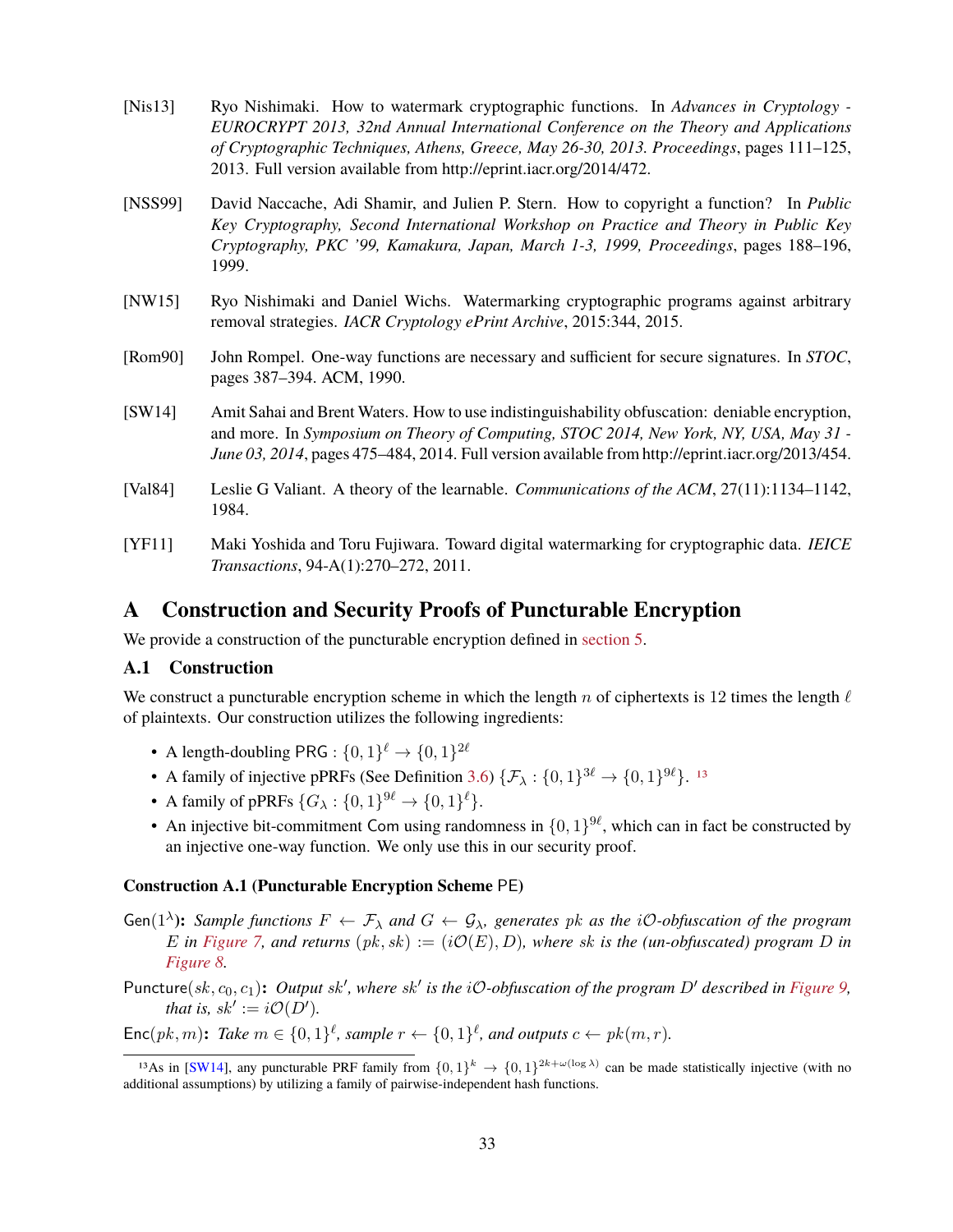Dec(sk, c): Take  $c \in \{0, 1\}^{12\ell}$  and returns  $m := sk(c)$ .

*The size of the programs is appropriately padded to be the maximum size of all modified programs, which will appear in the security proof.*

**Remark A.2** We note that in all of our obfuscated programs (including the hybrids), whenever  $\alpha_i$  or  $\beta_i$  or  $\gamma_i$ for  $i \in \{0, 1\}$  are treated symmetrically, then we can and do store them in lexicographical order. A random ordering would also suffice for security.

**Constants**: Injective pPRF  $F : \{0, 1\}^{3\ell} \to \{0, 1\}^{9\ell}$ , pPRF  $G : \{0, 1\}^{9\ell} \to \{0, 1\}^{\ell}$ **Inputs:**  $m \in \{0,1\}^{\ell}, r \in \{0,1\}^{\ell}$ 

- 1. Compute  $\alpha = PRG(r)$ .
- 2. Compute  $\beta = F(\alpha||m)$ .
- 3. Compute  $\gamma = G(\beta) \oplus m$ .
- 4. Output  $(\alpha, \beta, \gamma)$ .

<span id="page-35-1"></span>

**Constants**: Injective pPRF  $F : \{0, 1\}^{3\ell} \to \{0, 1\}^{9\ell}$ , pPRF  $G : \{0, 1\}^{9\ell} \to \{0, 1\}^{\ell}$ **Inputs:**  $c = (\alpha ||\beta||\gamma)$ , where  $\alpha \in \{0, 1\}^{2\ell}, \beta \in \{0, 1\}^{9\ell}$ , and  $\gamma \in \{0, 1\}^{\ell}$ .

- 1. Compute  $m = G(\beta) \oplus \gamma$ .
- 2. If  $\beta = F(\alpha||m)$ , output m.
- 3. Else output ⊥.

<span id="page-35-2"></span>

**Constants**: Set  $\{c_0, c_1\}$  ⊂  $\{0, 1\}^n$ , injective pPRF  $F : \{0, 1\}^{3\ell} \to \{0, 1\}^{9\ell}$ , and pPRF  $G : \{0, 1\}^{9\ell} \to$  $\{0,1\}^{\ell}$ **Inputs:**  $c = (\alpha ||\beta||\gamma)$ , where  $\alpha \in \{0, 1\}^{2\ell}, \beta \in \{0, 1\}^{9\ell}$ , and  $\gamma \in \{0, 1\}^{\ell}$ . 1. If  $c \in \{c_0, c_1\}$ , output  $\perp$ . 2. Compute  $m = G(\beta) \oplus \gamma$ . 3. If  $\beta = F(\alpha||m)$ , output m. 4. Else output ⊥.

<span id="page-35-3"></span>

**Correctness and Punctured Correctness.** Correctness follows from the fact that indistinguishability obfuscation exactly preserves functionality, and observing in the punctured case that  $sk'$  is defined to be functionally equivalent to sk except on inputs in  $\{c_0, c_1\}$ .

<span id="page-35-0"></span>**Sparseness.** Sparseness follows from, for example, the length-doubling PRG; most values of  $\alpha$  are not in the image of PRG.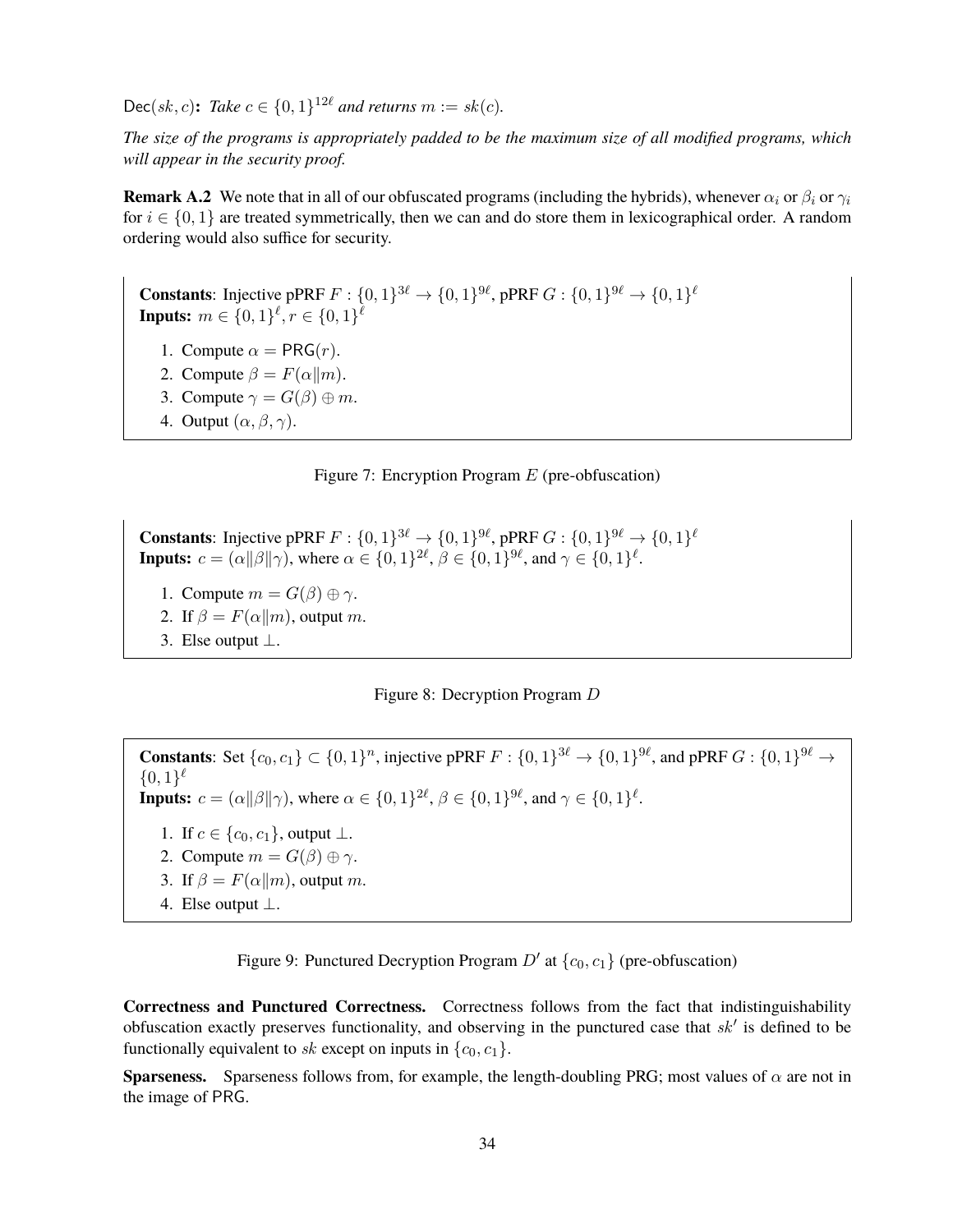| Hybrid            | $\alpha_0$ | $\beta_0$          | $\gamma_0$              | $pk := i\mathcal{O}$ of below                      | $sk' := i\mathcal{O}$ of below                        |
|-------------------|------------|--------------------|-------------------------|----------------------------------------------------|-------------------------------------------------------|
| REAL <sub>0</sub> | PRG(t)     | $F(\alpha_0  m^*)$ | $G(\beta_0) \oplus m^*$ | E                                                  | D'                                                    |
| Hyb <sub>1</sub>  | random     | $F(\alpha_0  m^*)$ | $G(\beta_0) \oplus m^*$ |                                                    | $D^i$                                                 |
| Hyb <sub>2</sub>  | random     | $F(\alpha_0  m^*)$ | $G(\beta_0) \oplus m^*$ | $E\{\alpha_0  m^*,\alpha_1  m^*\}$                 | $D_2' {\alpha_0 \  m^*, \alpha_1 \  m^*}$             |
| Hyb <sub>3</sub>  | random     | random             | $G(\beta_0) \oplus m^*$ | $E\{\alpha_0  m^*, \alpha_1  m^*\}$                | $D'_3\{\alpha_0\ m^*,\alpha_1\ m^*\}$                 |
| Hyb <sub>4</sub>  | random     | random             | $G(\beta_0) \oplus m^*$ | $E\{\alpha_0  m^*,\alpha_1  m^*,\beta_0,\beta_1\}$ | $D'_4\{\alpha_0\ m^*,\alpha_1\ m^*,\beta_0,\beta_1\}$ |
| Hyb <sub>5</sub>  | random     | random             | random                  | $E\{\alpha_0  m^*,\alpha_1  m^*,\beta_0,\beta_1\}$ | $D'_4\{\alpha_0\ m^*,\alpha_1\ m^*,\beta_0,\beta_1\}$ |
| RAND              | random     | random             | random                  |                                                    |                                                       |

<span id="page-36-0"></span>Table 2: An overview of hybrid distributions

### **A.2 Ciphertext Pseudorandomness**

<span id="page-36-1"></span>**Theorem A.3** *If* F *is an injective pPRF family,* G *is a pPRF family,* PRG *is a pseudorandom generator,* Com *is a injective bit-commitment function, and* iO *is a secure iO, then the* PE *scheme above satisfies the ciphertext pseudorandomness.*

*Proof.* We give a sequence of main hybrid distributions  $Hyb_1$  through  $Hyb_5$ . The goal of the hybrids to reach a game in which the challenge encryption  $c_0$  and the random ciphertext  $c_1$  are treated symmetrically in  $pk$  and  $sk'$ , and in which both are sampled uniformly at random by the challenger. We proceed by iteratively replacing pieces of  $c_0$  by uniformly random values, puncturing F and G as necessary. We give an overview of the hybrids in Table [2.](#page-36-0)

 $REAL<sub>b</sub>$ : The real distribution is defined by the real security game:

- 1. A sends a message  $m^* \in \mathcal{M}$  to the challenger.
- 2. The challenger does the following:

(a) Samples an injective pPRF  $F: \{0,1\}^{3\ell} \to \{0,1\}^{9\ell}$  and pPRF  $G: \{0,1\}^{9\ell} \to \{0,1\}^{\ell}$ . Samples  $t \leftarrow \{0, 1\}^{\ell}$ ,

 $\alpha_0 = \textsf{PRG}(t) \in \{0, 1\}^{2\ell},$  $\beta_0 = F(\alpha_0 || m^*),$ .

$$
\gamma_0 = G(\beta_0) \oplus m^*
$$

Let 
$$
c_0 = \alpha_0 ||\beta_0|| \gamma_0
$$
.

- (b) Samples  $c_1 \leftarrow \{0, 1\}^{12\ell}$ . Parse  $c_1 = \alpha_1 || \beta_1 || \gamma_1$ .
- (c) Generates pk as the iO-obfuscation of [Figure 7](#page-35-1) and sk<sup>1</sup> as the iO-obfuscation of [Figure 9.](#page-35-3)
- (d) Samples  $b \leftarrow \{0, 1\}$  and sends the following to A:

$$
(c_0, c_1, pk, sk')
$$
 if  $b = 0$   
 $(c_1, c_0, pk, sk')$  if  $b = 1$ 

3. The adversary outputs b' and wins if  $b = b'$ .

That is, REAL<sub>0</sub> is  $(c_0, c_1, pk, sk)$  and REAL<sub>1</sub> is  $(c_1, c_0, pk, sk')$ .

RAND: Before we define several hybrid distributions, we define an intermediate hybrid between REAL<sub>0</sub> and REAL<sub>1</sub>. We define RAND as  $(r', c_1, pk, sk')$  where r' is a uniformly random element in  $\{0, 1\}^{12\ell}$ .

Hyb<sub>1</sub>: We sample uniformly random  $\alpha_0 \leftarrow \{0, 1\}^{2\ell}$  for  $c_0$ .

Hyb<sub>2</sub>: We puncture programs E and D' at  $\{\alpha_0 \| m^*, \alpha_1 \| m^*\}$  by puncturing F at  $\{\alpha_0 \| m^*, \alpha_1 \| m^*\}$ . These modified programs  $E\{\alpha_0||m^*, \alpha_1||m^*\}$  and  $D'\{\alpha_0||m^*, \alpha_1||m^*\}$  are described in Figure [10](#page-37-0) and [11,](#page-37-1) respectively where  $\hat{\beta} = F'(\alpha_1 || m^*)$  and  $\hat{\gamma} = G(\hat{\beta}) \oplus m^*$ .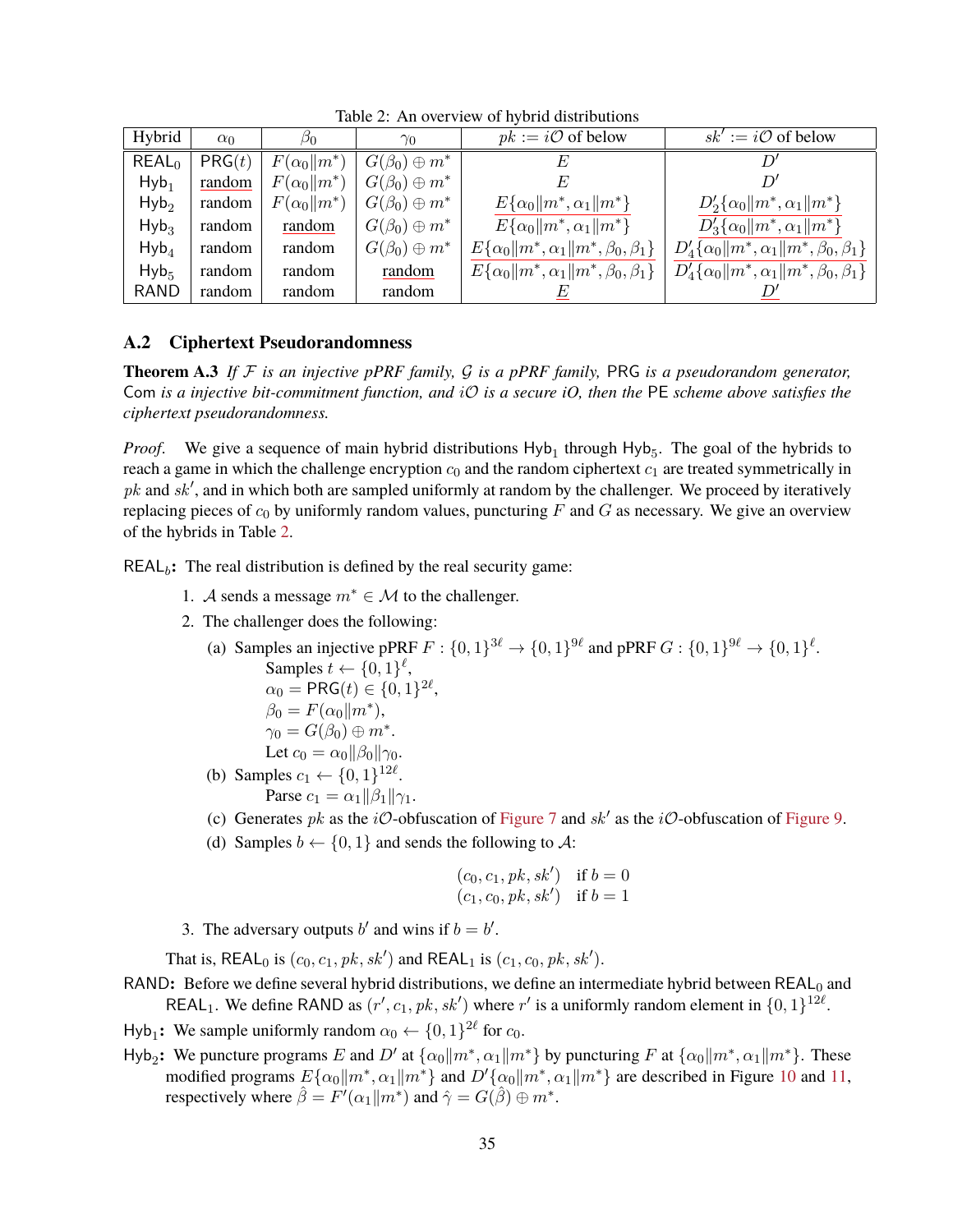Encryption Program  $E\{\alpha_0||m^*, \alpha_1||m^*\}$ **Constants:** Punctured  $F' = F\{\alpha_0 || m^*, \alpha_1 || m^*\}$  and (not-punctured) G. **Inputs:**  $m \in \{0,1\}^{\ell}, r \in \{0,1\}^{\ell}$ 1. Compute  $\alpha = PRG(r)$ . 2. Compute  $\beta = F'(\alpha||m)$ . 3. Compute  $\gamma = G(\beta) \oplus m$ . 4. Output  $(\alpha, \beta, \gamma)$ .

<span id="page-37-0"></span>Figure 10: Program  $E\{\alpha_0||m^*, \alpha_1||m^*\}$  (pre-obfuscation)

**Constants**: Set  $\{c_0, c_1\} \subset \{0, 1\}^n$ , punctured  $F' = F\{\alpha_0 || m^*, \alpha_1 || m^*\}$ , G, and the values  $\alpha_0, \alpha_1, \hat{\beta}$ ,  $\hat{\gamma}, m^*$ . **Inputs:**  $c = (\alpha ||\beta||\gamma)$ , where  $\alpha \in \{0, 1\}^{2\ell}, \beta \in \{0, 1\}^{9\ell}$ , and  $\gamma \in \{0, 1\}^{\ell}$ . 1. If  $\alpha = \alpha_1$  and  $\beta = \hat{\beta}$  and  $\gamma = \hat{\gamma}$ , output  $m^*$ . 2. If  $c \in \{c_0, c_1\}$ , output  $\perp$ . 3. Compute  $m = G(\beta) \oplus \gamma$ . 4. If  $(\alpha, m) \in \{(\alpha_0, m^*), (\alpha_1, m^*)\}$ , output  $\perp$ . 5. If  $\beta = F'(\alpha || m)$ , output m.

6. Else output  $\perp$ .

<span id="page-37-1"></span>Figure 11: Punctured Program  $D_2^{\prime} \{\alpha_0 \| m^*, \alpha_1 \| m^* \}$  in Hyb<sub>2</sub> (pre-obfuscation)

Hyb<sub>3</sub>: We sample uniformly random  $\beta_0$ ,  $\hat{\beta} \leftarrow \{0, 1\}^{9\ell}$  for  $c_0$  and slightly modify program  $D'_2\{\alpha_0||m^*, \alpha_1||m^*\}$ . The modified program  $D'_3\{\alpha_0\|m^*,\alpha_1\|m^*\}$  is in Figure [12.](#page-37-2)

**Constants**: Set  $\{c_0, c_1\} \subset \{0, 1\}^n$ , punctured  $F' = F\{\alpha_0 || m^*, \alpha_1 || m^*\}$ , G, and the values  $\alpha_0, \alpha_1$ . **Inputs:**  $c = (\alpha ||\beta||\gamma)$ , where  $\alpha \in \{0, 1\}^{2\ell}, \beta \in \{0, 1\}^{9\ell}$ , and  $\gamma \in \{0, 1\}^{\ell}$ .

- 1. Removed branch.
- 2. If  $c \in \{c_0, c_1\}$ , output  $\perp$ .
- 3. Compute  $m = G(\beta) \oplus \gamma$ .
- 4. If  $(\alpha, m) \in \{(\alpha_0, m^*), (\alpha_1, m^*)\}$ , output  $\perp$ .
- 5. If  $\beta = F'(\alpha||m)$ , output m.
- 6. Else output ⊥.

<span id="page-37-2"></span>Figure 12: Punctured Program  $D'_3\{\alpha_0\|m^*,\alpha_1\|m^*\}\$  in Hyb<sub>3</sub> (pre-obfuscation)

- Hyb<sub>4</sub>: We puncture programs E and D' at  $\{\alpha_0 || m^*, \alpha_1 || m^*, \beta_0, \beta_1\}$  by puncturing G at  $\{\beta_0, \beta_1\}$ . These modified programs are described in Figure [13](#page-38-0) and [14.](#page-38-1)
- Hyb<sub>5</sub>: We sample uniformly random  $\gamma_0 \leftarrow \{0, 1\}^{\ell}$  for  $c_0$ .

Our goal is to prove  $REAL_0 \stackrel{c}{\approx} Hyb_1 \stackrel{c}{\approx} Hyb_2 \stackrel{c}{\approx} Hyb_3 \stackrel{c}{\approx} Hyb_4 \stackrel{c}{\approx} Hyb_5 \stackrel{c}{\approx} RAND$  since we can prove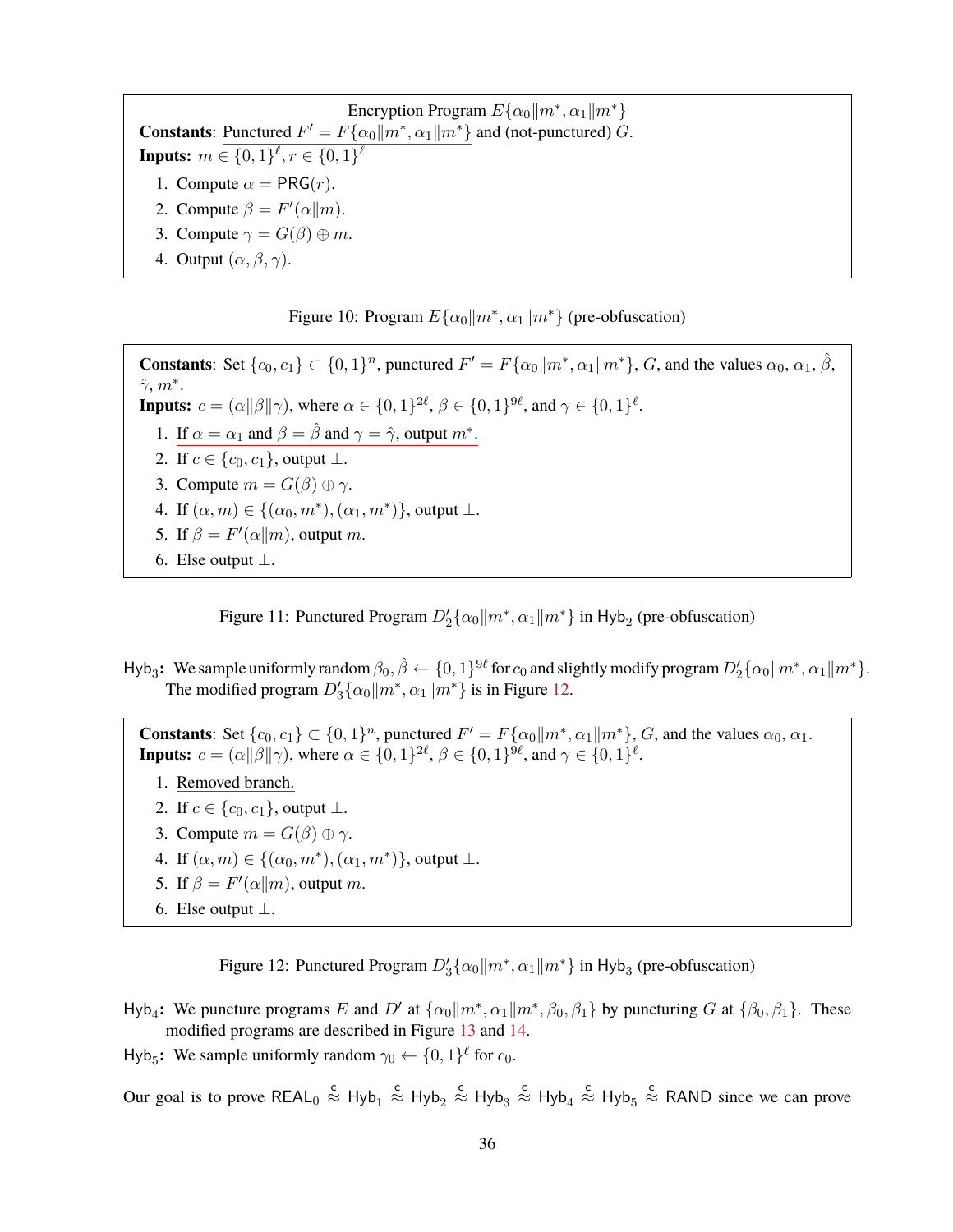**Constants**: Punctured  $F' = F\{\alpha_0 || m^*, \alpha_1 || m^*\}$  and punctured  $G' = G\{\beta_0, \beta_1\}.$ **Inputs:**  $m \in \{0,1\}^{\ell}, r \in \{0,1\}^{\ell}$ 

- 1. Compute  $\alpha = PRG(r)$ .
- 2. Compute  $\beta = F'(\alpha || m)$ .
- 3. Compute  $\gamma = G'(\beta) \oplus m$ .
- 4. Output  $(\alpha, \beta, \gamma)$ .

<span id="page-38-0"></span>Figure 13: Encryption Program  $E\{\alpha_0||m^*, \alpha_1||m^*, \beta_0, \beta_1\}$  (pre-obfuscation)

```
Constants: Set \{c_0, c_1\} ⊂
                                                              <sup>n</sup>, punctured F' = F\{\alpha_0 || m^*, \alpha_1 || m^* \}, and
punctured G' = G\{\beta_0, \beta_1\}, and the values \alpha_0, \alpha_1, \beta_0, \beta_1, m^*.
Inputs: c = (\alpha ||\beta||\gamma), where \alpha \in \{0, 1\}^{2\ell} and \beta \in \{0, 1\}^{9\ell}.
   1. Removed branch.
   2. If \beta \in {\beta_0, \beta_1}, output \bot.
   3. Compute m = G'(\beta) \oplus \gamma.
   4. If (\alpha, m) \in \{(\alpha_0, m^*), (\alpha_1, m^*)\}, output \perp.
   5. If \beta = F'(\alpha||m), output m.
   6. Else output ⊥.
```
<span id="page-38-1"></span>Figure 14: Punctured Program  $D'_4\{\alpha_0||m^*, \alpha_1||m^*\}\$  in Hyb<sub>4</sub> (pre-obfuscation)

RAND  $\stackrel{c}{\approx}$  REAL<sub>1</sub> in the reverse manner and it means REAL<sub>0</sub>  $\stackrel{c}{\approx}$  REAL<sub>1</sub>.

<span id="page-38-2"></span>**Lemma A.4** If PRG is a pseudorandom generator, then  $Hyb_0 \stackrel{c}{\approx} Hyb_1$ .

*Proof of Lemma [A.4](#page-38-2).* These distributions are indistinguishable due to the pseudorandomness of PRG.  $\Box$ 

<span id="page-38-3"></span>**Lemma A.5** If F is an injective pPRF family and iO is a secure iO, then  $Hyb_1 \stackrel{c}{\approx} Hyb_2$ .

*Proof of Lemma [A.5](#page-38-3)*. To prove this lemma, we define auxiliary hybrids.

- Hyb<sub>1</sub>: We alter the generation of pk. We puncture F at  $\alpha_0 || m^*$  and  $\alpha_1 || m^*$  and use it for pk. That is, we use  $F' = F\{\alpha_0 || m^*, \alpha_1 || m^*\}$  to generate the encryption program E.
- Hyb<sup>2</sup>: We modify the generation of sk'. The constants  $\hat{\beta} = F(\alpha_1 || m^*)$  and  $\hat{\gamma} = G(\hat{\beta}) \oplus m^*$  are hard-coded. We add the following line in the beginning of sk': "If  $c \in \alpha_1 || \hat{\beta} || \hat{\gamma}$ , output  $m^*$ ." . For reference, we describe the modified decryption program from Hybrid Hyb $_1^2$  in [Figure 15.](#page-39-0)
- Hyb<sub>1</sub><sup>2</sup>: We again modify the generation of sk'. We add the following check: "If  $(\alpha, m) \in \{(\alpha_0, m^*)$ ,  $(\alpha_1, m^*)\}$ , output  $\perp$ ." For reference, we describe the modified decryption for sk' from Hybrid Hyb $_1^3$  in [Figure 16.](#page-39-1)

**Claim:** If F is an injective pPRF family and *iO* is a secure iO, then  $Hyb_1 \stackrel{c}{\approx} Hyb_1^1$ .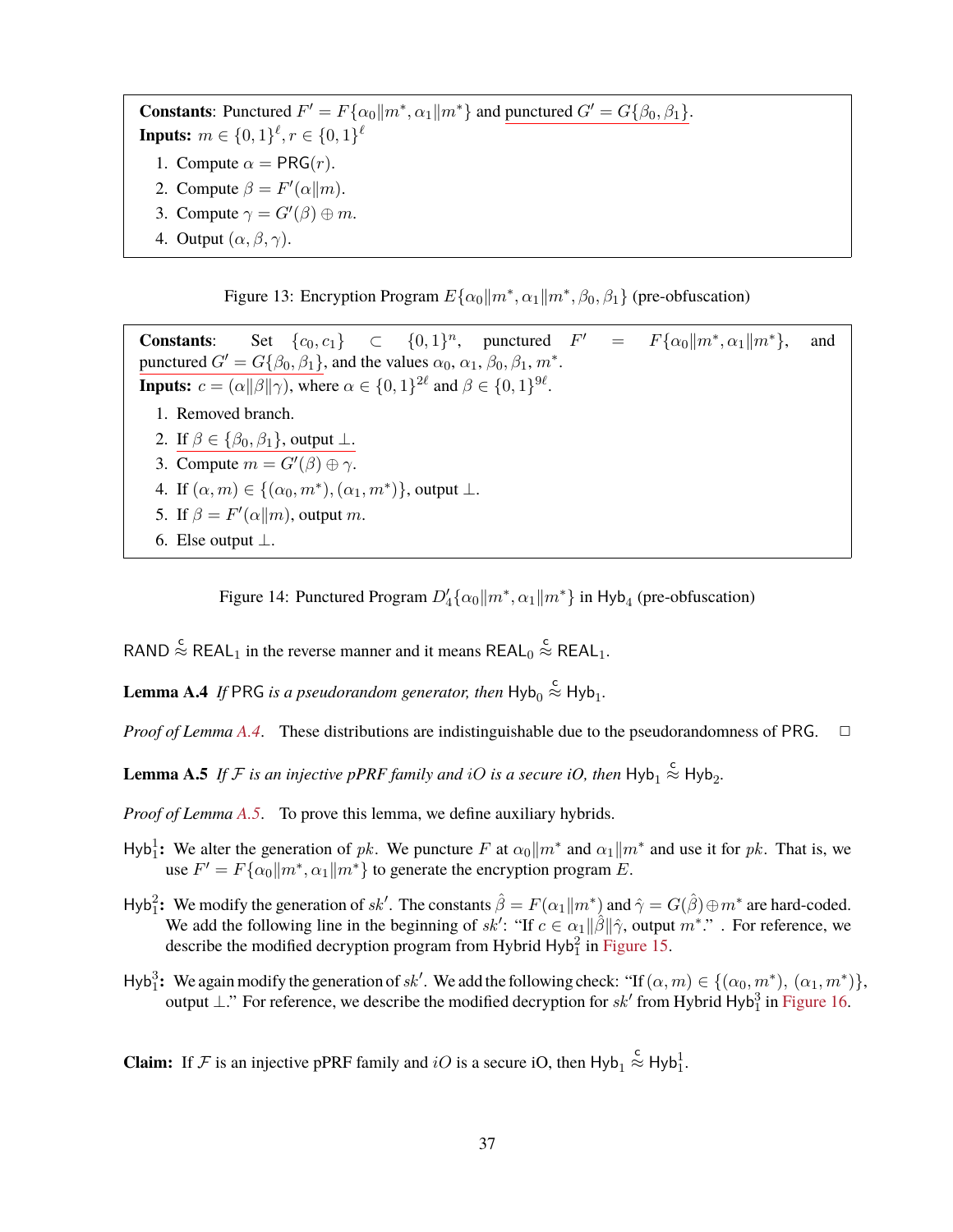**Constants**: Set  $\{c_0, c_1\} \subset \{0, 1\}^n$ , punctured F', and G, and the values  $\alpha_0, \alpha_1, \hat{\beta}, \hat{\gamma}, m^*$ . **Inputs:**  $c = (\alpha ||\beta||\gamma)$ , where  $\alpha \in \{0, 1\}^{2\ell}, \beta \in \{0, 1\}^{9\ell}$ , and  $\gamma \in \{0, 1\}^{\ell}$ .

- 1. If  $\alpha = \alpha_1$  and  $\beta = \hat{\beta}$  and  $\gamma = \hat{\gamma}$ , output  $m^*$ .
- 2. If  $c \in \{c_0, c_1\}$ , output  $\perp$ .
- 3. Compute  $m = G(\beta) \oplus \gamma$ .
- 4. If  $\beta = F'(\alpha || m)$ , output m.
- 5. Else output ⊥.

<span id="page-39-0"></span>

**Constants**: Set  $\{c_0, c_1\} \subset \{0, 1\}^n$ , punctured F', and G, and the values  $\alpha_0, \alpha_1, \hat{\beta}, \hat{\gamma}, m^*$ . **Inputs:**  $c = (\alpha || \beta || \gamma)$ , where  $\alpha \in \{0, 1\}^{2\ell}, \beta \in \{0, 1\}^{9\ell}$ , and  $\gamma \in \{0, 1\}^{\ell}$ . 1. If  $\alpha = \alpha_1$  and  $\beta = \hat{\beta}$  and  $\gamma = \hat{\gamma}$ , output  $m^*$ .

- 2. If  $c \in \{c_0, c_1\}$ , output  $\perp$ .
- 3. Compute  $m = G(\beta) \oplus \gamma$ .
- 4. If  $(\alpha, m) \in \{(\alpha_0, m^*), (\alpha_1, m^*)\}$ , output  $\perp$ .
- 5. If  $\beta = F'(\alpha || m)$ , output m.
- 6. Else output  $\perp$ .

<span id="page-39-1"></span>Figure 16: Modified Program of  $D'$  in Hyb $_1^3$  (pre-obfuscation)

*Proof.* A modified program that uses  $F'$  is functionally equivalent to E because  $F'$  is never evaluated on strings of these forms due to the uniform randomness of  $\alpha_0, \alpha_1$ . Values  $\alpha_0$  and  $\alpha_1$  are with high probability not in the image of PRG. Thus, the claim holds due to the functional equivalence explained above and the security of iO.  $\Box$ 

**Claim:** If *iO* is a secure iO, then  $Hyb_1^1$  $\stackrel{c}{\approx}$  Hyb $_1^2$ .

> *Proof.* The decryption programs in these hybrids are functionally equivalent, as  $\alpha_1 || \hat{\beta} || \hat{\gamma}$  is already a valid encryption of  $m^*$ . Notice, that these  $\hat{\beta}$  do not correspond to either the  $\beta_0$  or  $\beta_1$  (and similarly for  $\hat{\gamma}$ ). The claim holds due to the functional equivalence explained above and the security of  $i\mathcal{O}$ .  $\Box$

**Claim:** If *iO* is a secure iO, then  $Hyb_1^2$  $\stackrel{c}{\approx}$  Hyb $_1^3$ .

*Proof.* The decryption programs in these hybrids are functionally equivalent by two cases:

- 1. When  $(\alpha, m) = (\alpha_0, m^*)$ , then either  $c = c_0$ , in which case sk' already would output  $\perp$ , or  $c \neq c_0$ , in which case sk' rejects c as an invalid ciphertext (because every pair  $(\alpha, m)$  together define a unique valid ciphertext due to the injective property of  $F$ ).
- 2. When  $(\alpha, m) = (\alpha_1, m^*)$ , we only reach this line if  $c \neq \alpha_1 || \hat{\beta} || \hat{\gamma}$  (by the check introduced in Hybrid Hyb<sup>2</sup><sub>1</sub>). In this case, sk' already rejects c as an invalid ciphertext.

Thus, the claim holds due to the functional equivalence explained above and the security of  $i\mathcal{O}$ .  $\Box$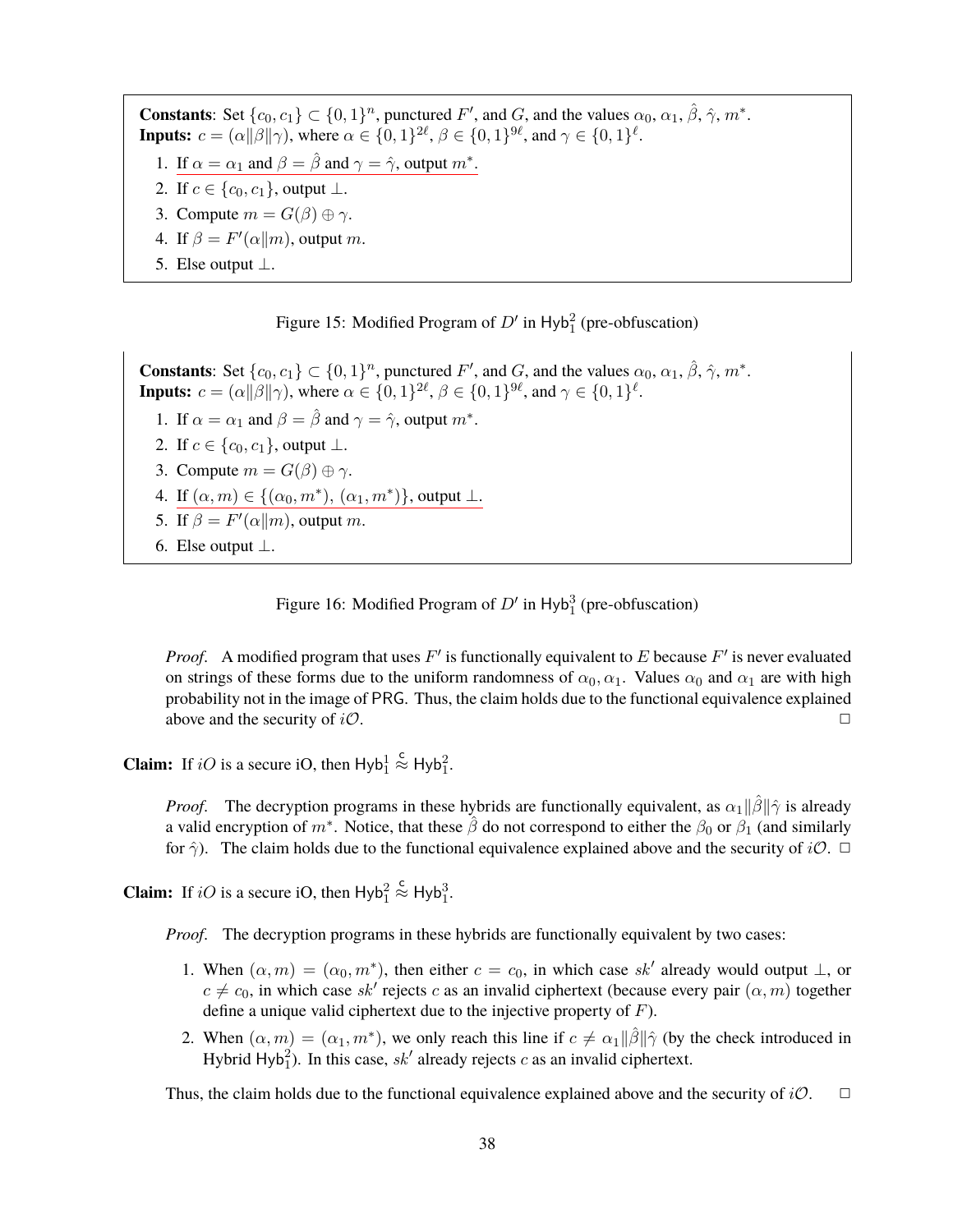**Claim:** If *iO* is a secure iO, then  $Hyb<sub>1</sub><sup>3</sup>$  $\stackrel{c}{\approx}$  Hyb<sub>2</sub>.

> *Proof.* In Hyb<sub>2</sub>, instead of using the un-punctured key for F in  $sk'$ , we puncture F at the points  $\alpha_0||m^*$  and  $\alpha_1||m^*$ . For sk', the modified program is functionally equivalent to that in the previous hybrid because – by the checks added in the previous hybrid –  $F$  will never be evaluated on such  $\Box$ inputs.  $\Box$

Thus, the lemma holds.  $\Box$ 

<span id="page-40-0"></span>**Lemma A.6** *If* F *is an injective pPRF family,* Com *is secure injective commitment, and* iO *is a secure iO,*  $\Delta t$ <sub>then</sub> Hyb<sub>2</sub>  $\stackrel{\circ}{\approx}$  Hyb<sub>3</sub>

*Proof of Lemma [A.6](#page-40-0)*. To prove the lemma, we define auxiliary hybrids.

- Hyb<sub>2</sub>: We alter the generation of the the key sk<sup>'</sup> in the security game. Instead of using  $\hat{\beta} = F(\alpha_1 || m^*)$ , we sample  $\hat{\beta}$  uniformly at random from  $\{0, 1\}^{9\ell}$ .
- Hyb<sub>2</sub>: We change Line 1 of [Figure 11.](#page-37-1) Value  $\hat{z} := \text{Com}(0; \hat{\beta})$  is hard-coded, and we replace the check " $\beta = \hat{\beta}$ " with the check "Com(0;  $\beta$ ) =  $\hat{z}$ ".
- Hyb<sup>3</sup>: We change the hard-coded value  $\hat{z}$  into "Com $(1; \hat{\beta})$ ".
- Hyb<sup>4</sup><sub>2</sub>: We replace the expression "Com(0;  $\beta$ ) =  $\hat{z}$ " with FALSE.

For reference, we describe  $sk'$  from Hybrid Hyb $_2^4$  in [Figure 17.](#page-40-1)

**Constants**: Set  $\{c_0, c_1\} \subset \{0, 1\}^n$ , punctured  $F'$ , G, and the values  $\alpha_0, \alpha_1, m^*, \hat{\gamma}$ . **Inputs:**  $c = (\alpha ||\beta||\gamma)$ , where  $\alpha \in \{0, 1\}^{2\ell}, \beta \in \{0, 1\}^{9\ell}$ , and  $\gamma \in \{0, 1\}^{\ell}$ .

- 1. For some *i*, if  $\alpha = \alpha_1$  and <u>FALSE</u> and  $\gamma = \hat{\gamma}$ , output  $m^*$ . (i.e., this never happens)
- 2. If  $c \in C$ , output  $\perp$ .
- 3. Compute  $m = G(\beta) \oplus \gamma$ .
- 4. If  $(\alpha, m) \in \{(\alpha_0, m^*), (\alpha_1, m^*)\}$ , output  $\perp$ .
- 5. If  $\beta = F'(\alpha || m)$ , output m.
- 6. Else output ⊥.

<span id="page-40-1"></span>Figure 17: Modified Program of  $D_2'$  in Hyb $_2^4$  (pre-obfuscation)

**Claim:** If F is an injective pPRF family, then  $Hyb_2 \stackrel{c}{\approx} Hyb_2^1$ 

*Proof.* This holds due to the pseudorandomness of  $F$  at punctured points.  $\Box$ 

**Claim:** If Com is a secure injective commitment and  $i\mathcal{O}$  is a secure iO, then  $Hyb_2^1$  $\stackrel{c}{\approx}$  Hyb $_2^2$ .

*Proof.* The modified decryption programs are functionally equivalent by the injective property of Com. Thus, the holds due to the injective property of Com and the security of  $i\mathcal{O}$ .

**Claim:** If Com is a secure injective commitment, then  $Hyb<sub>2</sub><sup>2</sup>$  $\stackrel{\mathsf{c}}{\approx}$  Hyb $_2^3$ .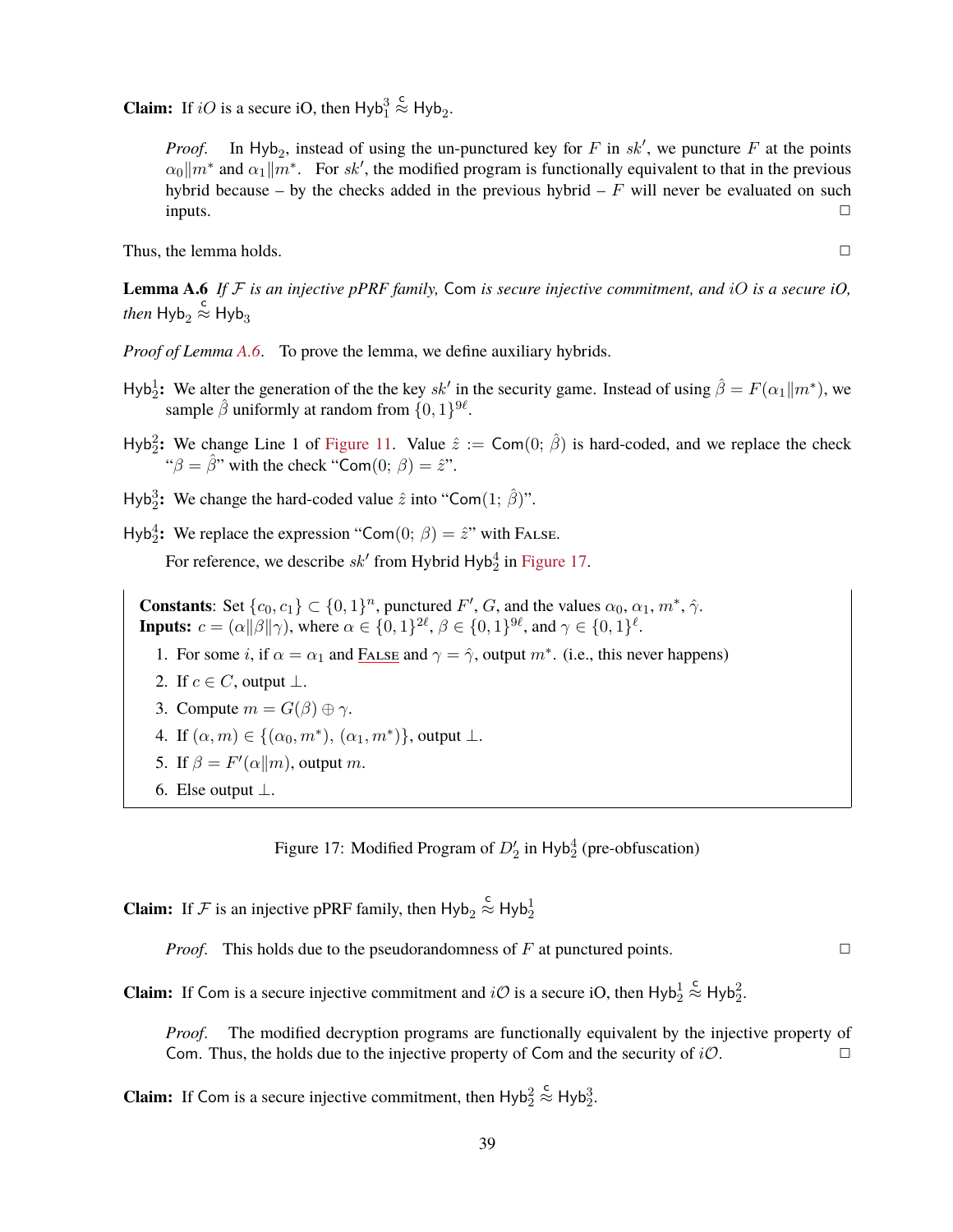*Proof.* This holds due to the computational hiding property of Com. □

**Claim:** If Com is a secure injective commitment and  $i\mathcal{O}$  is a secure iO, then  $Hyb<sub>2</sub><sup>3</sup>$  $\stackrel{c}{\approx}$  Hyb $_2^4$ .

*Proof*. The modified decryption programs are functionally equivalent with high probability because of the perfect binding property of Com (which follows from injectivity). In fact, we remove the entire line 1 as in  $Hyb_3$ , which also preserves functionality. Thus, the claim holds due to the functional equivalence explained above and the security of  $i\mathcal{O}$ ,  $\Box$ 

**Claim:** If  $\mathcal F$  is an injective pPRF family, then  $\text{Hyb}_2^4$  $\stackrel{c}{\approx}$  Hyb<sub>3</sub>.

*Proof.* This holds due the pseudorandomness of F at the punctured points.  $\Box$ 

Thus, the lemma holds.  $\Box$ 

<span id="page-41-0"></span>**Lemma A.7** If G is a pPRF family and iO is a secure iO, then  $Hyb_3 \stackrel{c}{\approx} Hyb_4$ .

*Proof of Lemma [A.7](#page-41-0)*. To prove this lemma, we define auxiliary hybrids.

- Hyb<sup>1</sup>/<sub>2</sub>: We alter the generation of pk (see Line 2(d) [10\)](#page-37-0). We puncture G in pk at  $\beta_0$  and  $\beta_1$ .
- Hyb<sub>3</sub>: We alter the generation of sk', changing Line 2 of [Figure 12.](#page-37-2) Instead of "If  $c \in \{c_0, c_1\}$ : output  $\perp$ ", we replace it with "If  $\beta \in {\beta_0, \beta_1}$ : output ⊥".

**Claim:** If G is a pPRF family and  $iO$  is a secure iO, then  $Hyb_3 \stackrel{c}{\approx} Hyb_3^1$ .

*Proof.* The encryption programs in these hybrids are functionally equivalent by the sparsity of F since  $\beta_0$  and  $\beta_1$  are now chosen at random, with high probability they are not in the image of F. Thus, the claim holds due the functional equivalence explained above and the security of  $i\mathcal{O}$ .

**Claim:** If  $i\mathcal{O}$  is a secure iO, then  $Hyb_3^1$  $\stackrel{\mathsf{c}}{\approx}$  Hyb $_3^2$ .

> *Proof.* To see that the modified decryption programs in these hybrids are functionally equivalent, we observe that with high probability, neither of these lines has any effect.

> Since with high probability, none of the  $\beta_0$  and  $\beta_1$  are in the image of F, if  $\beta \in {\beta_0, \beta_1}$  – which is the case when  $c \in \{c_0, c_1\}$  – then  $sk'(c) = \perp$  with high probability, even without the extra check.

> We do not remove the check because checking if  $\beta \in {\beta_0, \beta_1}$  will allow us to puncture G on this set in the following hybrid. This holds due the functional equivalence explained above and the security of  $iO$ .

**Claim:** If G is a pPRF family and  $iO$  is a secure iO, then  $Hyb_3^2$  $\stackrel{c}{\approx}$  Hyb<sub>4</sub>.

*Proof.* In Hyb<sub>4</sub>, we alter the generation of sk'. We puncture G at  $\{\beta_0, \beta_1\}$  in sk'. This change is functionally equivalent because of the ostensibly useless checks in the previous hybrid. Thus, the claim holds due the functional equivalence explained above and the security of  $i\mathcal{O}$ .

Thus, the lemma holds.  $\Box$ 

<span id="page-41-1"></span>**Lemma A.8** If G is a pPRF family, then  $Hyb_4 \stackrel{c}{\approx} Hyb_5$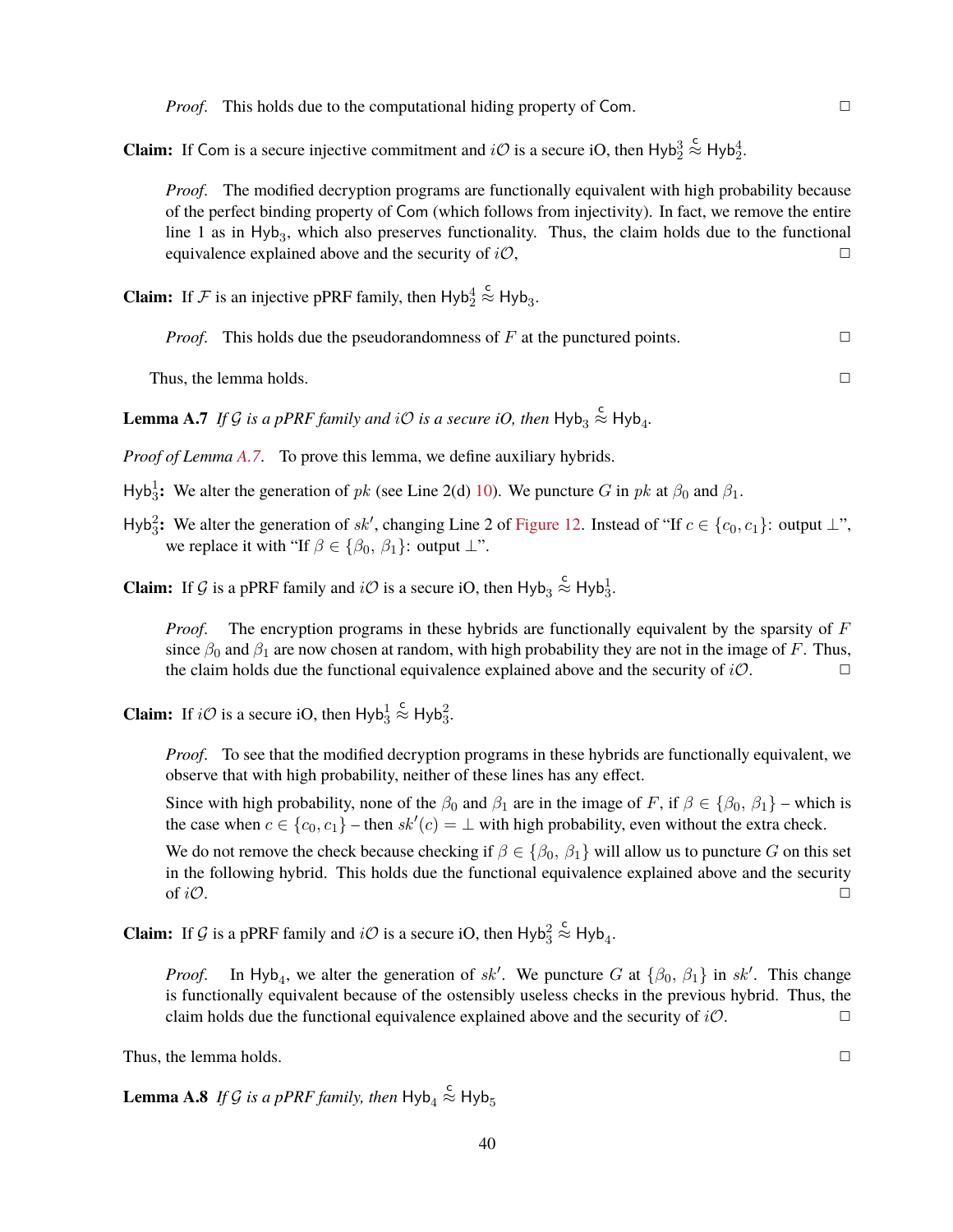*Proof of Lemma [A.8](#page-41-1)*. In Hyb<sub>5</sub>, we sample  $\gamma_0$  uniformly at random from  $\{0,1\}^{\ell}$ . This change is indistinguishable by the pseudorandomness of  $G$  at the punctured set.  $\Box$ 

<span id="page-42-2"></span>**Lemma A.9** *Under the same assumptions as in Theorem A.3*,  $Hyb_5 \stackrel{c}{\approx} RAND$ 

*Proof of Lemma*  $A.9$ . This is proved in the same way as Lemma  $A.4$ ,  $A.5$ ,  $A.6$ ,  $A.7$ , and  $A.8$ .

Therefore, the construction satisfies the ciphertext pseudorandomness.  $\Box$ 

### <span id="page-42-0"></span>**B Proof of Theorem [9.13:](#page-30-1) Waterproof PRFs**

The difficulty in this construction is dealing with *arbitrary approximate implementations*. If we try to use the PRF from  $[BGI^+12]$  $[BGI^+12]$ , changing the functionality on 1 specific point can destroy the learnability. This problem only arises in the case of weak statistical correctness.

We construct a PRF family that has an even stronger form of learnability: from arbitrary approximate implementation C of  $f_k \in \mathcal{F}$  that may disagree on  $\rho(\lambda) = \text{negl}(\lambda)$  fraction of the domain, we efficiently construct an approximation C' that disagrees with  $f_k$  on  $\varepsilon(\lambda) = \text{poly}(\lambda)$  fraction of the domain. It seems that we could have done better by simply outputting  $C!$  But  $C'$  (in particular, the erring inputs) are *completely independent of*  $C$  – guaranteeing implementation independence as required to prove that  $\mathcal F$  is waterproof.

Our starting point is the constructions of unobfuscatable function families in  $[BGI^+12]$  $[BGI^+12]$  and  $[BPI3]$ , and an understanding of those constructions will prove helpful towards understanding ours.

The former work was discussed in Proposition [9.5.](#page-28-3) The latter work handles a very strong form of approximation: the approximate implementation must only agree on some constant fraction of the domain. They achieve this, but sacrifice the total learnability of the earlier construction, instead learning only a single predicate of the PRF key. We require a notion of approximation stronger than  $[BGI^+12]$  $[BGI^+12]$  but weaker than [\[BP13\]](#page-32-9), and a notion of learnability weaker than  $[BGI^+12]$  $[BGI^+12]$  but stronger than [BP13], and achieve this by adapting techniques from both works.

#### <span id="page-42-1"></span>**B.1 Preliminaries**

The construction requires an invoker randomizable pseudorandom function  $[{\rm BGI^+12}]$  and a decomposable encryption schemes [\[BP13\]](#page-32-9). The following definitions and discussion are taken almost verbatim from those works.

**Definition B.1 (Invoker-Randomizable Pseudorandom Functions, [\[BGI](#page-32-1)<sup>+</sup>12])** A function ensemble  $\{f_k\}_{k\in\{0,1\}^*}$ such that  $f_k: \{0,1\}^{n+m} \to \{0,1\}^m$ , where n and m are polynomially related to |k|, is called an *invokerrandomizable pseudorandom function ensemble* if the following holds:

- 1.  ${f_k}_{k \in \{0,1\}^*}$  is a PRF family.
- 2. For every k and  $x \in \{0,1\}^n$ , the mapping  $r \mapsto f_k(x,r)$  is a permutation over  $\{0,1\}^m$ .

Property 2 implies that, for every fixed k and  $x \in \{0,1\}^n$ , if r is chosen uniformly in  $\{0,1\}^m$ , then the value  $f_k(x,r)$  is distributed uniformly (and independently of x) in  $\{0,1\}^m$ .

**Lemma B.2 ( [\[BGI](#page-32-1)**+**12])** *If pseudorandom functions exist, then there exist invoker-randomizable pseudorandom functions.*

**Definition B.3 (Decomposable Encryption [\[BP13\]](#page-32-9))** An encryption scheme (Gen, Enc, Dec) is *decomposable* if there exists an efficient algorithm pub that operates on ciphertexts and satisfies the following conditions: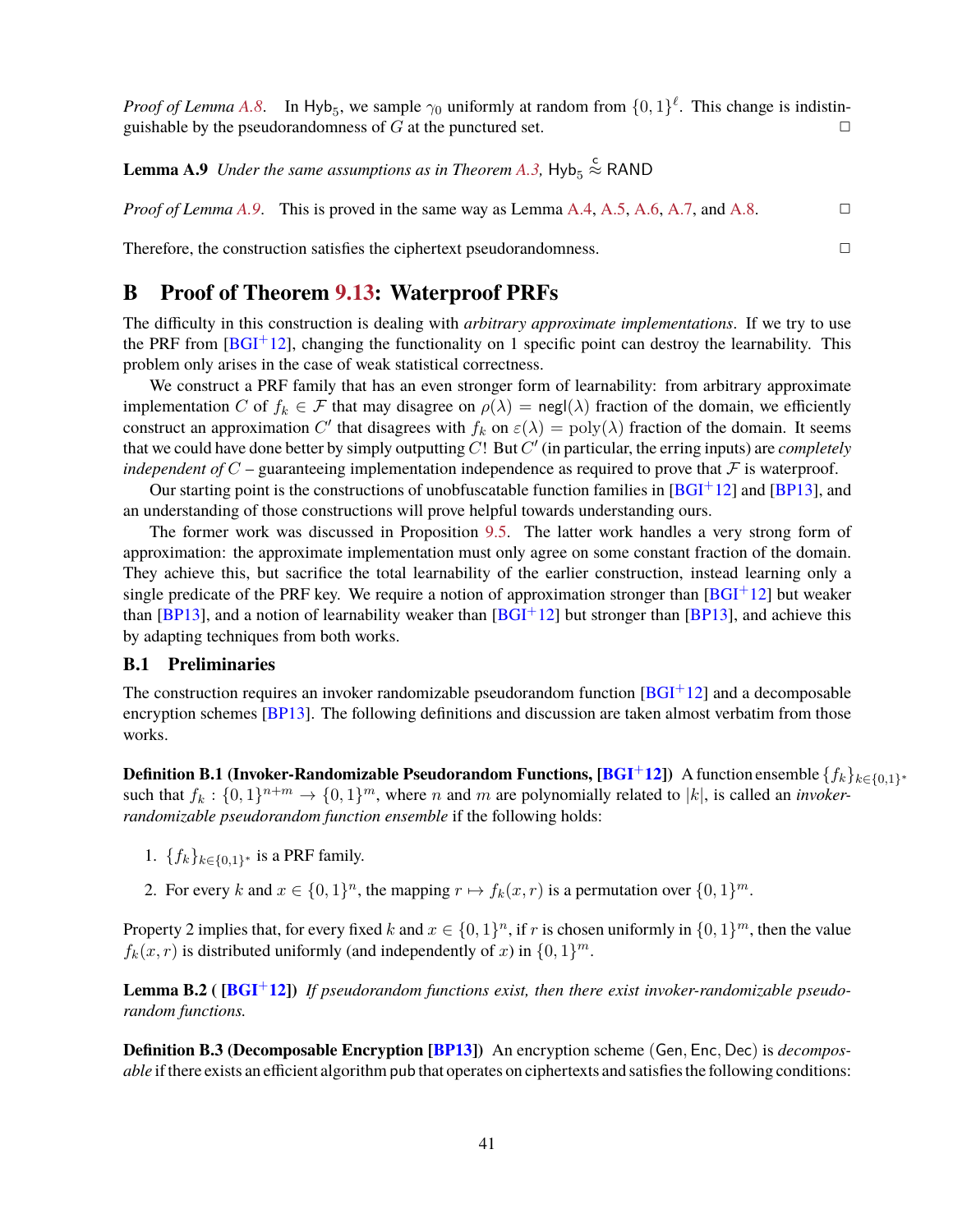1. For a ciphertext c,  $\text{pub}(c)$  is independent of the plaintext and samplable; that is, there exists an efficient sampler PubSamp such that, for any secret key  $sk \in \{0, 1\}^n$ :

 $\mathsf{PubSamp}(1^n) \equiv \mathsf{pub}(\mathsf{Enc}_{sk}(0))) \equiv \mathsf{pub}(\mathsf{Enc}_{sk}(1))$ 

2. A ciphertext c is deterministeically defined by  $\text{pub}(c)$  and the plaintext; that is, for every secret key sk and two distinct ciphertexts c and  $c'$ , if  $\mathsf{pub}(c) = \mathsf{pub}(c')$ , then  $\mathsf{Dec}_{sk}(c) \neq \mathsf{Dec}_{sk}(c')$ .

We use as our decomposable encryption scheme a specific symmetric-key encryption scheme which enjoys a number of other necessary properties. Given a PRF  $\{f_k\}_{k\in\{0,1\}^*}$  with one-bit output and for security parameter  $\lambda$ , the secret key is a random  $sk \in \{0,1\}^{\lambda}$ , and the encryption of a bit b is computed by sampling a random  $r \leftarrow \{0,1\}^{\lambda}$  and outputting  $(r, F_{sk}(r) \oplus b)$ . This function satisfies a number of necessary properties [\[BP13\]](#page-32-9):

- It is CCA-1 secure.
- It is decomposable.
- The support of  $(Enc_{sk}(0))$  and  $(Enc_{sk}(1))$  are each a non-negligible fraction (in reality, at least  $\frac{1}{2}$  – negl) of the cipher-text space.
- For a fixed secret key sk, random samples from  $(b, Enc_{sk}(b))_{b \leftarrow \{0,1\}}$  are indistinguishable from uniformly random strings.

### <span id="page-43-0"></span>**B.2 Construction**

The key k for the PRF is given by a tuple  $k = (\alpha, \beta, sk, s_1, s_2, s_e, s_h, s_b, s^*)$ . For security parameter  $\lambda$ ,  $\alpha$  and  $\beta$  are uniformly random  $\lambda$ -bit strings, sk is a secret key for the decomposable encryption scheme described above,  $s_h$  is a key for an invoker-randomizable pseudorandom function, and  $s_1$ ,  $s_2$ ,  $s_e$ ,  $s_b$ , and  $s^*$ are independent keys for a family of PRFs. We denote by  $F_s$  a PRF with key  $s$ .

The domain of the PRF will be of the form  $(i, q)$  for  $i \in \{1, \ldots, 9\}$ , and  $q \in \{0, 1\}^{\ell(n)}$ , for some polynomial  $\ell$ . The range is similarly bit strings of length polynomial in  $\ell$ . The function will be defined in terms of 9 auxiliary functions, and the index  $i$  will select among them. We use a combination of ideas from  $[BGI^+12]$  $[BGI^+12]$  and  $[BP13]$  to construct a PRF family for which  $s^*$  can be recovered from any (negligiblyclose) approximation to  $f_k$ , which will enable us to compute  $f_k$  restricted to  $i = 9$ . This allows us to recover a 1/9-close approximation of  $f_k$  that is implementation independent (simply by returning 0 whenever  $i \neq 9$ ). To achieve a  $\varepsilon$ -close approximation for any  $\varepsilon = 1 - \frac{1}{\text{poly}}$  $\frac{1}{\text{poly}(\lambda)}$ , we simply augment the index i with an additional  $\log(1/(1-\varepsilon))$  bits: if all these bits are 0, then we index as before; otherwise, use index  $i=9$ . Instead of recovering 1/9th of the function, we now recover  $\varepsilon$  of the function. This establishes the theorem.<sup>[14](#page-43-1)</sup>

We now define the auxiliary functionalities we will use in the construction.

- $\mathbb{R}_s$ : The function  $\mathbb{R}_s$  is parameterized by a PRF key s. It takes as input q and returns  $\mathbb{R}_s(q) = F_s(q)$ , the PRF evaluated at q. That is,  $\mathbb{R}_s$  simply evaluates a PRF.
- $\mathbb{C}_{a,b,s}$ : The function  $\mathbb{C}_{a,b,s}$  is parameterized by two bit strings a and b, and a PRF key s. It takes as input q and returns  $\mathbb{C}_{a,b,s}(q) = b \oplus F_s(q \oplus a)$ , where  $F_s$  is the PRF given by key s. That is,  $\mathbb{C}_{a,b,s}(q)$ evaluates a PRF on a point related to the queried point, then uses the value to mask the bitstring  $b$ .

<span id="page-43-1"></span><sup>&</sup>lt;sup>14</sup>Note that the result is a PRF family that depends on the choice of  $\varepsilon$ . The argument would fail if  $\varepsilon$  was a negligible function, because an approximation for could "erase" all the structure of the PRF family, thwarting learnability. Removing this dependence (ie: constructing a family that works for all inverse polynomial  $\varepsilon$  simultaneously) would be interesting.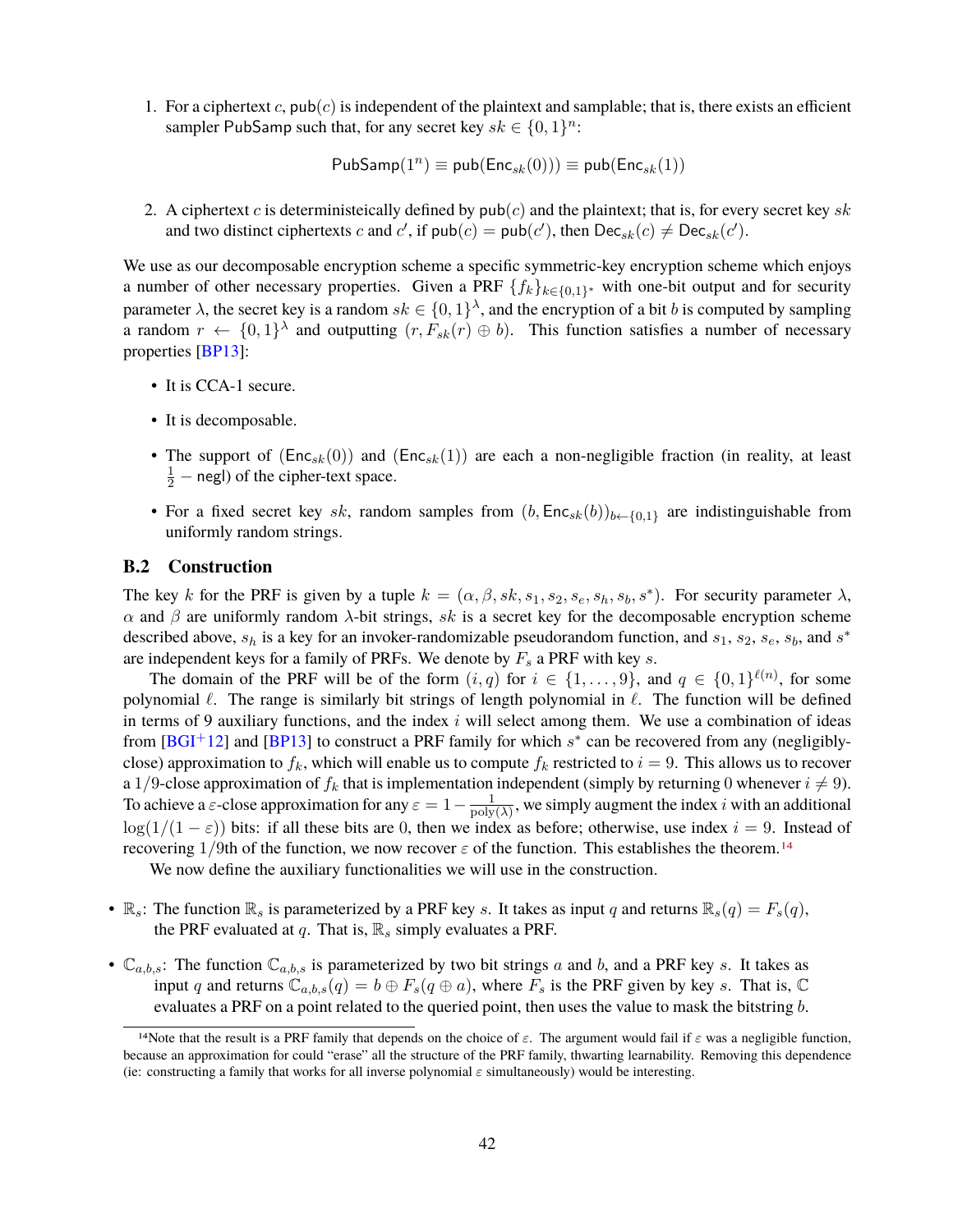- $\mathbb{E}_{sk,\alpha,s_e}$ : The function  $\mathbb{E}_{sk,\alpha,s_e}$  is parameterized by a secret key sk for the encryption scheme, a bitstring  $\alpha$ , and a PRF key  $s_E$ . It takes as input q and returns  $\mathbb{E}_{sk,\alpha,s_e}(q) = \text{Enc}_{sk}(\alpha; r)$  with randomness  $r = F_{s_e}(q)$ . That is, E returns an encryption of  $\alpha$  using randomness derived by evaluating the PRF on the query.
- $\mathbb{H}_{sk, s_h}$ : The function  $\mathbb{H}_{sk, s_h}$  is parameterized by a secret key sk for the encryption scheme, and a invoker-randomizable PRF key  $s_h$ . It takes as input two cipher-texts of bits c and d, the description of a two-bit gate  $\odot$ , and some additional input  $\bar{q}$ , and returns  $\mathbb{H}_{sk, s_h}(c, d, \odot, \bar{q}) =$  $Enc_{sk}(Dec_{sk}(c) \odot Dec_{sk}(d); r)$  with randomness  $r = F_{s_h}(c, d, \odot, \overline{q})$ . That is,  $\mathbb H$  implements a homomorphic evaluation of  $\odot$  on the ciphertexts c and d by decrypting and re-encrypting, with randomness derived by applying a PRF to the whole input.
- $\bullet$   $\mathbb{B}_{sk,\alpha,\beta,s_b}$ : The function  $\mathbb{B}_{sk,\alpha,\beta,s_b}$  is parameterized by a secret key sk for the symmetric-key encryption scheme, bitstrings  $\alpha$  and  $\beta$ , and a PRF key  $s_b$ . It takes as input n ciphertexts  $c_1, \ldots, c_\lambda$  and additional input  $\bar{q}$ , and returns

$$
\mathbb{B}_{sk,\alpha,\beta,s_b}(c_1,\ldots,c_\lambda,\bar{q}) = \alpha \oplus F_{s_b}(m_1 \oplus \beta_1,\ldots,m_\lambda \oplus \beta_\lambda,\mathsf{pub}(c_1),\ldots,\mathsf{pub}(c_\lambda),\bar{q})
$$
  
where  $m_i = \text{Dec}_{sk}(c_i)$ .

Having defined the auxiliary functions, our pseudorandom function  $f_k$  for  $k = (\alpha, \beta, sk, s_1, s_2, s_e, s_h, s_b, s^*)$ is a combination of these functions. The argument  $(i, q)$  selects which function is evaluated, and q is parsed appropriately by each of the functionalities. For example,  $\mathbb B$  parses q as  $\lambda$  ciphertexts  $c_1, \ldots, c_\lambda$ , and all remaining bits as  $\bar{q}$ .

$$
f_k(i,q) = \begin{cases} \mathbb{C}_1(q) := \mathbb{C}_{\alpha,\beta,s_1}(q) & \text{if } i = 1\\ \mathbb{C}_2(q) := \mathbb{C}_{\alpha,s^*,s_2}(q) & \text{if } i = 2\\ \mathbb{E}(q) := \mathbb{E}_{sk,\alpha,s_e}(q) & \text{if } i = 3\\ \mathbb{H}(q) := \mathbb{H}_{sk,s_h}(q) & \text{if } i = 4\\ \mathbb{B}(q) := \mathbb{B}_{sk,\alpha,\beta,s_b}(q) & \text{if } i = 5\\ \mathbb{R}_1 := \mathbb{R}_{s_1}(q) & \text{if } i = 6\\ \mathbb{R}_2 := \mathbb{R}_{s_2}(q) & \text{if } i = 7\\ \mathbb{R}_b := \mathbb{R}_{s_b}(q) & \text{if } i = 8\\ \mathbb{R}^* := \mathbb{R}_{s^*}(q) & \text{if } i = 9 \end{cases}
$$

While this construction may appear daunting, each subfunction serves a very concrete purpose in the argument; understanding the proof ideas will help clarify the construction. We must now argue two properties of this family: learnability as in Theorem [9.13,](#page-30-1) and pseudorandomness.

### <span id="page-44-0"></span>**B.3 Learnability**

We must show that  $F_{\lambda} = \{f_k\}$  is robustly,  $\frac{1}{9}$ -approximately learnable by an implementation-independent al-gorithm, L from arbitrary approximate implementation.<sup>[15](#page-44-1)</sup> It suffices to show that, given any  $\rho$ -implementation g of  $f_k$  for random key k, s<sup>\*</sup> can be recovered, because  $\mathbb{R}^* = \mathbb{R}_{s^*}$  comprises 1/9th of the functionality.

To begin, consider the case the when the implementation is perfect:  $g \equiv f_k$ . In this case, recovery of  $s^*$ is straightforward. Given  $\alpha$ ,  $\mathbb{C}_1$ , and  $\mathbb{R}_1$  it is easy to find  $\beta$ : for any  $q$ ,  $\beta = \mathbb{C}_1(q) \oplus \mathbb{R}_1(q \oplus \alpha)$ . That is, it is easy to construct a circuit that, on input  $\alpha$ , outputs  $\beta$  (by fixing some uniformly random q in the above). <sup>[16](#page-44-2)</sup> But we don't know  $\alpha$ , only encryptions of  $\alpha$  (coming from E), so how might we recover  $\beta$ ?

<span id="page-44-1"></span><sup>&</sup>lt;sup>15</sup>As discussed earlier, it suffices to prove learnability for  $\varepsilon = 1/9$ . We may then change the how the subfunctions are indexed to achieve any inverse polynomial.

<span id="page-44-2"></span><sup>&</sup>lt;sup>16</sup>This ability is what enables the learnability; the black-box learner cannot construct such a circuit and thus cannot continue with the homomorphic evaluation in the next step.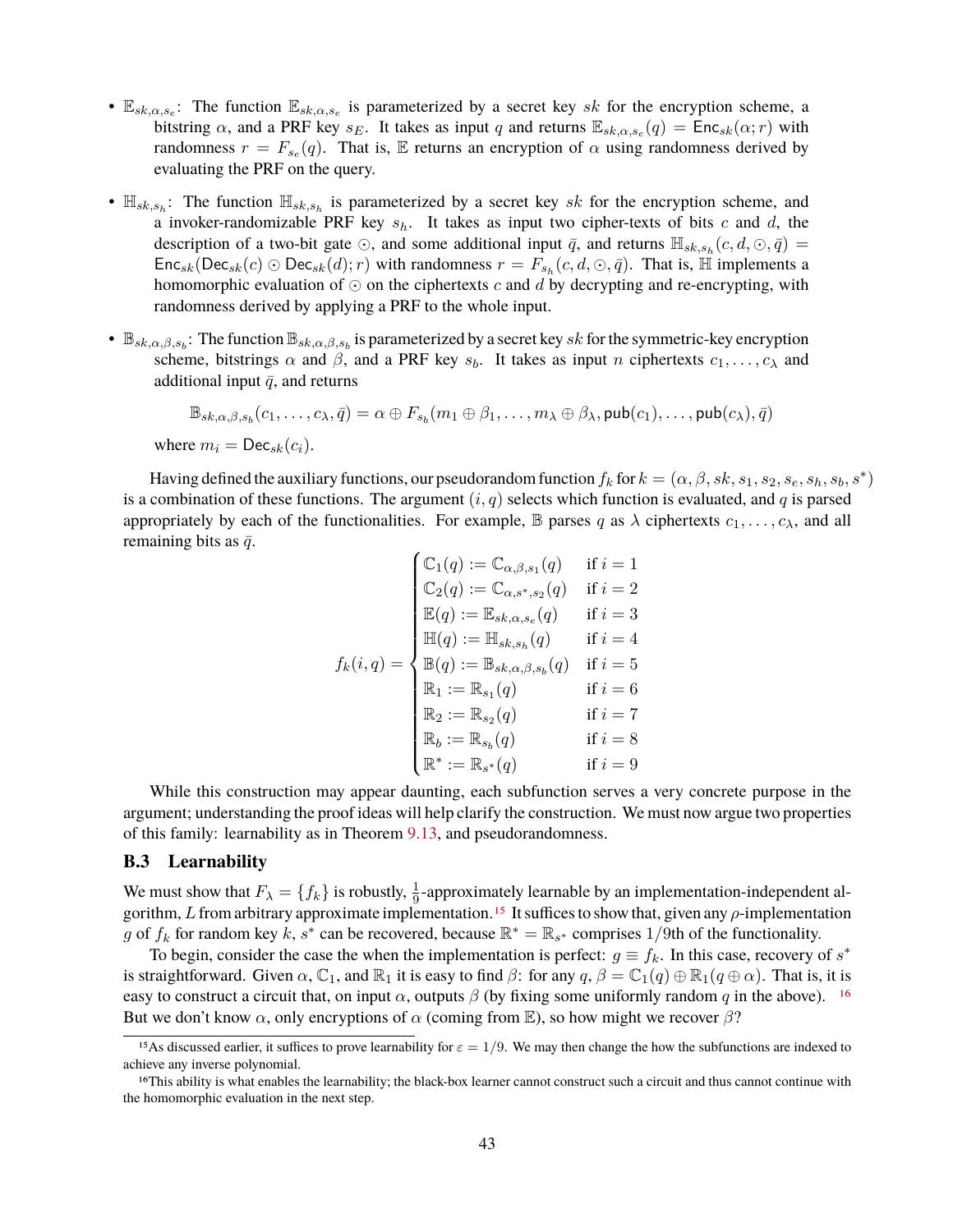Using  $\mathbb{H}$ , it is easy to homomorphically evaluate the circuit on such an encryption, yielding an encryption  $c = (c_1, \ldots, c_n)$  of  $\beta = (\beta_1, \ldots, \beta_n)$ . For any  $\bar{q}$ , evaluating  $\mathbb{B}(c, \bar{q})$  will yield  $\alpha \oplus F_{s_b}(\mathbf{0}, c, \bar{q})$ . Evaluating  $\mathbb{R}_b(0, \text{pub}(c_1), \ldots, \text{pub}(c_n), \bar{q})$  immediately yields  $\alpha$  in the clear. Now we can directly recover  $s^* =$  $\mathbb{C}(q) \oplus \mathbb{R}_2(q \oplus \alpha)$ , for any q.

How does this argument change when q and  $f_k$  may disagree on an (arbitrary)  $\rho$ -fraction of the domain for some negligible function  $\rho(n)$ ? The first observation is that in the above algorithm, each of  $\mathbb{C}_1$ ,  $\mathbb{C}_2$ ,  $\mathbb{E}$ ,  $\mathbb{R}_1$ , and  $\mathbb{R}_2$ , can each evaluated (homomorphically in the case of  $\mathbb{C}_1$ ) at a single point that is distributed uniformly at random. With high probability, g will agree with  $f_k$  on these inputs.

It remains to consider robustness to error in  $\mathbb{H}$ ,  $\mathbb{B}$ , and  $\mathbb{R}_b$ . The same idea does not immediately work, because the queries to these circuits are not uniform.

For  $\mathbb H$ , we leverage the invoker-randomizability of the PRF  $F_{s_h}$ , using the argument presented in [\[BGI](#page-32-1)<sup>+</sup>12, Proof of Theorem 4.3]. In every query to  $\mathbb{H}(c, d, \odot, \bar{q})$ , the input  $\bar{q}$  only effects the randomness used in the final encrypted output. For each such query, pick  $\bar{q}$  uniformly and independently at random. Now  $\mathbb H$ returns a uniformly random encryption of  $\text{Dec}_{sk}(c) \odot \text{Dec}_{sk}(d)$ . This is because the randomness used for the encryption is now uniformly sampled by  $F_{s_h}$ . The distribution over the output induced by the random choice of  $\bar{q}$  depends only on  $(Dec_{sk}(c), Dec_{sk}(\tilde{d}), \odot) \in \{0,1\}^2 \times \{0,1\}^2 \times \{0,1\}^4$ . As in [\[BGI](#page-32-1)<sup>+</sup>12], the probability of returning an incorrect answer on such a query is at most  $64\rho$ , which is still negligible.

For  $\mathbb B$  and  $\mathbb R_b$ , we leverage the properties of the decomposable symmetric-key encryption scheme, using the argument presented in [\[BP13,](#page-32-9) Proof of Claim 3.8]. We modify the procedure of using  $\mathbb B$  and  $\mathbb R_b$  to recover  $\alpha$  given an encryption  $c$  of  $\beta$ . Instead of querying  $\mathbb B$  on  $(c, \bar{q})$ , sample a fresh random m, and using  $\mathbb H$ , compute an encryption  $c'$  of  $\beta \oplus m$ . Note that  $c'$  is a uniformly random encryption (by invoker-pseudorandomness) of the uniformly random string  $\beta \oplus m$ , and is thus a uniformly-distributed string of the appropriate length. Independently sample a random  $\bar{q}$  and query  $\alpha' := \mathbb{B}(c', \bar{q})$ . This query to  $\bar{\mathbb{B}}$  is now distributed uniformly, and will therefore be answered correctly with high probability.

To recover  $\alpha$ , we evaluate  $\alpha = \alpha' \oplus \mathbb{R}_b(m, \text{pub}(c_1), \dots, \text{pub}(c_\lambda), \bar{q})$ . This query to  $\mathbb{R}_b$  is also distributed uniformly at random (for random  $\bar{q}$ ), and will therefore be answered correctly with high probability.

#### <span id="page-45-0"></span>**B.4 Pseudorandomness**

Our proof that the family  $\{f_k\}$  is pseudorandom follows that of [\[BP13\]](#page-32-9); the main technical change comes from the fact that  $\mathbb B$  depends on  $\alpha$ . We consider a polynomial-time adversary A with oracle access to  $f_k$ . For simplicity, we ignore the indexing of the subfunctions of  $f_k$  and assume that A has direct oracle access to each of the constituent functions, showing that they are simultaneously pseudorandom.

Let  $E_1$  be the the event that A produces *distinct* queries  $q = (c, \bar{q}), q' = (c', \bar{q}')$  such that:

$$
(m\oplus \beta, \mathsf{pub}(c_1), \ldots, \mathsf{pub}(c_\lambda), \bar{q}) = (m'\oplus \beta, \mathsf{pub}(c'_1), \ldots, \mathsf{pub}(c'_\lambda), \bar{q}')
$$

where  $m, m' \in \{0, 1\}^{\lambda}$  are the decryptions under sk of c and c' respectively.

**Claim B.4**  $Pr_{k, \mathcal{A}}[E_1] = 0$ 

*Proof.* Recall that for any ciphertext c,  $\text{pub}(c)$  and the plaintext m uniquely determine the ciphertext. If  $m \oplus \beta = m' \oplus \beta$ , and  $\mathsf{pub}(c_i) = \mathsf{pub}(c_i)'$  for all i, then  $c = c'$ . Therefore  $q = q'$ .  $\Box$ 

We consider two "bad" events, and argue that if A is to distinguish  $f_k$  from a random function, (at least) one of the events must occur.

- Let  $E_{\alpha}$  be the event that A produces queries q and q' such that  $q \oplus \alpha = q'$ .
- <span id="page-45-1"></span>• Let  $E_\beta$  be the event that  $\mathcal A$  produces queries  $q=(c,\bar q)$  and  $q'$  such that  $q'=(m\oplus\beta,\text{pub}(c_1),\ldots,\text{pub}(c_\lambda),\bar q)$ , where  $m \in \{0,1\}^{\lambda}$  is the decryption under sk of c.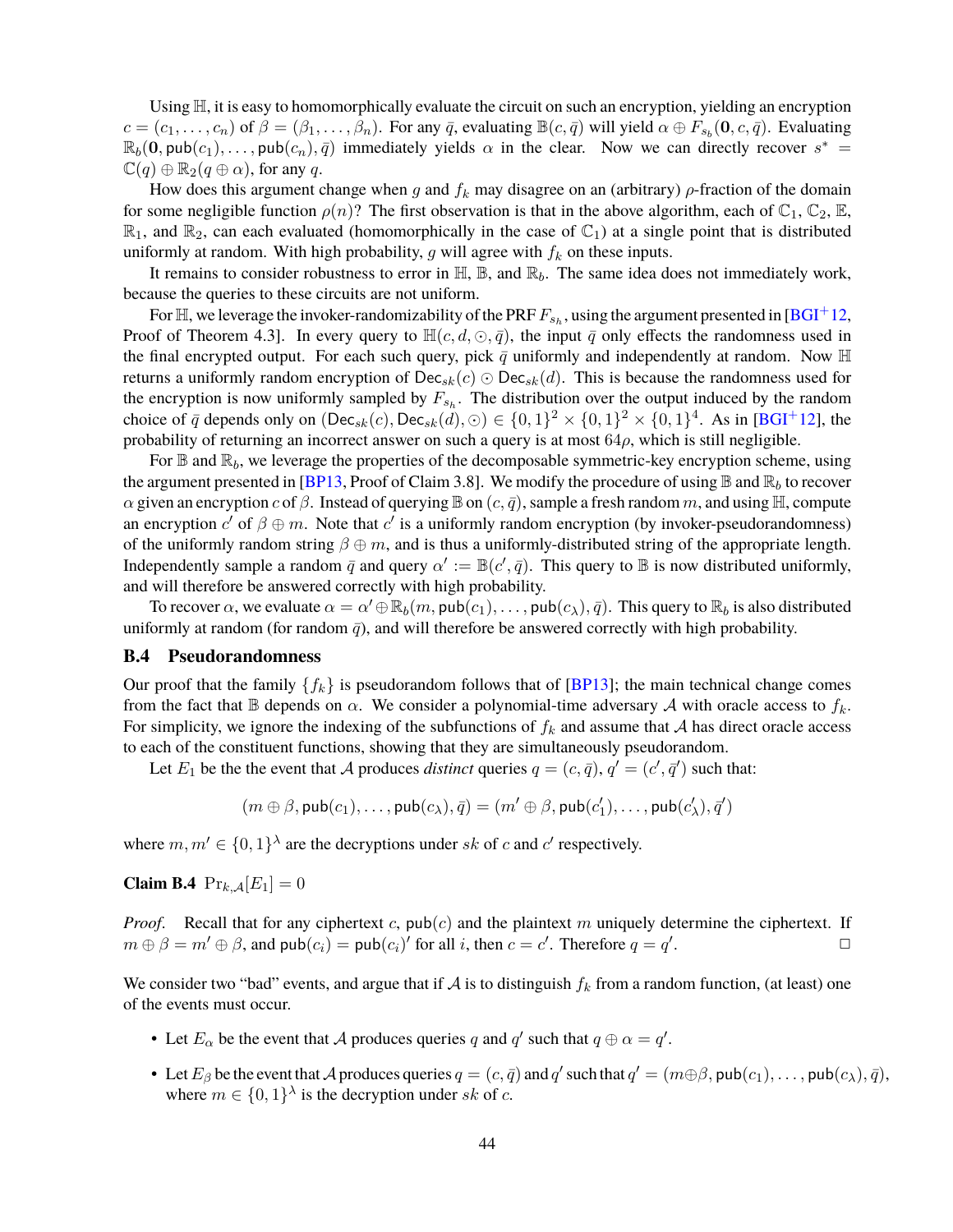**Claim B.5** *If*  $Pr_{k,A}[E_\alpha] \leq$  negl( $\lambda$ ) *and*  $Pr_{k,A}[E_\beta] \leq$  negl(n), *then* A *cannot distinguish between*  $f_k$  *and a random function.*

*Proof.* Because  $f_k$  depends on the PRF keys  $s_1$ ,  $s_2$ ,  $s_e$ ,  $s_h$ , and  $s_b$  (but not  $s^*$ ) only by black-box application of the respective PRFs, we can indistinguishably replace all applications of these PRFs by (independent) truly random functions. If  $E_\alpha$  never occurs, than the responses from  $\mathbb{C}_1$  and  $\mathbb{R}_1$  (respectively  $\mathbb{C}_2$  and  $\mathbb{R}_2$ ) are uncorrelated; thus we can indistinguishably replace  $\mathbb{C}_1$  (respectively,  $\mathbb{C}_2$ ) by a independent random function. At this point, A's oracle only depends on  $s^*$  through calls to the PRF  $F_s^*$ ; we can now replace  $\mathbb{R}^*$  with a independent random function. By similar reasoning, if  $E_\beta$  never occurs, then the responses from  $\mathbb B$  and  $\mathbb R_b$ are uncorrelated; thus we can indistinguishably replace  $\mathbb B$  with another independent random function. The above holds with high probability, conditioning on  $\neg E_{\alpha}$  and  $\neg E_{\beta}$ .

Now A is left with oracles of E and H in which the PRFs  $F_{s_e}$  and  $F_{s_h}$  have been replaced by random (along with 7 additional independent random functions). The ciphertexts of the encyption scheme we use are pseudorandom. Thus, access to these two oracles may be replaced with random without noticeably affecting the output distribution of  $A$ .  $\Box$ 

All that remains is to bound the probabilities of  $E_\alpha$  and  $E_\beta$ . We consider two cases separately: when  $E_\alpha$  occurs before  $E_\beta$  and vice-versa, arguing that the probability of either event occurring first is negligible. Let  $E_{\alpha,i}$  (respectively,  $E_{\beta,i}$ ) be the event that  $E_{\alpha}$  (respectively  $E_{\beta}$ ) occurs in the first *i* queries.

**Claim B.6** *For all i*,  $Pr_{k,A}[E_{\beta,i}|\neg E_{\alpha,i-1}] \leq \text{negl}(\lambda)$ 

*Proof.* It suffices to show that for all *i*:

$$
\Pr_{k,\mathcal{A}}[E_{\beta,i} | \neg E_{\alpha,i-1}, \neg E_{\beta,i-1}] \leq \mathsf{negl}(\lambda).
$$

Furthermore, because the events are efficiently testable given only  $\alpha$ ,  $\beta$ , and sk, it is enough to prove the claim when all the underlying PRFs (corresponding to  $s_1, s_2, s_e, s_h, s_b$ , and  $s^*$  are replaced by (independent) truly random functions.

As in Claim [B.5,](#page-45-1) if  $E_\alpha$  doesn't occur in the first  $i - 1$  queries, than the responses from  $\mathbb{C}_1$  and  $\mathbb{R}_1$  (respectively  $\mathbb{C}_2$  and  $\mathbb{R}_2$ ) are uncorrelated on these queries; thus we can indistinguishably replace  $\mathbb{C}_1$ (respectively,  $\mathbb{C}_2$ ) by a independent random function. By similar reasoning, if  $E_\beta$  doesn't occur in the first  $i-1$ queries, then the responses from  $\mathbb B$  and  $\mathbb R_b$  are uncorrelated on these queries; thus we can indistinguishably replace B with another independent random function. The above holds with high probability, conditioning on  $\neg E_{\alpha,i-1}$  and  $\neg E_{\beta,i-1}$ .

The view of A after the first  $i - 1$  queries is now independent of  $\beta$ . Now  $E_{\beta}$  amounts to outputting a ciphertext c and string q such that  $\mathsf{Dec}_{sk}(c) \oplus q = \beta$ , for  $\beta \leftarrow \{0,1\}^{\lambda}$  drawn independently of the view of the adversary. This occurs with vanishingly small probability.  $\Box$ 

**Claim B.7**  $Pr_{k,A}[E_{\alpha,i}|\neg E_{\beta,i-1}] \leq$  negl( $\lambda$ )

*Proof.* It suffices to show that for all *i*:

$$
\Pr_{k,\mathcal{A}}[E_{\alpha,i} | \neg E_{\beta,i-1}, \neg E_{\alpha,i-1}] \leq \mathsf{negl}(\lambda).
$$

Again, because the events are efficiently testable given only  $\alpha$ ,  $\beta$ , and sk, it is enough to prove the claim when all the underlying PRFs (corresponding to  $s_1$ ,  $s_2$ ,  $s_e$ ,  $s_h$ ,  $s_b$ , and  $s^*$  are replaced by (independent) truly random functions. As in the previous claim, we may indistinguishably replace the first  $i-$  responses of  $\mathbb{C}_1$ ,  $\mathbb{C}_2$ ,  $\mathbb{B}$ ,  $\mathbb{R}_b$ ,  $\mathbb{R}_1$ , and  $\mathbb{R}_2$  by independent random functions. The above holds with high probability, conditioning on  $\neg E_{\alpha,i-1}$  and  $\neg E_{\beta,i-1}$ .